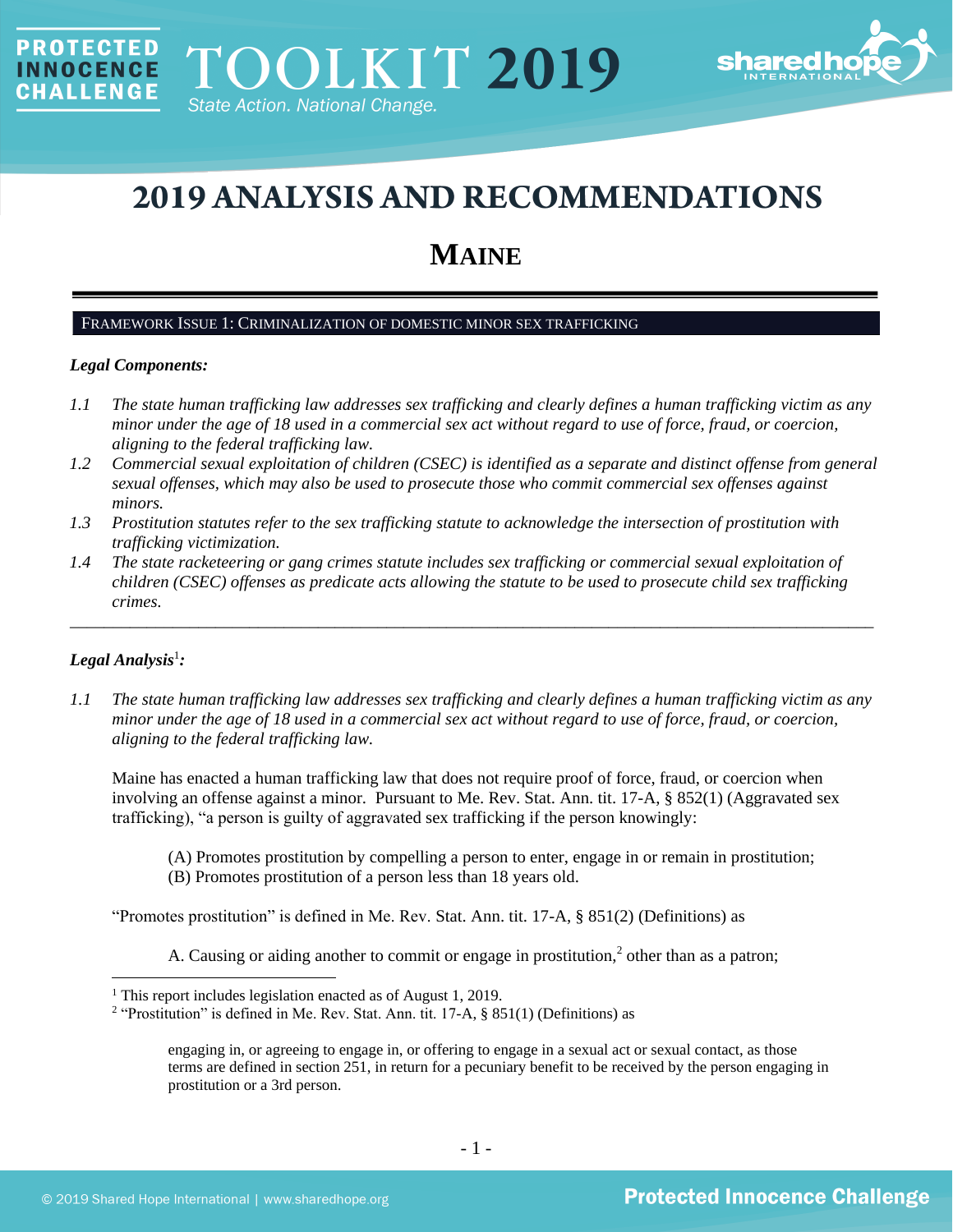<span id="page-1-0"></span>B. Publicly soliciting patrons for prostitution. Publicly soliciting patrons for prostitution includes, but is not limited to, an offer, made in a public place, to engage in a sexual act<sup>3</sup> or sexual contact<sup>4</sup>, as those terms are defined in section 251, in return for a pecuniary benefit to be received by the person making the offer or a 3rd person;

C. Providing persons for purposes of prostitution;

D. Leasing or otherwise permitting a place controlled by the defendant, alone or in association with others, to be regularly used for prostitution;

E. Owning, controlling, managing, supervising or otherwise operating, in association with others, a house of prostitution or a prostitution business;

F. Transporting a person into or within the State with the intent that such other person engage in prostitution; or

G. Accepting or receiving, or agreeing to accept or receive, a pecuniary benefit pursuant to an agreement or understanding with any person, other than with a patron, whereby the person participates or the person is to participate in the proceeds of prostitution.

"Compelling" is defined in Me. Rev. Stat. Ann. tit. 17-A, § 852(2) (Definitions) as:

. . . .

C. Making material false statements, misstatements or omissions;

D. Withholding, destroying or confiscating an actual or purported passport or other immigration document or other actual or purported government identification document with the intent to impair a person's freedom of movement;

E. Requiring prostitution to be performed to retire, repay or service an actual or purported debt; and F. Using force or engaging in any scheme, plan or pattern to instill in a person a fear that, if the person does not engage or continue to engage in prostitution, the actor or another person will:

(1) Cause physical injury or death to a person;

(2) Cause damage to property, other than property of the actor

(3) Engage in other conduct constituting a Class A, B or C crime, kidnapping or criminal restraint;

(4) Accuse some person of a crime or cause criminal charges or deportation proceedings to be instituted against some person;

(5) Expose a secret or publicize an asserted fact, regardless of veracity, tending to subject some person, except the actor, to hatred, contempt or ridicule;

(6) Testify or provide information or withhold testimony or information regarding another person's legal claim or defense;

<sup>3</sup> "Sexual act" is defined in Me. Rev. Stat. Ann. tit. 17-A, § 251(1)(C) (Definitions and general provisions) as

(1) Any act between 2 persons involving direct physical contact between the genitals of one and the mouth or anus of the other, or direct physical contact between the genitals of one and the genitals of the other; (2) Any act between a person and an animal being used by another person which act involves direct physical contact between the genitals of one and the mouth or anus of the other, or direct physical contact between the genitals of one and the genitals of the other; or

(3) Any act involving direct physical contact between the genitals or anus of one and an instrument or device manipulated by another person when that act is done for the purpose of arousing or gratifying sexual desire or for the purpose of causing bodily injury or offensive physical contact.

A sexual act may be proved without allegation or proof of penetration. <sup>4</sup> "Sexual contact" is defined in Me. Rev. Stat. Ann. tit. 17-A, § 251(1)(D) (Definitions and general provisions) as

any touching of the genitals or anus, directly or through clothing, other than as would constitute a sexual act, for the purpose of arousing or gratifying sexual desire or for the purpose of causing bodily injury or offensive physical contact.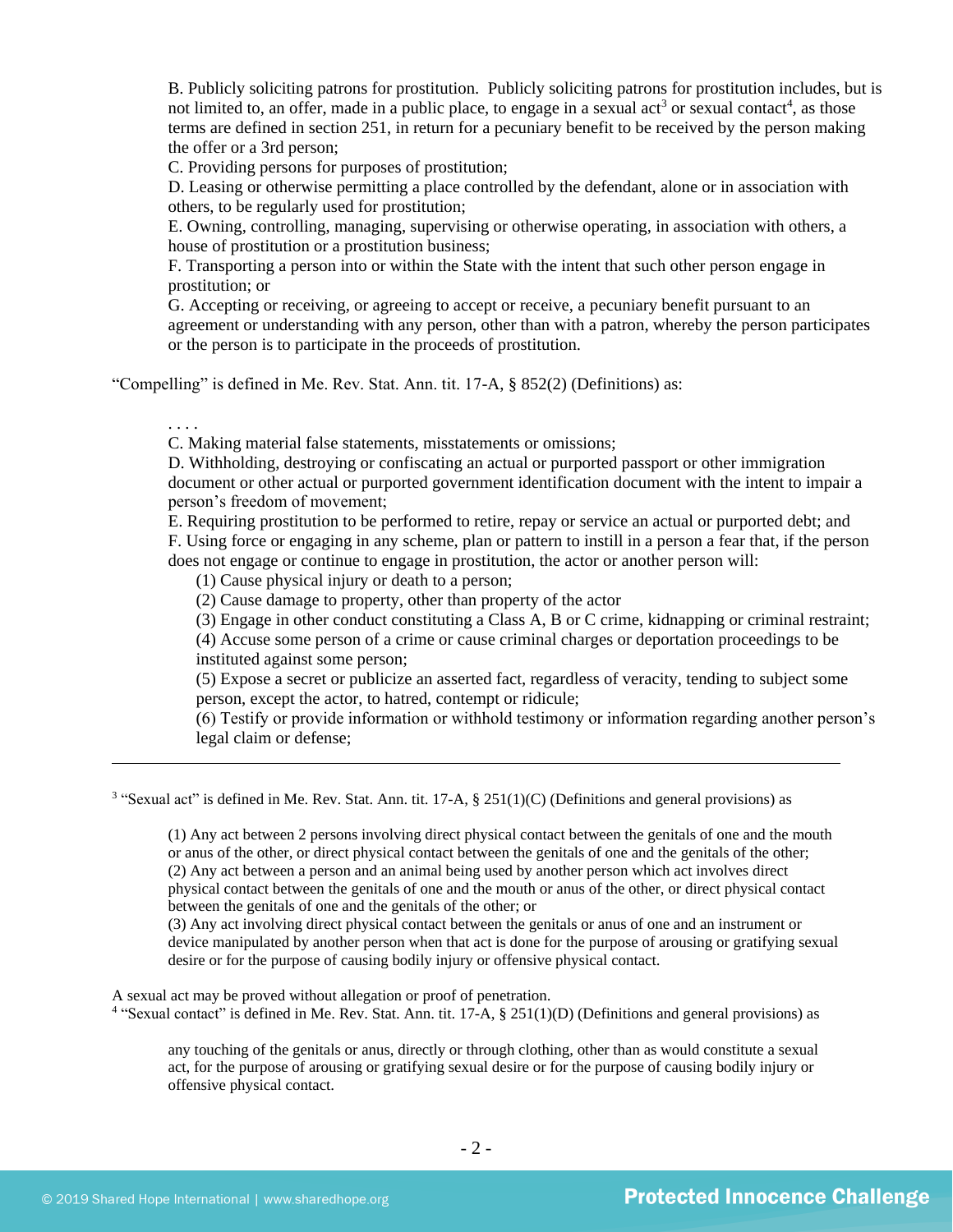(7) Use a position as a public servant to perform some act related to that person's official duties or fail to refuse to perform an official duty in a manner that adversely affect some other person; or (8) Perform any other act that would not in itself materially benefit the actor but that is calculated to harm the person being compelled with respect to that person's health, safety or immigration status.

A violation of Me. Rev. Stat. Ann. tit. 17-A, § 852 is a Class B crime punishable by imprisonment up to 10 years, a possible fine not to exceed \$20,000, and an additional fine of \$1,000 to be deposited in the Victims' Compensation Fund.<sup>5</sup> Me. Rev. Stat. Ann. tit. 17-A,  $\S$ § 852(3), 1604(1)(B),<sup>6</sup> 1704(2);<sup>7</sup> Me. Rev. Stat. Ann. tit. 5, § 3360-I.

Me. Rev. Stat. Ann. tit. 17-A,  $\S$  853(1)<sup>8</sup> (Sex trafficking) also provides,

A person is guilty of sex trafficking if:

<span id="page-2-2"></span><span id="page-2-1"></span><span id="page-2-0"></span>A. The person knowingly promotes prostitution. Violation of this paragraph is a Class D crime; or B. The person violates paragraph A and has 2 or more prior convictions in this State for any combination of the Maine offenses listed in this paragraph or for engaging in substantially similar conduct to that of the Maine offenses listed in this paragraph in another jurisdiction. The Maine offenses are any violation of this section [Sex trafficking] or section 852 [Aggravated sex trafficking], 853-A [Engaging in prostitution], 853-B [Engaging a prostitute] or 855 [Patronizing prostitution of minor or person with mental disability] or attempts to commit any of these crimes . . . Violation of this paragraph is a Class C crime.

A violation of Me. Rev. Stat. Ann. tit. 17-A, § 853(1)(A) is punishable as a Class D crime by imprisonment up to 1 year in county jail, a possible fine not to exceed \$2,000, and an additional fine of \$500 to be deposited in the Victims' Compensation Fund. Me. Rev. Stat. Ann. tit. 17-A,  $\S § 853(1)(A)$ , 1604(1)(D), 1610(1), <sup>9</sup>1704(4); Me. Rev. Stat. Ann. tit. 5, § 3360-I. A violation of Me. Rev. Stat. Ann. tit. 17-A, § 853(1)(B) is punishable as a Class C crime by imprisonment up to 5 years, a possible fine not to exceed \$5,000, and an additional fine of \$500 to be deposited in the Victims' Compensation Fund. Me. Rev. Stat. Ann. tit. 17-A, §§ 855(1)(B), 1604(1)(C), 1704(3); Me. Rev. Stat. Ann. tit. 5, § 3360-I.

<sup>5</sup> For all classes of crimes discussed in this report, the court may impose a fine greater than the specified amount as long as it "does not exceed twice the pecuniary gain derived from the crime by the person." Me. Rev. Stat. Ann. tit. 17-A, § 1706(1). Me. Rev. Stat. Ann. tit. 17-A, § 1706(1) defines "pecuniary gain" as,

the amount of money or the value of property at the time of the commission of the crime derived by the person from the commission of the crime.

The text of Me. Rev. Stat. Ann. tit. 17-A § 1706 cited here and elsewhere in this report includes amendments made by the enactment of Legislative Document 1407 during the 1st Regular Session of the 129th Maine Legislature (effective May 16, 2019).

 $6$  The text of Me. Rev. Stat. Ann. tit. 17-A  $\S$  1604 cited here and elsewhere in this report includes amendments made by the enactment of Legislative Document 1407 during the 1st Regular Session of the 129th Maine Legislature (effective May 16, 2019).

 $\overline{7}$  The text of Me. Rev. Stat. Ann. tit. 17-A § 1704 cited here and elsewhere in this report includes amendments made by the enactment of Legislative Document 1407 during the 1st Regular Session of the 129th Maine Legislature (effective May 16, 2019).

<sup>8</sup> While Me. Rev. Stat. Ann. tit. 17-A, § 853 (Sex trafficking) provides criminal liability to any person who promotes prostitution, the statute is not minor-specific and does not provide heightened penalties when the victim is a child.

 $\frac{9}{9}$  The text of Me. Rev. Stat. Ann. tit. 17-A § 1610 cited here and elsewhere in this report includes amendments made by the enactment of Legislative Document 1407 during the 1st Regular Session of the 129th Maine Legislature (effective May 16, 2019).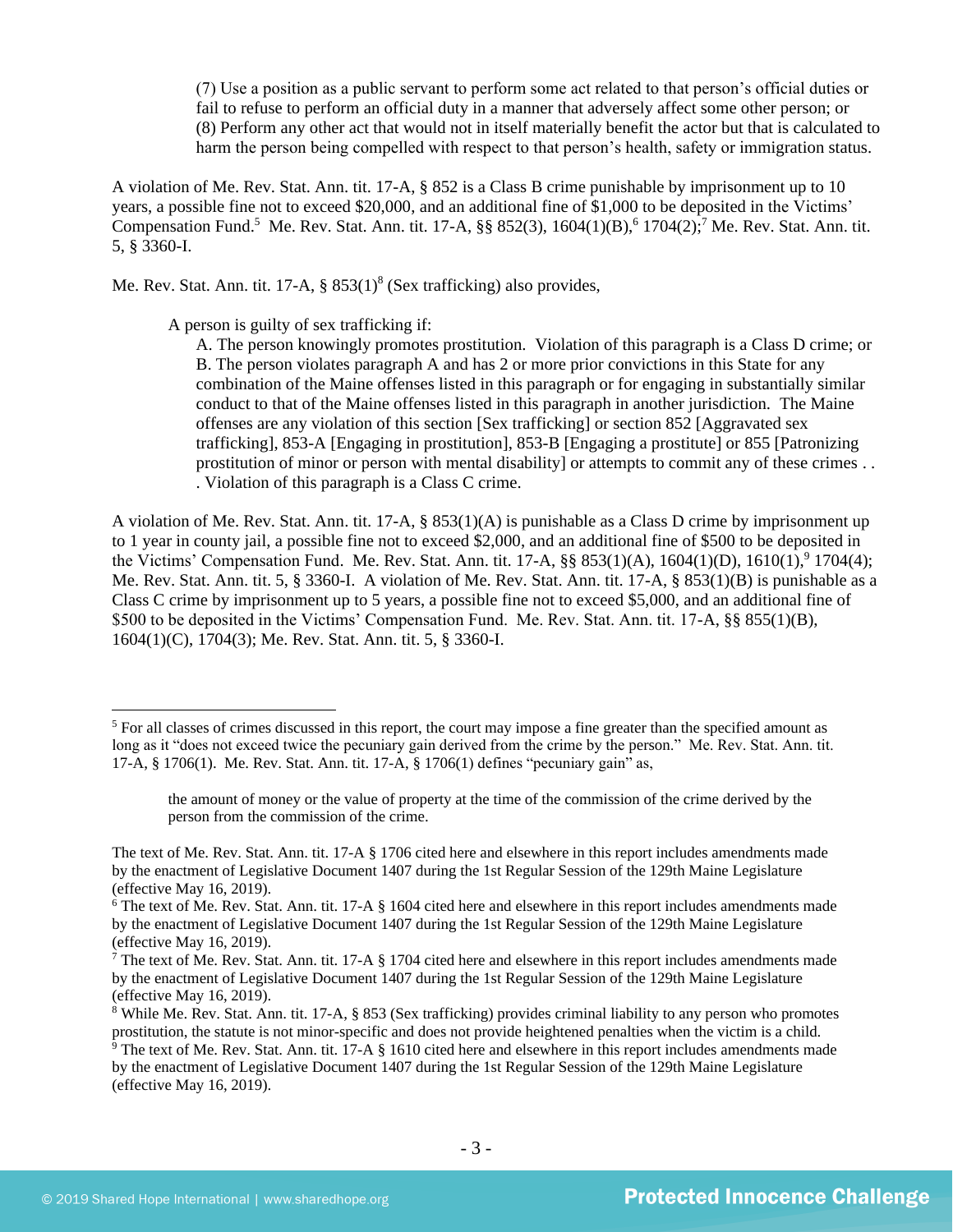*1.2 Commercial sexual exploitation of children (CSEC) is identified as a separate and distinct offense from general sexual offenses, which may also be used to prosecute those who commit commercial sex offenses against minors.*

Five laws make CSEC distinct crimes:

- 1. Me. Rev. Stat. Ann. tit. 17-A, § 855 (Patronizing prostitution of minor or person with mental disability) makes it unlawful if a person "in return for another's prostitution, gives or agrees to give a pecuniary benefit either to the person whose prostitution is sought or to a 3rd person and the person whose prostitution is sought has not in fact attained 18 years of age." A conviction under Me. Rev. Stat. Ann. Tit. 17-A, § 855 is punishable as a Class D crime by less than 1 year in county jail, a possible fine not to exceed \$2,000, and an additional fine of \$500 to be deposited in the Victims' Compensation Fund. Me. Rev. Stat. Ann. tit. 17- A,  $\S\S 855(1)(A)$ ,  $1604(1)(D)$ ,  $^{10} 1610(1)$ ,  $^{11} 1704(4)$ ;  $^{12}$  Me. Rev. Stat. Ann. tit. 5,  $\S 3360$ -I. However, when a defendant is aware that the minor is under the age of 18, a violation is punishable as a Class C crime by imprisonment up to 5 years, a possible fine not to exceed \$5,000, and an additional fine of \$500 to be deposited in the Victims' Compensation Fund. Me. Rev. Stat. Ann. tit. 17-A, §§ 855(1)(B), 1604(1)(C), 1704(3); Me. Rev. Stat. Ann. tit. 5, § 3360-I.
- 2. Me. Rev. Stat. Ann. tit. 17-A, § 554(1)(A) (Endangering the welfare of a child) states, "1. A person is guilty of endangering the welfare of a child if that person: A. Knowingly permits a child to enter or remain in a house of prostitution. Violation of this paragraph is a Class D crime." A Class D crime is punishable by less than 1 year in county jail and a possible fine not to exceed \$2,000. Me. Rev. Stat. Ann. tit. 17-A, §§ 554(1)(A), 1604(1)(D), 1610(1), 1704(4).
- 3. Me. Rev. Stat. Ann. tit. 17-A, § 282(1) (Sexual exploitation of a minor) states that a person commits a crime if he does any of the following:

A. Knowing or intending that the conduct will be photographed, the person intentionally or knowingly employs, solicits, entices, persuades, or uses another person, not that person's spouse, who has not in fact attained 16 years of age, to engage in sexually explicit conduct, except that it is not a violation of this paragraph if the other person is 14 or 15 years of age and the person is less than 5 years older than the other person. Violation of this paragraph is a Class B crime;

A-1. Knowing or intending that the conduct will be photographed, the person intentionally or knowingly compels or induces by any threat another person, not that person's spouse, who is in fact a minor, to engage in sexually explicit conduct. Violation of this paragraph is a Class B crime;

B. The person violates paragraph A or A-1 and, at the time of the offense, the person has one or more prior convictions under this section or for engaging in substantially similar conduct to that contained in this section in another jurisdiction. Violation of this paragraph is a Class A crime;

C. The person violates paragraph A or A-1 and the minor has not in fact attained 12 years of age. Violation of this paragraph is a Class A crime;

D. Being a parent, legal guardian or other person having care or custody of another person who has not in fact attained 16 years of age, that person knowingly or intentionally permits that person who has not in fact attained 16 years of age to engage in sexually explicit conduct, knowing or intending that the conduct will be photographed. Violation of this paragraph is a Class B crime;

E. The person violates paragraph D and, at the time of the offense, the person has one or more prior convictions under this section or for engaging in substantially similar conduct to that contained in this section in another jurisdiction. Violation of this paragraph is a Class A crime; or

<sup>10</sup> *See supra* note [6.](#page-2-0)

<sup>11</sup> *See supra* note 8.

<sup>12</sup> *See supra* note [7.](#page-2-1)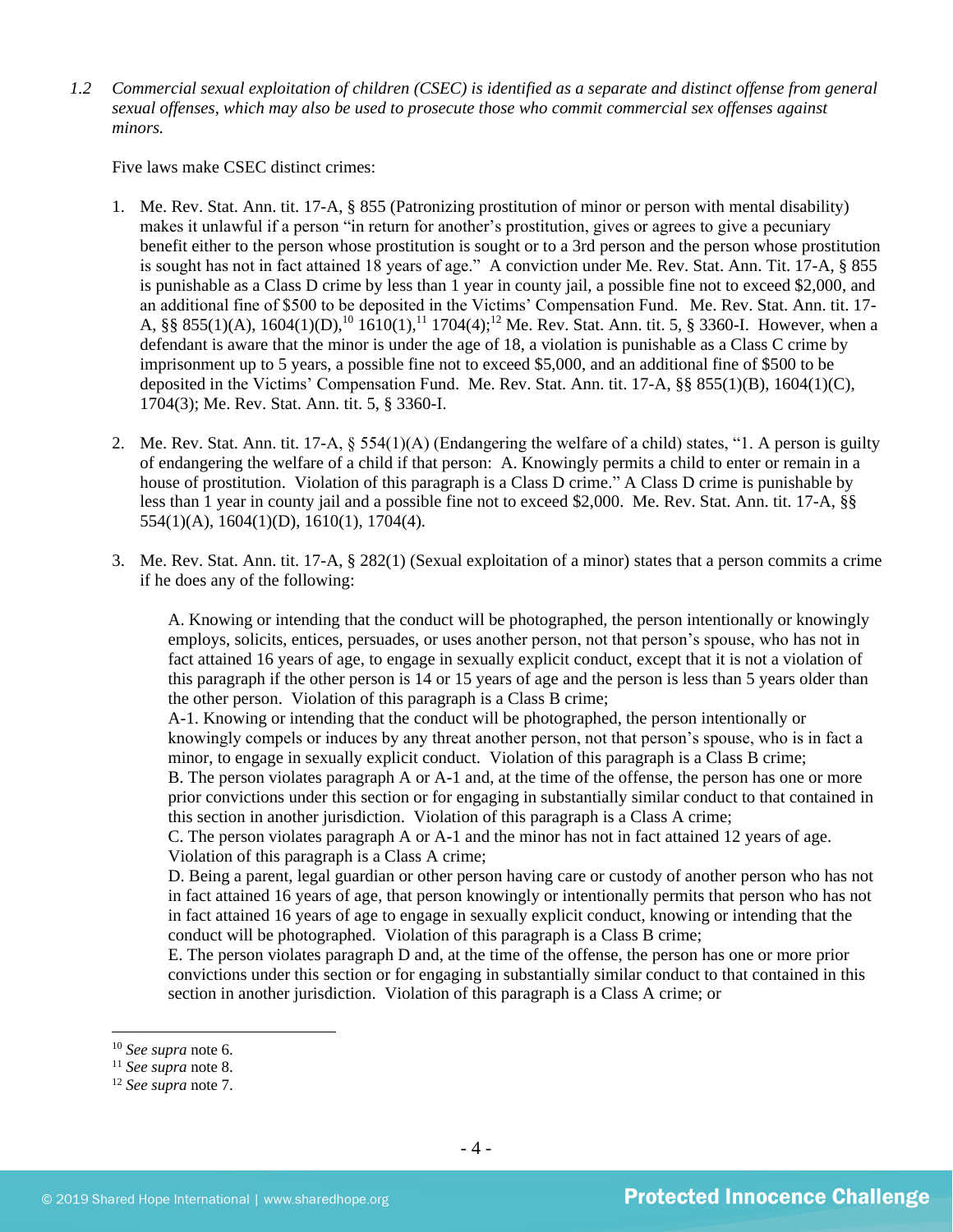F. The person violates paragraph D and the minor has not in fact attained 12 years of age. Violation of this paragraph is a Class A crime.

Class B crimes are punishable by imprisonment up to 10 years and a possible fine not to exceed \$20,000, while Class A crimes are punishable by imprisonment up to 30 years and a possible fine not to exceed \$50,000. Me. Rev. Stat. Ann. tit. 17-A, §§ 1604(1)(A), (B), 1704(1), (2).

4. Me. Rev. Stat. Ann. tit. 17-A, § 259-A (Solicitation of a child to commit a prohibited act) criminalizes the solicitation, in any manner, of minors under the age of 14 by individuals over the age of 16. Me. Rev. Stat. Ann. tit. 17-A, § 259-A states:

A person is guilty of soliciting a child to commit a prohibited act if:

A. The actor, with the intent to engage in a prohibited act with the other person, knowingly solicits directly or indirectly that person by any means to engage in a prohibited act and the actor:

- 1) Is at least 16 years of age;
- 2) Know or believes that the other person is less than 14 years of age; and
- 3) Is at least 3 years old than the age expressed by the other person.
- Violation of this paragraph is a Class D crime; or

B. The actor, with the intent to engage in a prohibited act with the other person, knowingly solicits, directly or indirectly that person by any means to engage in a prohibited act and the actor:

1) Is at least 16 years of age;

- 2) Knows or believes that the other person is less than 12 years of age; and
- 3) Is at least 3 years older than the age expressed by the other person.

Violation of this subsection is a Class C crime.

"Prohibited act" is defined to include "sexual exploitation of a minor pursuant to section 282." Me. Rev. Stat. Ann. tit. 17-A, § 259-A(2)(A), (B), (C).

Class D crimes are punishable by less than 1 year in county jail and a possible fine not to exceed \$2,000. Me. Rev. Stat. Ann. tit. 17-A, §§ 1604(1)(D), 1610(1), 1704(4). Class C crimes are punishable by imprisonment up to 5 years and a possible fine not to exceed \$5,000. Me. Rev. Stat. Ann. tit. 17-A, §§ 1604(1)(C), 1704(3).

5. Me. Rev. Stat. Ann. tit. 17-A, § 259-B (Solicitation of a child to engage in prostitution) criminalizes the solicitation of a child to engage in prostitution, stating,

(1) A person is guilty of soliciting a child to engage in prostitution if the actor knowingly solicits directly or indirectly by any means a person the actor knows or believes is under 18 years of age to engage in prostitution, as defined in section 851. (2) Violation of this section is a Class D crime.

Class D crimes are punishable by less than 1 year in county jail and a possible fine not to exceed \$2,000. Me. Rev. Stat. Ann. tit. 17-A, §§ 1604(1)(D), 1610(1), 1704(4).

Certain sexual offenses also may apply in cases involving the commercial sexual exploitation of a child. These include the following:

1. Me. Rev. Stat. Ann. tit. 17-A, § 254(1)(A) (Sexual abuse of minors) provides that a Class D crime occurs when a person "engages in a sexual  $\text{act}^{13}$  with another person, not the actor's spouse, who is either 14 or 15

<sup>13</sup> *See supra* note [3.](#page-1-0)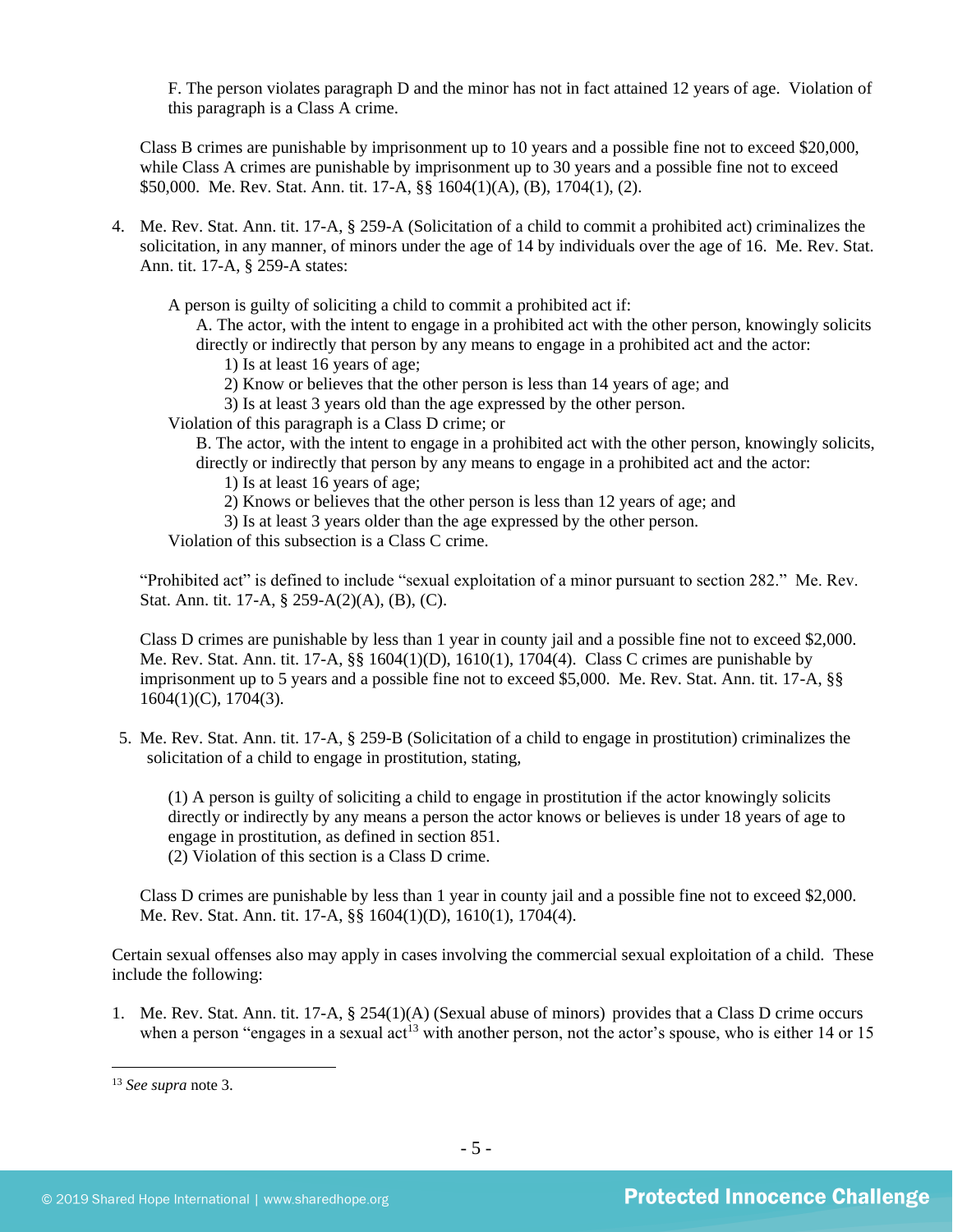years of age and the actor is at least 5 years older than the other person." A Class D crime is punishable by less than 1 year in county jail and a possible fine not to exceed \$2,000. Me. Rev. Stat. Ann. tit. 17-A, §§ 1604(1)(D), 1610(1), 1704(4). If the offender is 10 or more years older than the victim, then it is a Class C crime punishable by imprisonment up to 5 years and a possible fine not to exceed \$5,000. Me. Rev. Stat. Ann. tit. 17-A, §§ 254(1)(A-2), 1604(1)(C), 1704(3).

- 2. A defendant can be convicted under Me. Rev. Stat. Ann. tit. 17-A, § 253 (Gross sexual assault) for engaging in a "sexual act"<sup>14</sup> with a minor under 14 who is not his or her spouse. Me. Rev. Stat. Ann. tit. 17-A, § 253(1)(B). Gross sexual conduct is a Class A crime, punishable by imprisonment up to 30 years and a possible fine not to exceed \$50,000. Me. Rev. Stat. Ann. tit. 17-A, §§ 253(1)(B), 1604(1)(A), 1704(1). However, "[i]f the State pleads and proves that a crime under section 253 was committed against an individual who had not yet attained 12 years of age, the court shall impose a definite term of imprisonment for any term of years." Me. Rev. Stat. Ann. tit.  $17-A$ ,  $\S$  253-A(2)<sup>15</sup> (Special sentencing provisions for gross sexual assault).
- 3. Me. Rev. Stat. Ann. tit. 17-A, § 255-A (Unlawful sexual contact) makes it illegal if a person "intentionally subjects another person to any sexual contact<sup>"16</sup> when, among other circumstances, the offender is at least 3 years older than the victim who is under the age of 14. Me. Rev. Stat. Ann. tit. 17-A, § 255-A(1)(E). When the victim is 12-14, a violation is a Class C crime punishable by imprisonment up to 5 years and a possible fine not to exceed \$5,000; however, when the victim is younger than 12 the violation increases to a Class B crime punishable by imprisonment up to 10 years and a possible fine not to exceed \$20,000. Me. Rev. Stat. Ann. tit. 17-A, §§ 255-A(1)(E), (E-1), 1604(1)(B), (C), 1704(2, (3). The violation increases further when the sexual contact includes penetration. Defendants who engage in sexual contact that includes penetration with a victim 12-14 years old will be guilty of a Class B crime punishable by imprisonment up to 10 years and a possible fine not to exceed \$20,000; however, when the victim is under 12 and the act includes penetration, defendants will face a Class A crime punishable by imprisonment up to 30 years and a possible fine not to exceed \$50,000. Me. Rev. Stat. Ann. tit. 17-A, §§ 255-A(1)(F), (F-1), 1604(1)(A), (B), 1704(1), (2).
- 4. Under Me. Rev. Stat. Ann. tit. 17-A, § 260(1)(C) (Unlawful sexual touching), a person who is at least 5 years older than his victim and intentionally subjects a child under 14 (who is not his spouse) to sexual touching<sup>17</sup> will be guilty of a Class D crime. When found guilty of a Class D crime, defendants face less than 1 year in county jail and a possible fine not to exceed \$2,000. Me. Rev. Stat. Ann. tit. 17-A, §§ 1604(1)(D), 1610(1), 1704(4).
- 5. Under Me. Rev. Stat. Ann. tit. 17-A, § 256(1)(A) (Visual sexual aggression against child),

A person is guilty of visual sexual aggression against a child if:

A. For the purpose of arousing or gratifying sexual desire or for the purpose of causing affront or alarm, the actor, having in fact attained 18 years of age, exposes the actor's genitals to another person or causes the other person to expose that person's genitals to the actor and the other person,

<sup>14</sup> *See supra* note [3.](#page-1-0)

<sup>&</sup>lt;sup>15</sup> The text of Me. Rev. Stat. Ann. tit. 17-A § 253-A cited here and elsewhere in this report includes amendments made by the enactment of Legislative Document 1407 during the 1st Regular Session of the 129th Maine Legislature (effective May 16, 2019).

<sup>&</sup>lt;sup>16</sup> Me. Rev. Stat. Ann. tit 17-A,  $\S 251(1)(D)$  (Definitions and general provisions) defines "sexual contact" as "any touching of the genitals or anus, directly or through clothing, other than as would constitute a sexual act, for the purpose of arousing or gratifying sexual desire or for the purpose of causing bodily injury or offensive physical contact."

<sup>&</sup>lt;sup>17</sup> "Sexual touching" is defined as "any touching of the breasts, buttocks, groin or inner thigh, directly or through clothing, for the purpose of arousing or gratifying sexual desire." Me. Rev. Stat. Ann. tit. 17-A, § 251(G).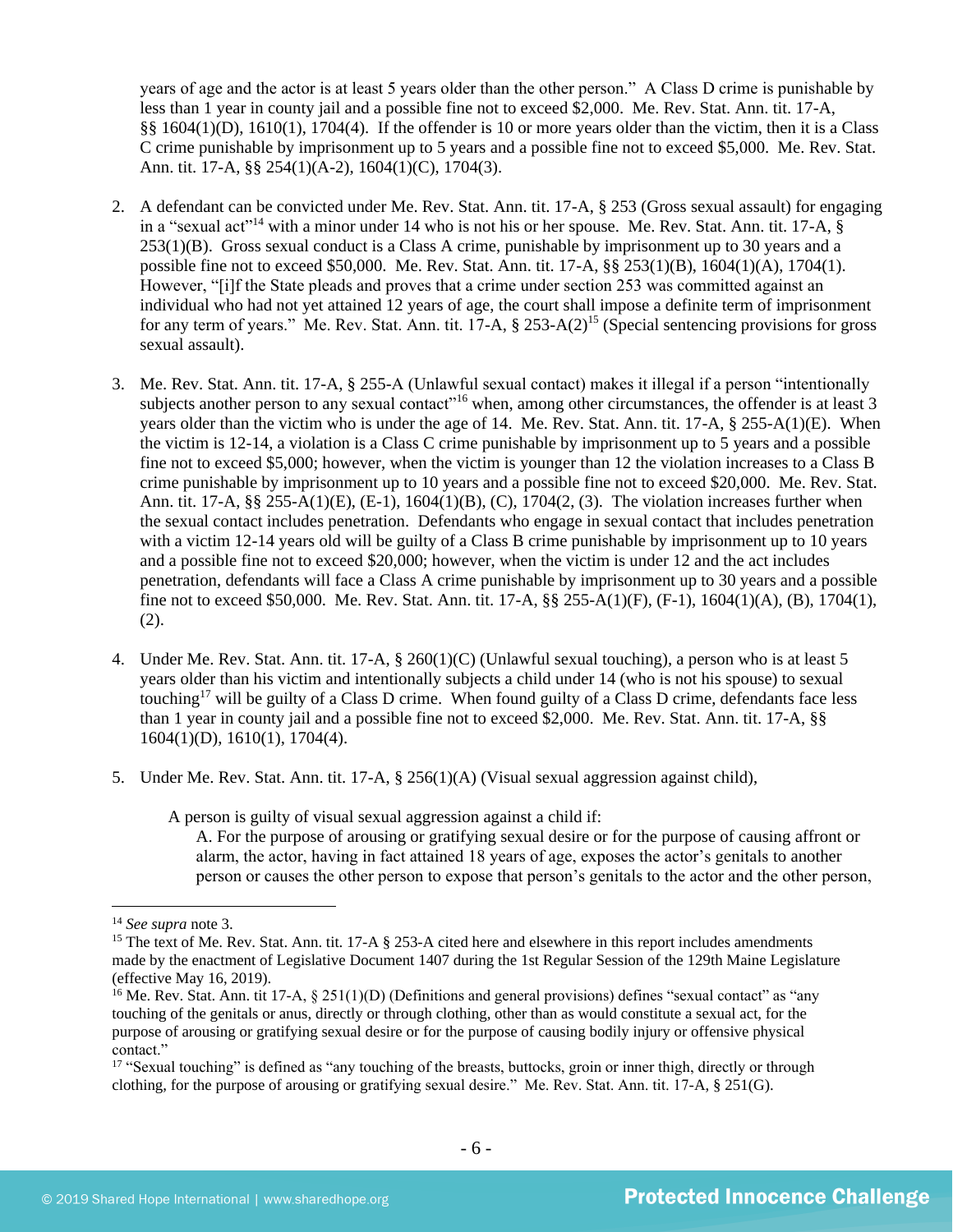not the actor's spouse, has not in fact attained 14 years of age. Violation of this paragraph is a Class D crime.

Class D crimes are punishable by less than 1 year in county jail and a possible fine not to exceed \$2,000. Me. Rev. Stat. Ann., tit. 17-A, §§ 1604(1)(D), 1610(1), 1704(4). However, when the victim is less than 12 years old, defendants will be guilty of a Class C crime punishable by imprisonment up to 5 years and a possible fine not to exceed \$5,000. Me. Rev. Stat. Ann. tit. 17-A, §§ 256(1)(B), 1604(1)(C), 1704(3).

*1.3 Prostitution statutes refer to the sex trafficking statute to acknowledge the intersection of prostitution with trafficking victimization.* 

Me. Rev. Stat. Ann. tit. 17-A, § 853-A(4) (Engaging in prostitution) refers to Me. Rev. Stat. Ann. tit. 17-A, § 852 (Aggravated sex trafficking), thereby acknowledging the intersection of prostitution with trafficking victimization, through an affirmative defense. Me. Rev. Stat. Ann. tit. 17-A, § 853-A(4) (Engaging in prostitution) states, "[i]t is an affirmative defense to prosecution under this section that the person engaged in prostitution because the person was compelled to do so as described in section 852, subsection 2."

*1.4 The state racketeering or gang crimes statute includes sex trafficking or commercial sexual exploitation of children (CSEC) offenses as predicate acts allowing the statute to be used to prosecute child sex trafficking crimes.* 

Maine has not enacted a racketeering statute.

1.4.1 Recommendation: Enact a racketeering statute that includes human trafficking and CSEC offenses as predicate crimes so the racketeering statute may be used to prosecute trafficking enterprises.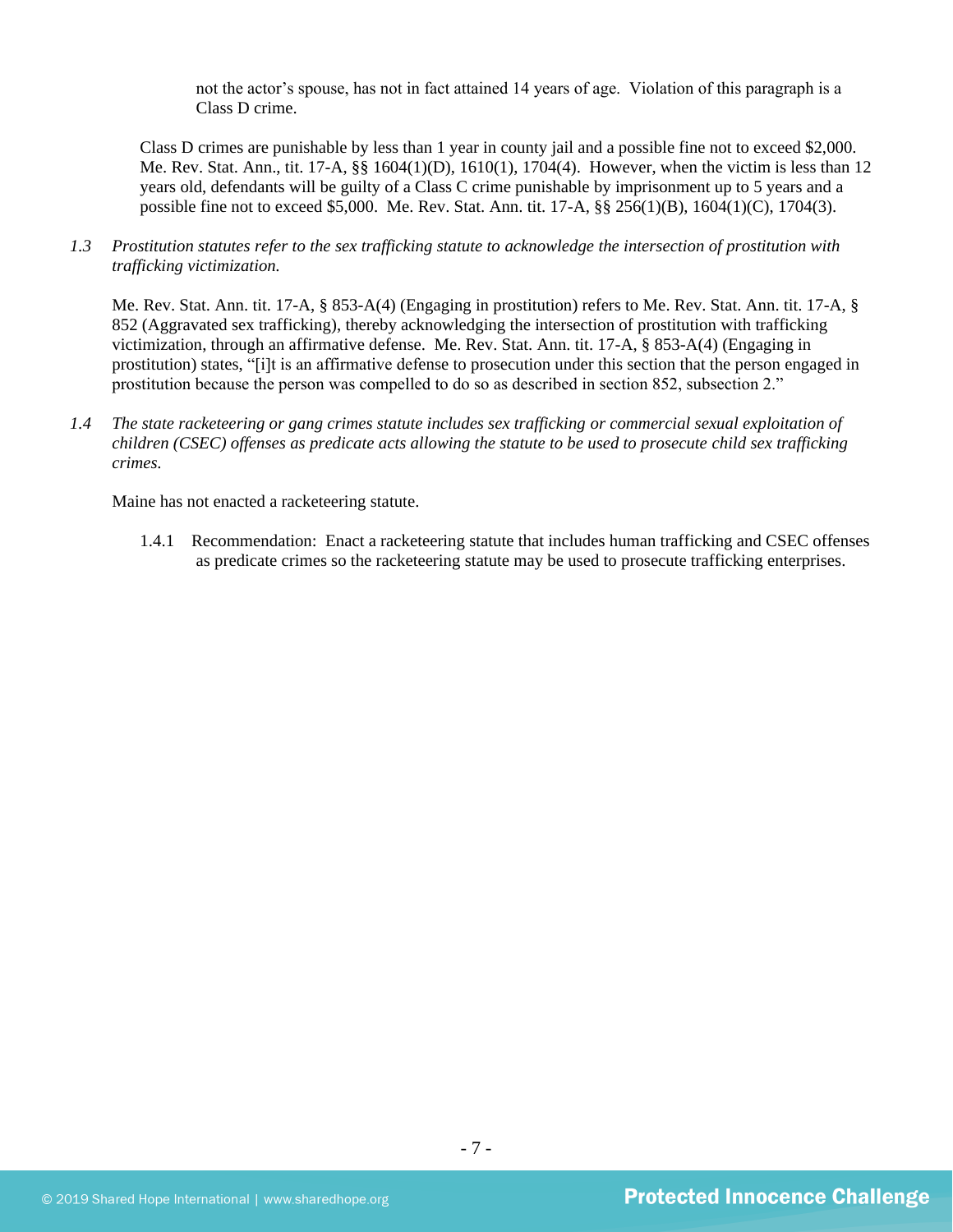#### *Legal Components:*

- *2.1 The state sex trafficking law can be applied to buyers of commercial sex acts with a minor.*
- *2.2 Buyers of commercial sex acts with a minor can be prosecuted under commercial sexual exploitation of children (CSEC) laws.*
- *2.3 Solicitation laws differentiate between soliciting sex acts with an adult and soliciting sex acts with a minor under 18.*
- *2.4 Penalties for buyers of commercial sex acts with minors are as high as federal penalties.*
- *2.5 Using the Internet or electronic communications to lure, entice, or purchase, or attempt to lure, entice, or purchase commercial sex acts with a minor is a separate crime or results in an enhanced penalty for buyers.*
- *2.6 No age mistake defense is permitted for a buyer of commercial sex acts with any minor under 18.*
- *2.7 Base penalties for buying sex acts with a minor under 18 are sufficiently high and not reduced for older minors.*
- *2.8 Financial penalties for buyers of commercial sex acts with minors are sufficiently high to make it difficult for buyers to hide the crime.*

\_\_\_\_\_\_\_\_\_\_\_\_\_\_\_\_\_\_\_\_\_\_\_\_\_\_\_\_\_\_\_\_\_\_\_\_\_\_\_\_\_\_\_\_\_\_\_\_\_\_\_\_\_\_\_\_\_\_\_\_\_\_\_\_\_\_\_\_\_\_\_\_\_\_\_\_\_\_\_\_\_\_\_\_\_\_\_\_\_\_\_\_\_\_

- *2.9 Buying and possessing child sexual abuse material (CSAM) carries penalties as high as similar federal offenses.*
- *2.10 Convicted buyers of commercial sex acts with minors are required to register as sex offenders.*

#### *Legal Analysis:*

*2.1 The state sex trafficking law can be applied to buyers of commercial sex acts with a minor.* 

Me. Rev. Stat. Ann. tit. 17-A, § 852 (Aggravated sex trafficking) does not apply to buyers of commercial sex with minors, as the definition of "promotes prostitution" under Me. Rev. Stat. Ann. tit. 17-A, § 851(2) (Definitions) specifically excludes buyers. Under Me. Rev. Stat. Ann. tit. 17-A, § 851(2)(A), "Promotes prostitution" is defined as "Causing or aiding another to commit or engage in prostitution, other than a patron."<sup>18</sup>

- 2.1.1 Recommendation: Amend Me. Rev. Stat. Ann. tit. 17-A, § 852 (Aggravated sex trafficking) to make the statute applicable to the actions of buyers of commercial sex with minors.<sup>19</sup>
- *2.2 Buyers of commercial sex acts with a minor can be prosecuted under commercial sexual exploitation of children (CSEC) laws.*

Buying sex with a minor is illegal under Me. Rev. Stat. Ann. tit. 17-A, § 855(1)(A) (Patronizing prostitution of minor or person with mental disability), which states that it is illegal when a person "in return for another's prostitution, gives or agrees to give a pecuniary benefit either to the person whose prostitution is sought or to a 3rd person and the person whose prostitution is sought has not in fact attained 18 years of age." This offense is a Class D crime except that subsection (1)(B) enhances the penalty to a Class C crime when the buyer "knows that the person whose prostitution is sought has not yet attained 18 years of age." A Class D crime is punishable by less than 1 year in county jail, a possible fine not to exceed \$2,000, and an additional fine of \$500

<sup>18</sup> *See* discussion of relevant provisions *supra* Component 1.1.

<sup>&</sup>lt;sup>19</sup> See generally SHARED HOPE INTERNATIONAL, "Eliminating the Third Party Control Barrier to Identifying Juvenile Sex Trafficking Victims," JuST Response Policy Paper (2015), [http://sharedhope.org/wp](http://sharedhope.org/wp-content/uploads/2015/08/Policy-Paper_Eliminating-Third-Party-Control_Final1.pdf)[content/uploads/2015/08/Policy-Paper\\_Eliminating-Third-Party-Control\\_Final1.pdf](http://sharedhope.org/wp-content/uploads/2015/08/Policy-Paper_Eliminating-Third-Party-Control_Final1.pdf) (discussing need to include buyer conduct in core sex trafficking offense regardless of whether victim is under control of a third party and explaining negative impact on victims and victim-identification when buyers are excluded as sex trafficking offenders).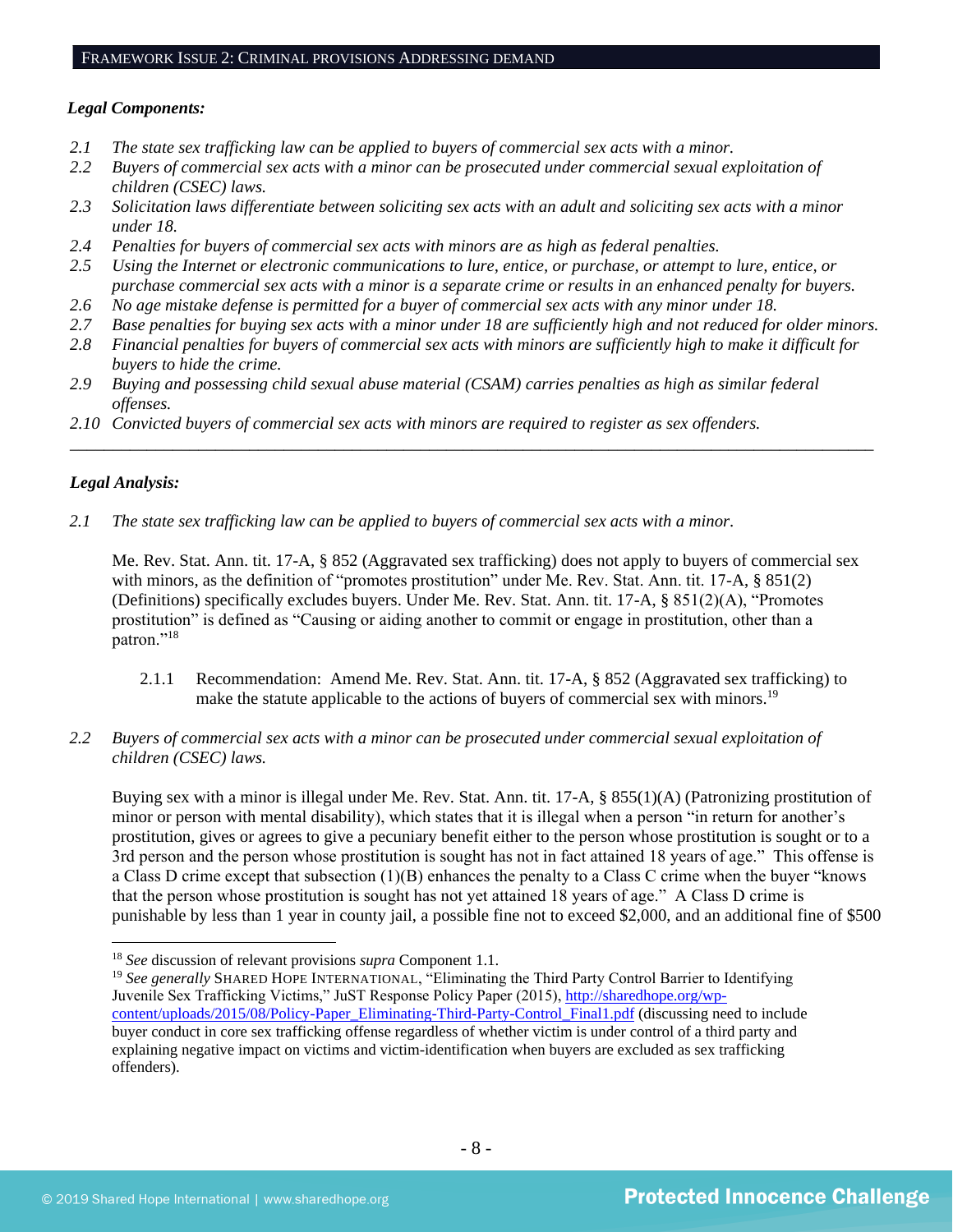to be deposited in the Victims' Compensation Fund, while a Class C crime is punishable by imprisonment up to 5 years, a possible fine not to exceed \$5,000, and an additional fine of \$500 to be deposited in the Victims' Compensation Fund, Me. Rev. Stat. Ann. tit. 17-A,  $\S$ § 1604(1)(C), (D),<sup>20</sup> 1610(1),<sup>21</sup> 1704(3), (4);<sup>22</sup> Me. Rev. Stat. Ann. tit. 5, § 3360-I.

Further, Me. Rev. Stat. Ann. tit. 17-A, § 259-B(1) (Solicitation of a child to engage in prostitution) criminalizes the solicitation of a minor for prostitution, stating,

A person is guilty of soliciting a child to engage in prostitution if the actor knowingly solicits directly or indirectly by any means a person the actor knows or believes is under 18 years of age to engage in prostitution, as defined in section 851.

A violation of Me. Rev. Stat. Ann. tit. 17-A, § 259-B(1) is punishable as a Class D crime by less than 1 year in county jail and a possible fine not to exceed \$2,000. Me. Rev. Stat. Ann. tit. 17-A, §§ 259-B(2), 1604(1)(D), 1610(1), 1704(4).

Several sexual offenses could be used to prosecute a buyer of commercial sex acts with a minor but do not specifically criminalize the purchase of commercial sex acts with a minor.

*2.3 Solicitation laws differentiate between soliciting sex acts with an adult and soliciting sex acts with a minor under 18.*

Maine distinguishes between the crime of soliciting sex acts with an adult and soliciting sex acts with a minor by making each a distinct offense. Me. Rev. Stat. Ann. tit 17-A, § 853-B(1)(A) (Engaging a prostitute) makes it a Class E crime if a person "engages a prostitute" who is an adult. "Engages a prostitute" is defined for the purpose of this statute in Me. Rev. Stat. Ann. tit. 17-A, § 851(1-A) as "providing or agreeing to provide, either to the person whose prostitution is sought or to a 3rd person, pecuniary benefit in return for a sexual act or sexual contact." Class E crimes are punishable by up to 6 months in county jail and a possible fine not to exceed \$1,000.<sup>23</sup> Me. Rev. Stat. Ann. tit. 17-A,  $\S$ § 1604(1)(E),<sup>24</sup> 1610(1),<sup>25</sup> 1704(E).<sup>26</sup> An offender convicted under Me. Rev. Stat. Ann. tit 17-A, § 853-B(1)(A) (Engaging a prostitute) is also required to pay a fine of \$500 to be deposited in the Victims' Compensation Fund pursuant to Me. Rev. Stat. Ann. tit 5, § 3360-I (Funding sources).

In contrast, under Me. Rev. Stat. Ann. tit. 17-A, § 855 (Patronizing prostitution of minor or person with mental disability), the buyer will be guilty of, at a minimum, a Class D crime punishable by less than 1 year in county jail, a possible fine not to exceed \$2,000, and an additional fine of \$500 to be deposited in the Victims' Compensation Fund. Me. Rev. Stat. Ann. tit. 17-A, §§ 855(1)(A), 1604(1)(D), 1610(1), 1704(4); Me. Rev. Stat. Ann. tit. 5, § 3360-I. When the buyer "knows that the person whose prostitution is sought has not yet attained 18 years of age," the violation increases to a Class C crime punishable by imprisonment up to 5 years, a possible fine not to exceed \$5,000, and an additional fine of \$500 to be deposited in the Victims' Compensation Fund. Me. Rev. Stat. Ann. tit. 17-A, §§ 855(1)(B), 1604(1)(C), 1704(3); Me. Rev. Stat. Ann. tit. 5, § 3360-I.

<sup>20</sup> *See supra* note [6.](#page-2-0)

<sup>21</sup> *See supra* note 8.

<sup>22</sup> *See supra* note [7.](#page-2-1)

<sup>&</sup>lt;sup>23</sup> If the defendant has been convicted of Me. Rev. Stat. Ann. tit. 17-A, § 853-B within the prior 2 years, the violation increases to a Class D crime punishable by less than 1 year in county jail and a possible fine not to exceed \$2,000. Me. Rev. Stat. Ann. tit.17-A, §§ 853-B(1)(B), 1604(1)(D), 1610(1), 1704(4).

<sup>24</sup> *See supra* note [6.](#page-2-0)

<sup>25</sup> *See supra* note 8.

<sup>26</sup> *See supra* note [7.](#page-2-1)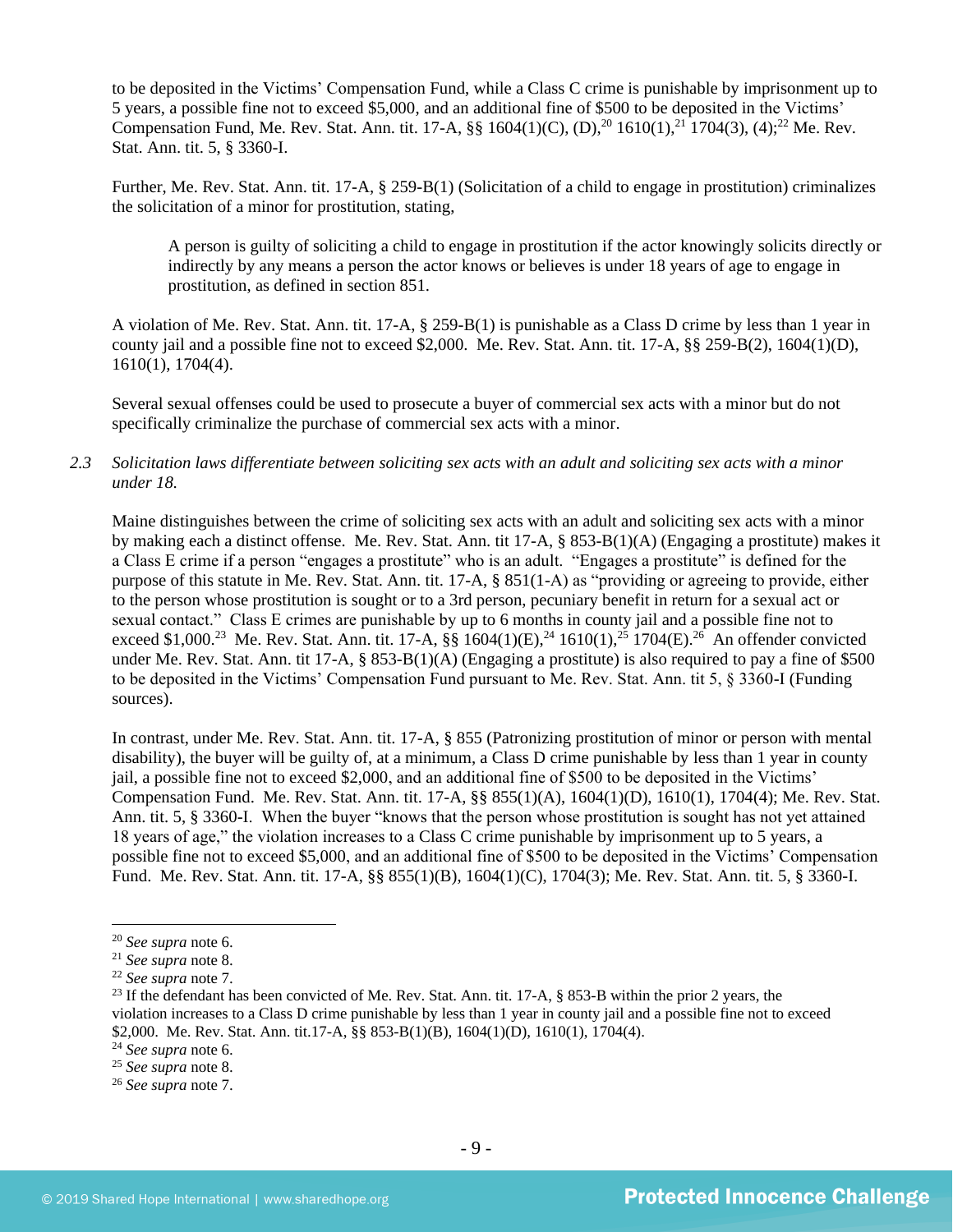Maine law further criminalizes the solicitation of a minor for prostitution under Me. Rev. Stat. Ann. tit. 17-A, § 259-B(1) (Solicitation of a child to engage in prostitution), which states,

A person is guilty of soliciting a child to engage in prostitution if the actor knowingly solicits directly or indirectly by any means a person the actor knows or believes is under 18 years of age to engage in prostitution, as defined in section 851.

A violation of Me. Rev. Stat. Ann. tit. 17-A, § 259-B(1) is a Class D crime punishable by less than 1 year in county jail and a possible fine not to exceed \$2,000. Me. Rev. Stat. Ann. tit. 17-A, §§ 259-B(2), 1604(1)(D), 1610(1), 1704(4).

#### *2.4 Penalties for buyers of commercial sex acts with minors are as high as federal penalties.*

A conviction under Me. Rev. Stat. Ann. tit. 17-A, § 855 (Patronizing prostitution of minor or person with mental disability) is punishable as a Class D crime by less than 1 year in county jail, a possible fine not to exceed \$2,000, and an additional fine of \$500 to be deposited in the Victims' Compensation Fund. Me. Rev. Stat. Ann. tit. 17-A, §§ 855(1)(A), 1604(1)(D),<sup>27</sup> 1610(1),<sup>28</sup> 1704(4);<sup>29</sup> Me. Rev. Stat. Ann. tit. 5, § 3360-I.<sup>30</sup> However, when the buyer "knows that the person whose prostitution is sought has not yet attained 18 years of age," the crime is punishable as a Class C crime by imprisonment up to 5 years, a possible fine not to exceed \$5,000, and an additional fine of \$500 to be deposited in the Victims' Compensation Fund. Me. Rev. Stat. Ann. tit. 17-A, §§ 855(1)(B), 1604(1)(C), 1704(3); Me. Rev. Stat. Ann. tit. 5, § 3360-I. A conviction under Me. Rev. Stat. Ann. tit. 17-A, § 259-B (Solicitation of a child to engage in prostitution) is punishable as a Class D crime by up to 1 year in county jail and a possible fine not to exceed \$2,000. Me. Rev. Stat. Ann. tit. 17-A, §§ 259- B(2), 1604(1)(D), 1610(1), 1704(4).

<span id="page-9-0"></span>In comparison, if the victim is under the age of 14, a conviction under the Trafficking Victims Protection Act  $(TVPA)^{31}$  for child sex trafficking is punishable by 15 years to life imprisonment and a fine not to exceed \$250,000. 18 U.S.C. §§ 1591(b)(1), 3559(a)(1), 3571(b)(3). If the victim is between the ages of 14–17, a conviction is punishable by 10 years to life imprisonment and a fine not to exceed \$250,000. 18 U.S.C. §§ 1591(b)(2), 3559(a)(1), 3571(b)(3). A conviction is punishable by mandatory life imprisonment, however, if the buyer has a prior conviction for a federal sex offense<sup>32</sup> against a minor. 18 U.S.C. § 3559(e)(1). To the

<sup>30</sup> *Id.*

<sup>31</sup> Trafficking Victims Protection Act (TVPA) of 2000, Pub. L. No. 106-386, 114 Stat. 1464, 1466 (codified in scattered sections of 18 and 22 U.S.C.).

<sup>27</sup> *See supra* note [6.](#page-2-0)

<sup>28</sup> *See supra* note 8.

<sup>29</sup> *See supra* note [7.](#page-2-1)

<sup>&</sup>lt;sup>32</sup> Pursuant to 18 U.S.C. § 3559(e)(2), "federal sex offense" is defined as,

an offense under section 1591 [18 USCS § 1591] (relating to sex trafficking of children), 2241 [18 USCS § 2241] (relating to aggravated sexual abuse), 2242 [18 USCS  $\S$  2242] (relating to sexual abuse), 2244(a)(1) [18 USCS  $\S 2244(a)(1)$ ] (relating to abusive sexual contact), 2245 [18 USCS  $\S 2245$ ] (relating to sexual abuse resulting in death), 2251 [18 USCS § 2251] (relating to sexual exploitation of children), 2251A [18 USCS  $\S 2251A$ ] (relating to selling or buying of children), 2422(b) [18 USCS  $\S 2422(b)$ ] (relating to coercion and enticement of a minor into prostitution), or  $2423(a)$  [18 USCS §  $2423(a)$ ] (relating to transportation of minors).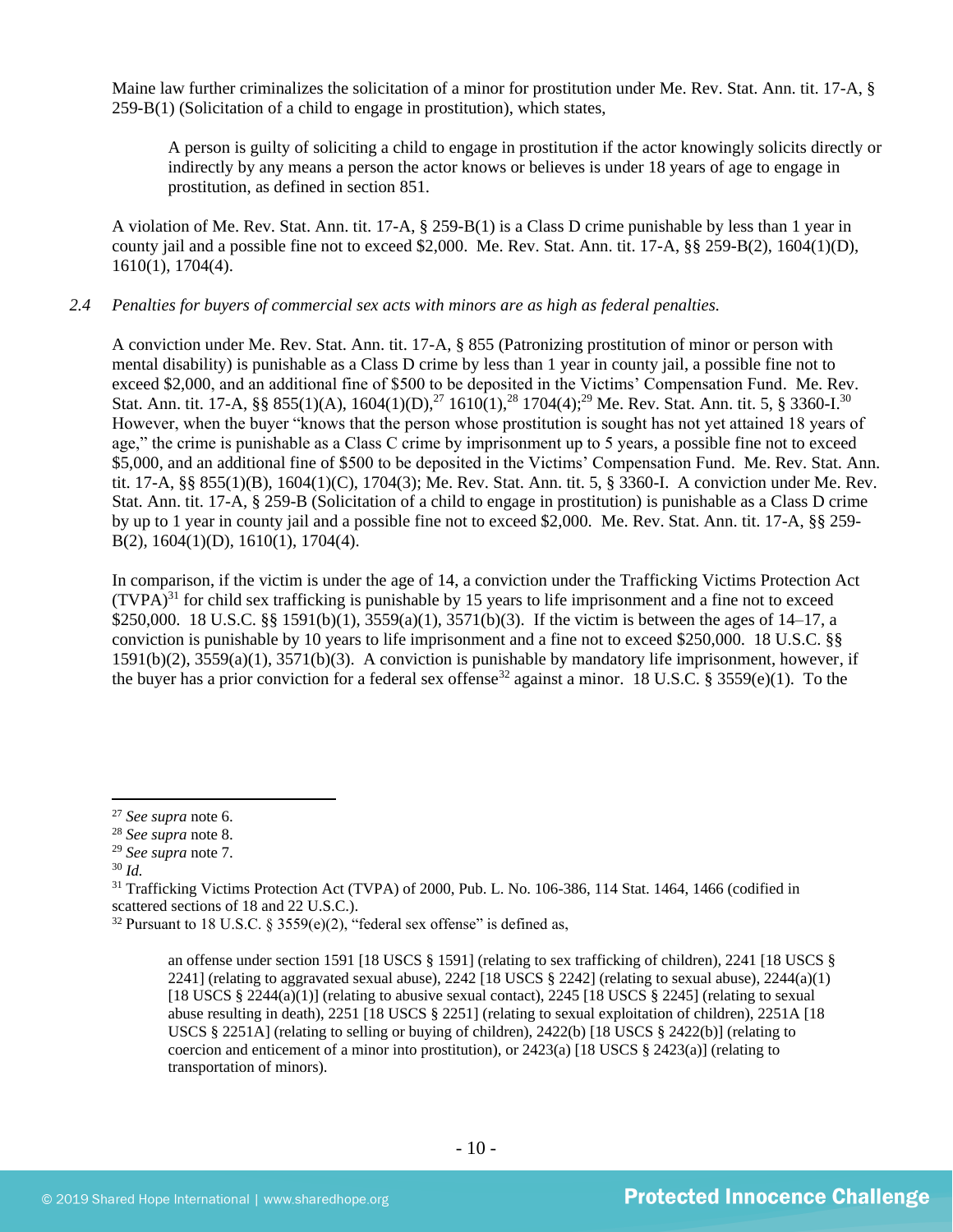extent buyers can be prosecuted under other federal CSEC laws,<sup>33</sup> a conviction is punishable by penalties ranging from a fine not to exceed \$250,000 to life imprisonment and a fine not to exceed \$250,000.<sup>34</sup>

- 2.4.1 Recommendation: Amend Me. Rev. Stat. Ann. tit. 17-A, § 855 (Patronizing prostitution of minor or person with mental disability) and § 259-B (Solicitation of a child to engage in prostitution) to raise penalties to reflect the seriousness of the offense.
- *2.5 Using the Internet or electronic communications to lure, entice, or purchase, or attempt to lure, entice, or purchase commercial sex acts with a minor is a separate crime or results in an enhanced penalty for buyers.*

Although not specific to Internet offenses, Me. Rev. Stat. Ann. tit. 17-A, § 259-A (Solicitation of a child to commit a prohibited act) could be used to prosecute a buyer who uses electronic communications to solicit a minor under 14 years of age to engage in a sexual act. Pursuant to Me. Rev. Stat. Ann. tit. 17-A, § 259-A,<sup>35</sup>

A person is guilty of soliciting a child to commit a prohibited act if:

A. The actor, with the intent to engage in a prohibited act with the other person, knowingly solicits directly or indirectly that person by any means to engage in a prohibited act and the actor:

- 1) Is at least 16 years of age;
- 2) Know or believes that the other person is less than 14 years of age; and

3) Is at least 3 years old than the age expressed by the other person.

Violation of this paragraph is a Class D crime; or

- B. The actor, with the intent to engage in a prohibited act with the other person, knowingly solicits, directly or indirectly that person by any means to engage in a prohibited act and the actor:
	- 1) Is at least 16 years of age;
	- 2) Knows or believes that the other person is less than 12 years of age; and
	- 3) Is at least 3 years older than the age expressed by the other person.

Violation of this subsection is a Class C crime.

"Prohibited act" means a sexual act, sexual contact or sexual exploitation of a minor pursuant to section 282. Me. Rev. Stat. Ann. tit. 17-A, § 259-A(2)(A), (B), (C).

Class C crimes are punishable by imprisonment up to 5 years and a possible fine not to exceed \$5,000. Me. Rev. Stat. Ann. tit. 17-A,  $\S\S 1604(1)(C)$ ,  $36$  1704(3).  $37$  A Class D crime is punishable by less than 1 year in

<sup>36</sup> *See supra* note [6.](#page-2-0)

<sup>33</sup> 18 U.S.C. §§ 2251A(b) (Selling or buying of children), 2251(a) (Sexual exploitation of children), 2423(a) (Transportation of a minor with intent for minor to engage in criminal sexual activity), 2422(a) (Coercion and enticement), 2252(a)(2), (a)(4) (Certain activities relating to material involving the sexual exploitation of minors).

<sup>34</sup> 18 U.S.C. §§ 2251A(b) (conviction punishable by imprisonment for 30 years to life and a fine), 2251(e) (conviction punishable by imprisonment for 15–30 years and a fine), 2423(a) (conviction punishable by imprisonment for 10 years to life and a fine), 2422(a) (conviction punishable by a fine, imprisonment up to 20 years, or both),  $2252(b)$  (stating that a conviction under subsection (a)(2) is punishable by imprisonment for 5–20 years and a fine, while a conviction under subsection  $(a)(4)$  is punishable by imprisonment up to 10 years, a fine, or both.); *see also* 18 U.S.C §§ 3559(a)(1) (classifying all of the above listed offenses as felonies), 3571(b)(3) (providing a fine up to \$250,000 for any felony conviction).

<sup>&</sup>lt;sup>35</sup> Legislative Document 1673 enacted during the Second Regular Session of the 125th Legislative Assembly repealed Me. Rev. Stat. Ann. tit. 17-A, § 259 (Solicitation of child by computer to commit a prohibited act), which expressly prohibited use of "a computer knowingly to solicit, entice, persuade or compel another person" under the age of 14 with "the intent to engage in any one of the following prohibited acts with the other person: (1) A sexual act; (2) Sexual contact; or (3) Sexual exploitation of a minor pursuant to section 282." During 2012, L.D. 1673 reenacted this provision as Me. Rev. Stat. Ann. tit. 17-A, § 259-A (Solicitation of a child to commit a prohibited act), however, as re-enacted, this offense no longer contains an express reference to solicitation of a minor through use of a computer or the Internet.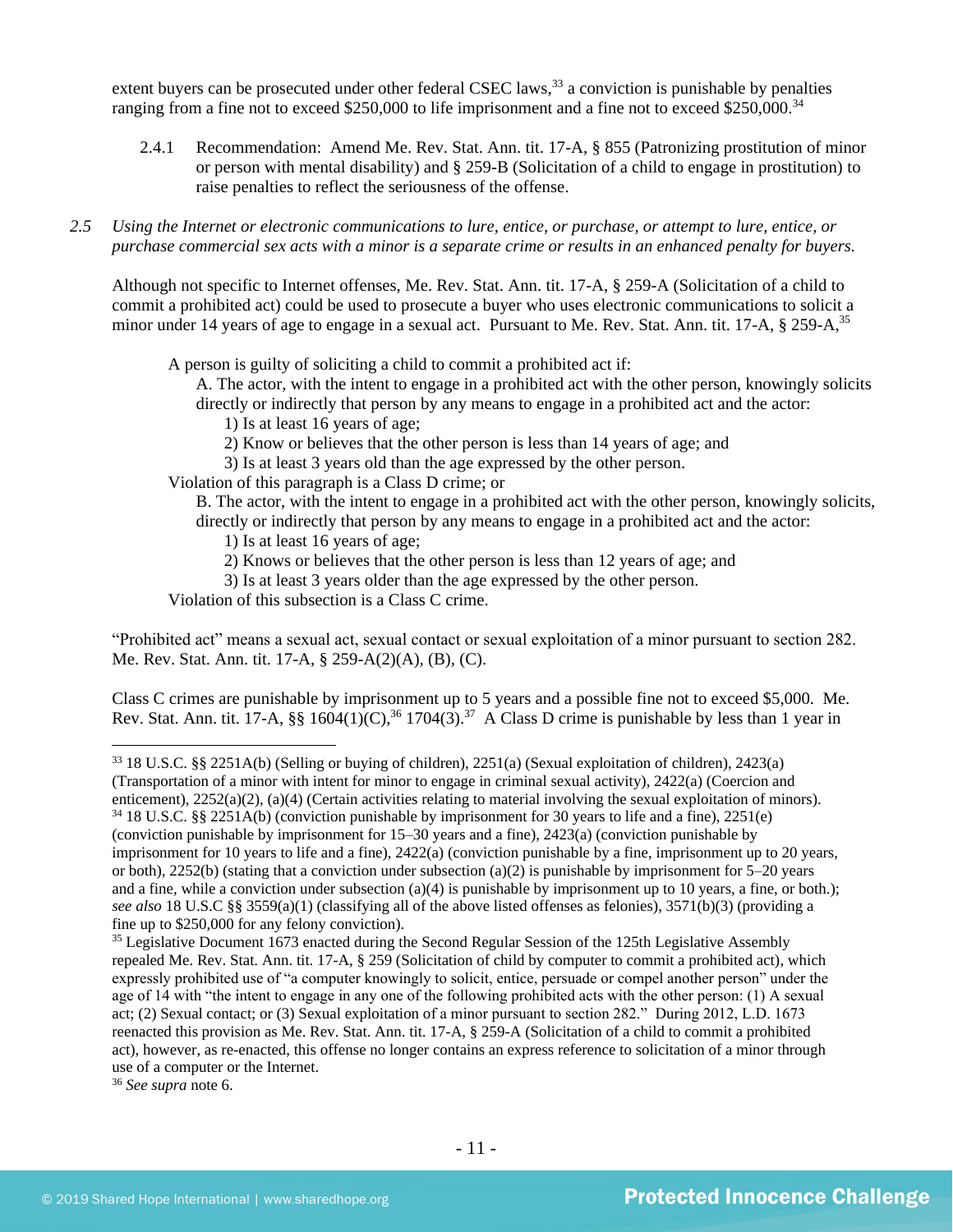county jail and a possible fine not to exceed \$2,000. Me. Rev. Stat. Ann. tit. 17-A,  $\S$ § 1604(1)(2)(D), 1610(1),<sup>38</sup> 1704(4). If the victim is under 12, the buyer is guilty of a Class C crime punishable by imprisonment up to 5 years and a possible fine not to exceed \$5,000. Me. Rev. Stat. Ann. tit. 17-A, §§ 259-A(1)(B), 1604(1)(C), 1704(3). In addition, pursuant to Me. Rev. Stat. Ann. tit. 15, § 5821(7-A) (Subject property), buyers may be ordered to forfeit all computers and computer equipment used in connection with a violation of Me. Rev. Stat. Ann. tit. 17-A, § 259-A.

Further, Me. Rev. Stat. Ann. tit. 17-A, § 259-B (Solicitation of a child to engage in prostitution) provides,

(1) A person is guilty of soliciting a child to engage in prostitution if the actor knowingly solicits directly or indirectly by any means a person the actor knows or believes is under 18 years of age to engage in prostitution, as defined in section 851. (2) Violation of this section is a Class D crime.

Class D crimes are punishable by less than 1 year in county jail and a possible fine not to exceed \$2,000. Me. Rev. Stat. Ann. tit. 17-A, §§ 1604(1)(D), 1610(1), 1704(4).

#### *2.6 No age mistake defense is permitted for a buyer of commercial sex acts with any minor under 18.*

Buyers of sex with minors can be convicted of Me. Rev. Stat. Ann. tit. 17-A, § 855(1)(A) (Patronizing prostitution of minor or person with mental disability) without regard to whether they knew that the child was under 18 years old. Subsection (1)(B), however, establishes that knowledge of age results in an enhanced crime classification. Therefore, a mistake of age defense could be asserted to avoid the enhanced crime classification, but not ultimate liability. Finding that Me. Rev. Stat. Ann. tit. 17-A, § 855(1)(A) mandates an enhanced penalty when the offender has knowledge of the minor's status, the offense is presumed to be one of strict liability.

- 2.6.1 Recommendation: Amend Me. Rev. Stat. Ann. tit. 17-A, § 852(1) (Aggravated sex trafficking) to expressly prohibit a mistake of age defense for buyers who purchase sex with a minor under 18 years old.<sup>39</sup>
- *2.7 Base penalties for buying sex acts with a minor under 18 are sufficiently high and not reduced for older minors.*

Maine's buyer-applicable CSEC law, Me. Rev. Stat. Ann. tit. 17-A, § 855 (Patronizing prostitution of minor or person with mental disability), does not stagger penalties based on a minor's age, but buyers face minimal penalty under this provision. Patronizing prostitution of a minor is a Class D crime punishable by less than 1 year in county jail, or a Class C crime punishable by imprisonment up to 5 years if the defendant "knows that the person whose prostitution is sought has not yet attained 18 years of age." Me. Rev. Stat. Ann. tit. 17-A, §§  $855(1)(B)$ ,  $1604(1)(C)$ ,  $(D)$ ,  $40$   $1610(1)$ ,  $41$   $1704(3)$ ,  $(4)$ ;  $42$  Me. Rev. Stat. Ann. tit. 5, § 3360-I.

2.7.1 Recommendation: Amend Me. Rev. Stat. Ann. tit. 17-A, § 855 (Patronizing prostitution of minor or person with mental disability) to raise penalties for purchasing sex with a minor to reflect the seriousness of the offense.

<sup>37</sup> *See supra* note [7.](#page-2-1)

<sup>38</sup> *See supra* note 8.

<sup>&</sup>lt;sup>39</sup> This recommendation in this component is predicated on previous or simultaneous enactment of the recommendation in Component 2.1.

<sup>40</sup> *See supra* note [6.](#page-2-0)

<sup>41</sup> *See supra* note 8.

<sup>42</sup> *See supra* note [7.](#page-2-1)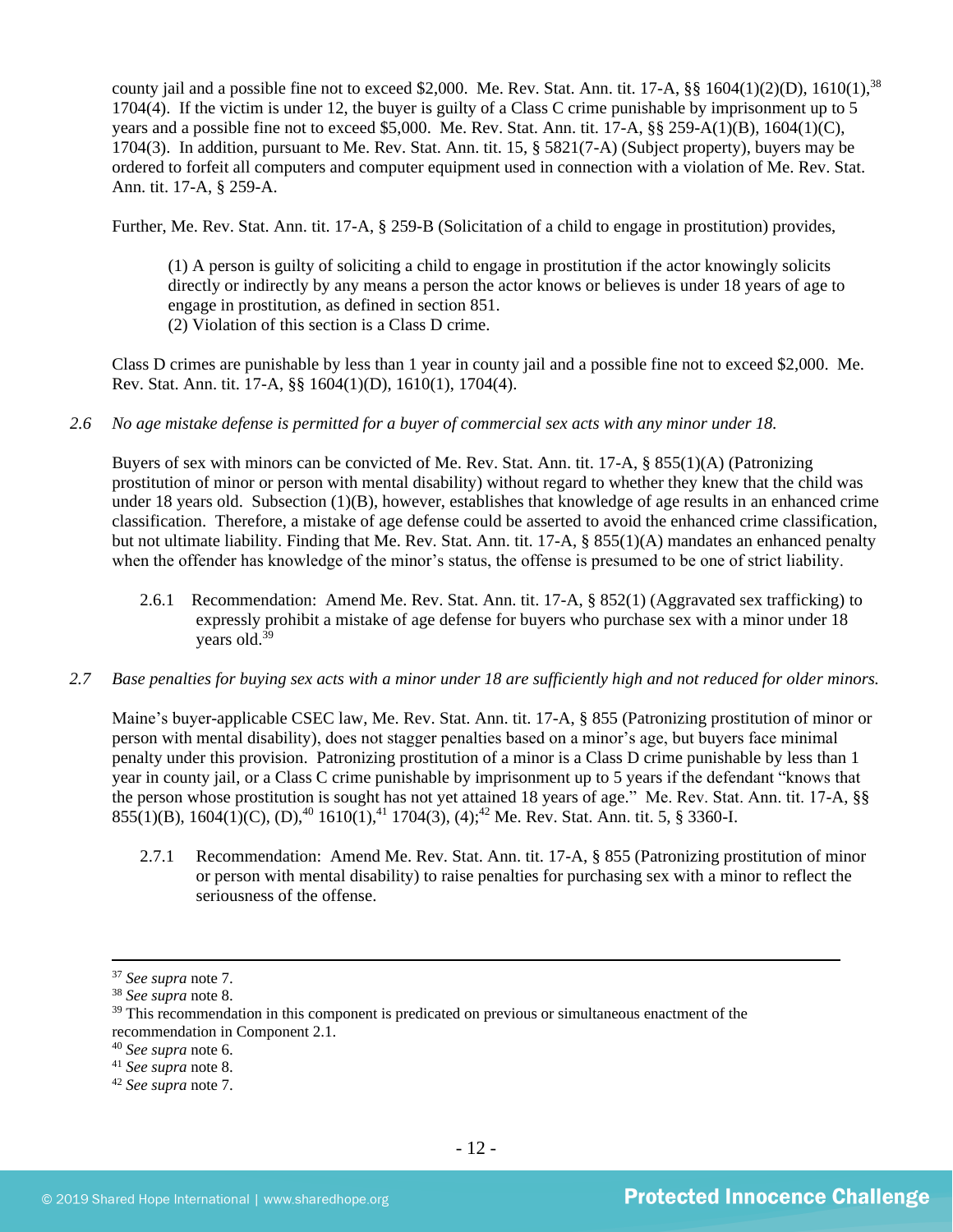*2.8 Financial penalties for buyers of commercial sex acts with minors are sufficiently high to make it difficult for buyers to hide the crime.*

Buyers convicted of sexual offense crimes may be required to pay fines or make restitution to the victim.

Under Maine's criminal laws, buyers of sex with minors may be required to pay fines between \$500 and \$50,000. A buyer convicted of Me. Rev. Stat. Ann. tit. 17-A, § 855 (Patronizing prostitution of minor or person with mental disability) may be required to pay a fine up to \$2,000 or, if the buyer knows the victim is under 18, the fine may be increased to \$5,000, and in either case the buyer must pay a fine of \$500 to be deposited in the Victims' Compensation Fund. Me. Rev. Stat. Ann. tit. 17-A, §§ 855(1)(A), (B), 1704(3), (4);<sup>43</sup> Me. Rev. Stat. Ann. tit. 5, § 3360-I. Sexual offenses carry possible fines of \$2,000 to \$50,000. Me. Rev. Stat. Ann. tit. 17-A, §§ 1704(1)–(4), 254(1)(A), 253(1)(B)–(C), 255-A(1)(F), (F-1). A violation of Me. Rev. Stat. Ann. tit. 17-A, § 259-B (Solicitation of a child to engage in prostitution) is a punishable by a fine up to \$2,000. Me. Rev. Stat. Ann. tit. 17-A, § 259-B(2).

While it may not be applicable in all cases, some buyers may fall under Maine's discretionary restitution provisions. Pursuant to Me. Rev. Stat. Ann. tit.  $17-A$ ,  $\S 2005(1)^{44}$  (Criteria for restitution),

Restitution may be authorized, in whole or in part, as compensation for economic loss. In determining the amount of restitution authorized, the following shall be considered:

<span id="page-12-0"></span>A. The contributory misconduct of the victim;

B. Failure to report the crime to a law enforcement officer within 72 hours after its occurrence, without good cause for failure to report within that time; and

C. The present and future financial capacity of the offender to pay restitution.

Me. Rev. Stat. Ann. tit. 17-A,  $\S 2002(3)^{45}$  (Definitions) states in part,

"Economic loss" includes economic detriment consisting of environmental clean-up expense, property loss, allowable expense,<sup>46</sup> work loss, replacement services loss and, if injury causes death, dependent's economic loss and dependent's replacement services loss. Noneconomic detriment is not loss. Economic detriment is loss although caused by pain and suffering or physical impairment. "Economic loss" includes expenses of an emergency response by any public agency and critical investigation expenses.

However, Me. Rev. Stat. Ann. tit. 17-A, § 2005(2) prohibits the award of restitution, among others,

<sup>43</sup> *See supra* note [7.](#page-2-1)

<sup>&</sup>lt;sup>44</sup> The text of Me. Rev. Stat. Ann. tit. 17-A § 2005 cited here and elsewhere in this report includes amendments made by the enactment of Legislative Document 1407 during the 1st Regular Session of the 129th Maine Legislature (effective May 16, 2019).

<sup>&</sup>lt;sup>45</sup> The text of Me. Rev. Stat. Ann. tit. 17-A § 2002 cited here and elsewhere in this report includes amendments made by the enactment of Legislative Document 1407 during the 1st Regular Session of the 129th Maine Legislature (effective May 16, 2019).

<sup>&</sup>lt;sup>46</sup> Me. Rev. Stat. Ann. tit. 17-A, § 2002(3)(A) defines "allowable expense" as,

reasonable charges incurred for reasonably needed products, services and accommodations, including those for medical care, rehabilitation, rehabilitative occupational training, counseling services and other remedial treatment and care, and nonmedical remedial care and treatment rendered in accordance with a recognized religious method of healing. The term includes reasonable and customary charges incurred for expenses in any way related to funeral, cremation and burial. It does not include that portion of a charge for a room in a hospital, clinic, convalescent or nursing home, or any other institution engaged in providing nursing care and related services, in excess of a reasonable and customary charge for semiprivate accommodations, unless other accommodations are medically required.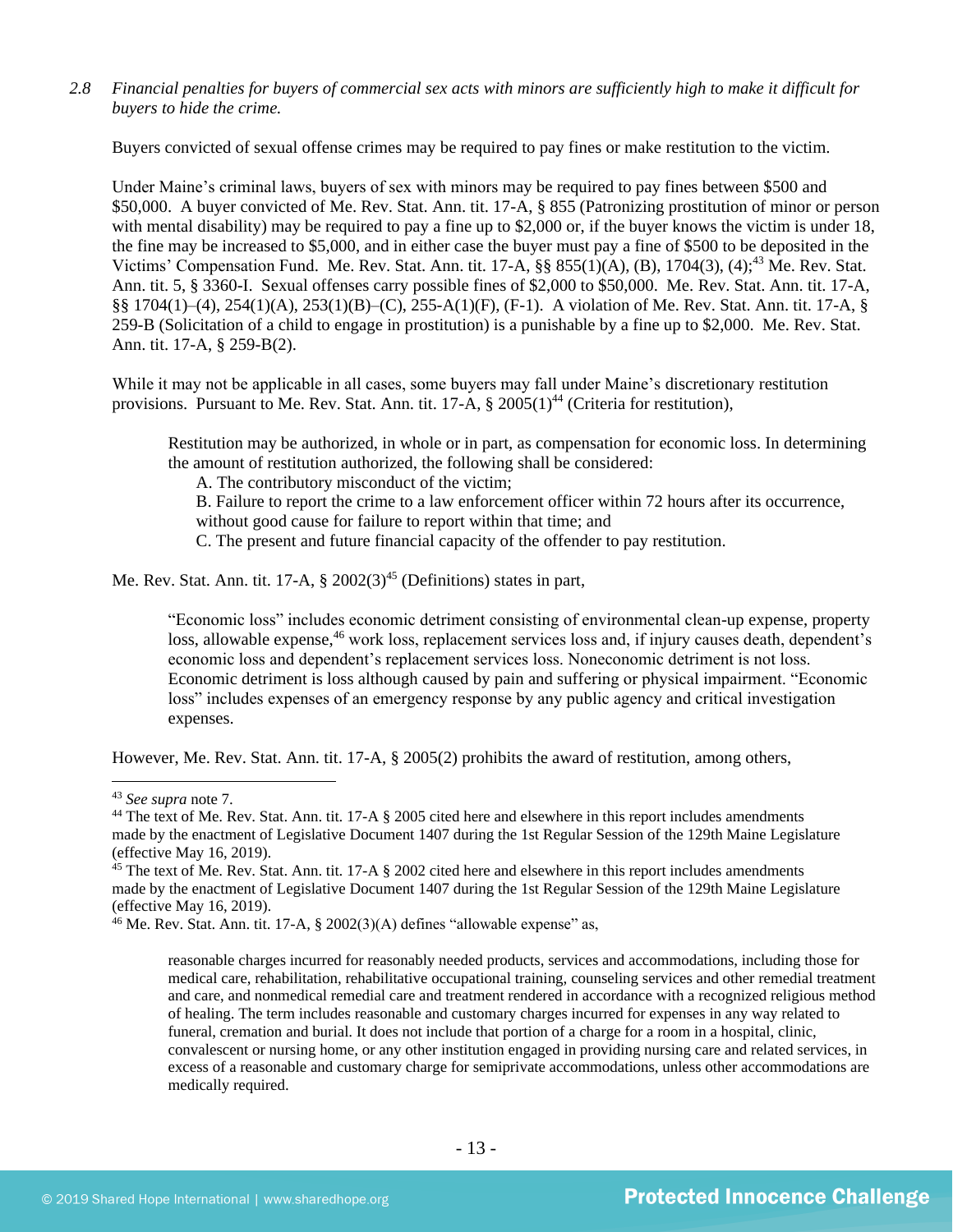. . . .

B. To a victim who is an accomplice of the offender;

C. To a victim who has otherwise been compensated from a collateral source, but economic loss in excess of the collateral compensation may be authorized; and

D. When the amount and method of payment of monetary restitution or the performance of service restitution creates an excessive financial hardship on the offender or dependent of the offender. In making this determination, all relevant factors must be considered . . .

. . . .

If buyers of sex with minors are found guilty of Me. Rev. Stat. Ann. tit. 17-A, § 284 (Possession of sexually explicit material), a prosecutor may request that the court order forfeiture "to the State of any equipment, including computers, that may have facilitated the commission of the offense" if the State can prove "by a preponderance of the evidence that the equipment was used to facilitate the commission of a violation." Me. Rev. Stat. Ann. tit. 17-A, § 285(1), (3), (4). In addition, any child sexual abuse material (CSAM) in the possession of a buyer "that depicts a person who has not attained 18 years of age engaging in sexually explicit conduct is declared to be contraband and may be seized by the State." Me. Rev. Stat. Ann. tit. 17-A, § 284(4). Also, pursuant to Me. Rev. Stat. Ann. tit. 15, § 5821(7-A) (Subject property), buyers may be ordered to forfeit all computers and computer equipment used in connection with a violation of Me. Rev. Stat. Ann. tit. 17-A, § 259-A (Solicitation of a child to commit a prohibited act).

*2.9 Buying and possessing child sexual abuse material (CSAM) carries penalties as high as similar federal offenses.*

Pursuant to Me. Rev. Stat. Ann. tit. 17-A, § 284(1)(A) (Possession of sexually explicit material),

A person is guilty of possession of sexually explicit material if that person:

A. Intentionally or knowingly transports, exhibits, purchases, possesses or accesses with intent to view any book, magazine, newspaper, print, negative, slide, motion picture, computer data file, videotape or other mechanically, electronically or chemically reproduced visual image or material that the person knows or should know depicts another person engaging in sexually explicit conduct, and:

1) The other person has not in fact attained 16 years of age; or

2) The person knows or has reason to know that the other person has not attained 16 years of age.

Possession of sexually explicit material is a Class D crime punishable by less than 1 year in county jail and a possible fine not to exceed \$2,000, but, if the defendant has a prior conviction for "engaging in substantially similar conduct," the classification is increased to a Class C crime punishable by imprisonment up to 5 years and a possible fine not to exceed \$5,000. Me. Stat. Rev. Ann. tit. 17-A,  $\S$ § 284(1)(A), (B), 1604(1)(C), (D),<sup>47</sup>  $1610(1)$ ,<sup>48</sup> 1704(3), (4).<sup>49</sup> In addition, if the sexually exploited minor is under 12, or the defendant believes the person to be under 12, the defendant will be guilty of a Class C crime punishable by imprisonment up to 5 years and a possible fine not to exceed \$5,000, or a Class B crime if the defendant has a prior conviction, punishable by imprisonment up to 10 years and a possible fine not to exceed \$20,000. Me. Rev. Stat. Ann. tit. 17-A, §§  $284(1)(C)$ , (D),  $1604(1)(B)$ , (C),  $1704(2)$ , (3).

<sup>47</sup> *See supra* note [6.](#page-2-0)

<sup>48</sup> *See supra* note 8.

<sup>49</sup> *See supra* note [7.](#page-2-1)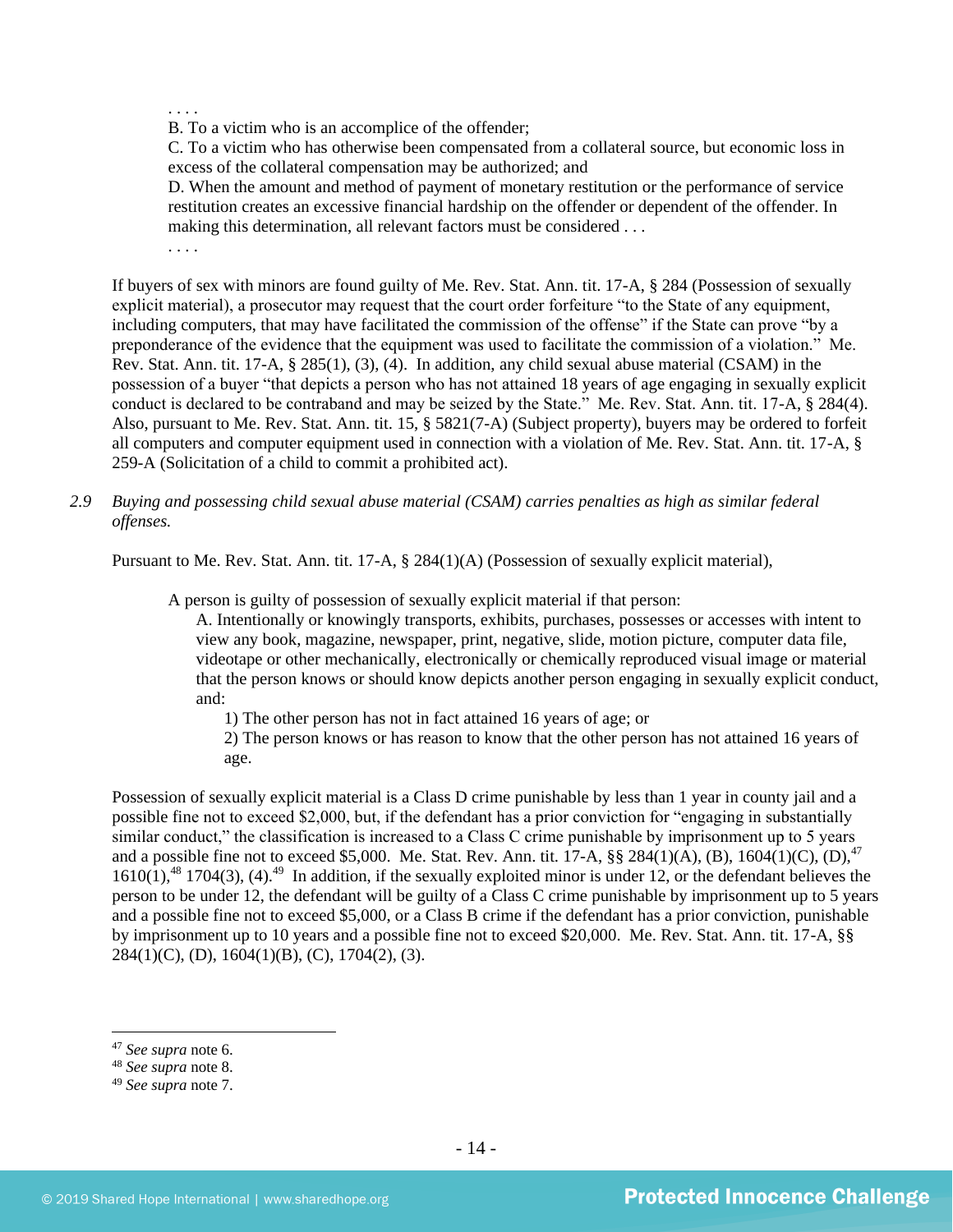In comparison, a federal conviction for possession of child sexual abuse material  $(CSAM)^{50}$  is generally punishable by imprisonment for 5–20 years and a fine not to exceed \$250,000.<sup>51</sup> Subsequent convictions, however, are punishable by imprisonment up to 40 years and a fine not to exceed \$250,000.<sup>52</sup>

2.9.1 Recommendation: Amend Me. Rev. Stat. Ann. tit. 17-A, § 284(1)(A) (Possession of sexually explicit material) to raise the age of protected minors to 18 and increase the penalties to reflect the seriousness of the offense.

#### *2.10 Convicted buyers of commercial sex acts with minors are required to register as sex offenders.*

<span id="page-14-0"></span>Maine's Sex Offender Registration and Notification Act of 1999, Me. Rev. Stat Ann. title 34-A, requires buyers sentenced for sex offenses and sexually violent offenses to register as sex offenders, unless they fall under the exceptions in Me. Rev. Stat. Ann. tit. 34-A, § 11202-A.<sup>53</sup> Me. Rev. Stat. Ann. tit. 34-A, § 11202. "Sex

<sup>51</sup> 18 U.S.C. §§ 2252(b) (stating that a conviction under subsection (a)(2) is punishable by imprisonment for 5–20 years and a fine, while a conviction under subsection (a)(4) is punishable by imprisonment up to 10 years, a fine, or both),  $2252A(b)(1)$  (a conviction is punishable by imprisonment for 5–20 years and a fine),  $1466A(a)$ , (b) (stating that a conviction under subsection (a) is "subject to the penalties provided in section  $2252A(b)(1)$ ," imprisonment for 5–20 years and a fine, while a conviction under subsection (b) is "subject to the penalties provided in section 2252A(b)(2)," imprisonment up to 10 years, a fine, or both); *see also* 18 U.S.C §§ 3559(a)(1) (classifying all of the above listed offenses as felonies), 3571(b)(3) (providing a fine up to \$250,000 for any felony conviction).  $52$  18 U.S.C. §§ 2252(b) (stating if a person has a prior conviction under subsection (a)(2), or a list of other statutes, a conviction is punishable by a fine and imprisonment for 15–40 years, but if a person has a prior conviction under subsection (a)(4), or a list of other statutes, a conviction is punishable by a fine and imprisonment for  $10-20$  years),  $2252A(b)(1)$  (stating if a person has a prior conviction under subsection (a)(2), (a)(3), or a list of other statutes, a conviction is punishable by a fine and imprisonment for  $15-40$  years),  $1466A(a)$ , (b) (stating that the penalty scheme for section 2252A(b) applies); *see also* 18 U.S.C §§ 3559(a)(1) (classifying all of the above listed offenses as felonies), 3571(b)(3) (providing a fine up to \$250,000 for any felony conviction). <sup>53</sup> Me. Rev. Stat. Ann. tit. 34-A, § 11202-A(1) (Exception) states,

1. EXCEPTION. Notwithstanding section 11202, a person is not required to register under this chapter if that person submits to the bureau, in a form to be determined by the bureau, documentation to establish the following:

. . . .

B. The person's convictions do not include more than one Class A sex offense or sexually violent offense or more than one conviction in another jurisdiction for an offense that contains the essential elements of a Class A sex offense or sexually violent offense, whether or not the convictions occurred on the same date;

C. At the time of the offense, the person had not been previously sentenced in this State as an adult or as a juvenile sentenced as an adult for a sex offense or a sexually violent offense;

D. At the time of the offense, the person had not been previously sentenced in another jurisdiction as an adult or as a juvenile sentenced as an adult for an offense that contains the essential elements of a sex offense or a sexually violent offense;

E. Subsequent to the conviction for the sex offense or sexually violent offense, the person has not been convicted of and sentenced for a crime under Title 17 or Title 17-A in this State that is punishable by imprisonment for a term of one year or more; and

F. Subsequent to the conviction for the sex offense or sexually violent offense, the person has not been convicted of and sentenced for a crime under the laws of any other jurisdiction that is punishable by a term of imprisonment exceeding one year. This paragraph does not include a crime under the laws of another jurisdiction that is classified by the laws of that jurisdiction as a misdemeanor and is punishable by a term of imprisonment of 2 years or less.

 $50\,18$  U.S.C. §§ 2252(a)(2), (a)(4) (Certain activities relating to material involving the sexual exploitation of minors),  $2252A(a)(2)$ –(3) (Certain activities relating to material constituting or containing child pornography), 1466A(a), (b) (Obscene visual representations of the sexual abuse of children).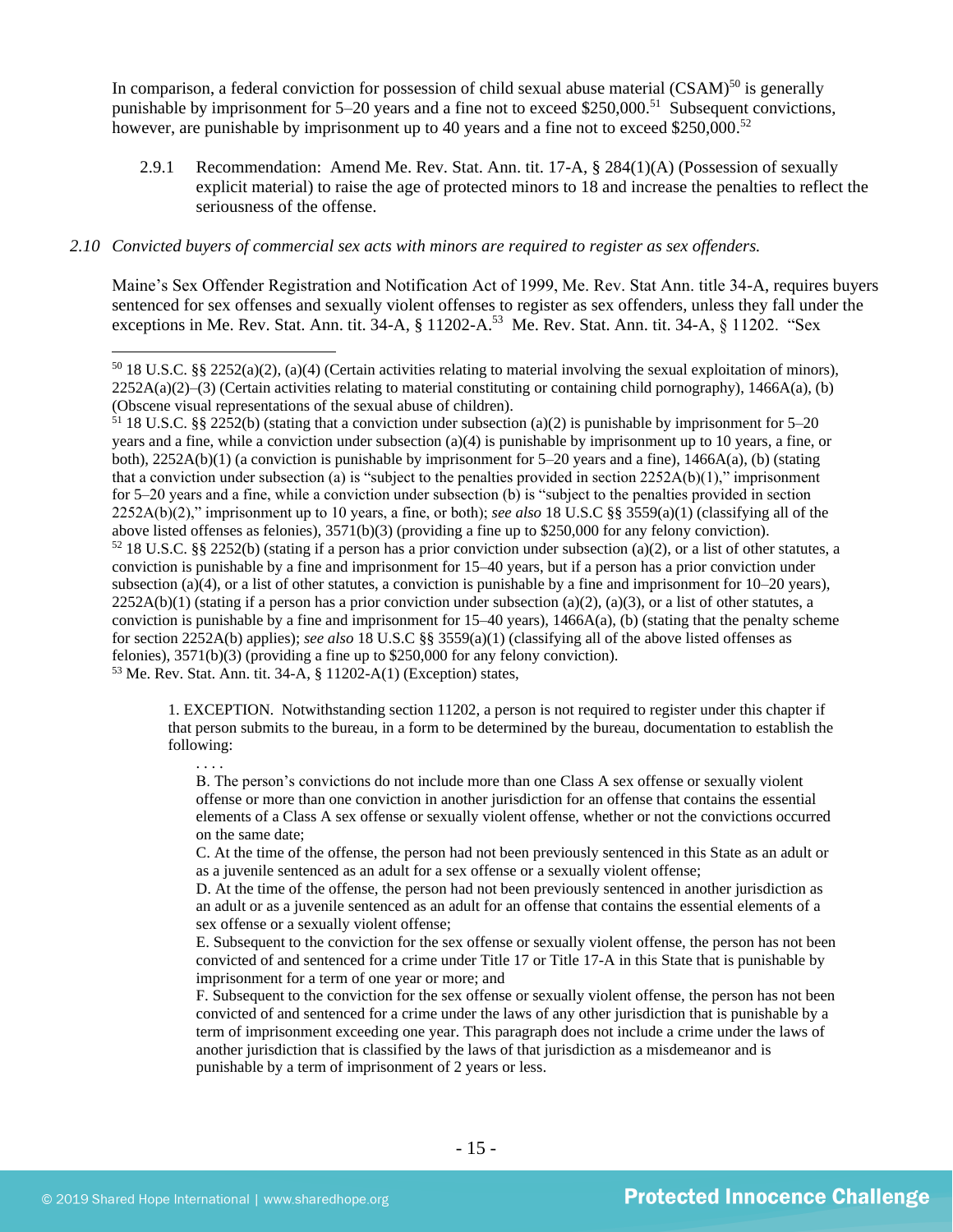offenses" is defined as "a conviction for one of the following offenses or for an attempt or solicitation of one of the following offenses if the victim was less than 18 years of age at the time of the criminal conduct." Me. Rev. Stat. Ann. tit. 34-A, § 11203(6). The listed offenses include Me. Rev. Stat. Ann. tit. 17-A, § 255-A (Unlawful sexual contact) (certain provisions), § 852(1) (Aggravated sex trafficking), § 256 (Visual sexual aggression against child), § 258 (Sexual misconduct with a child under 14 years of age), § 259 (Solicitation of a child to commit a prohibited act), § 284 (Possession of sexually explicit material), and § 855 (Patronizing prostitution of minor or person with mental disability). Me. Rev. Stat. Ann. tit. 34-A, § 11203(6)(B). Me. Rev. Stat. Ann. tit. 34-A, § 11203(6-A) further labels the following offenses as qualifying as a "sex offense": Me. Rev. Stat. Ann. tit. 17-A, § 253(2)(J)–(L) (Gross sexual assault), § 255-A(1)(C), (G), (Q), (R), (R-1), (R-2), (W), and (X) (Unlawful sexual conduct). "Sexually violent offense" is defined as including, "A conviction for one of the offenses or for an attempt to commit" certain offenses, including Me. Rev. Stat. Ann. tit. 17-A, § 253 (Gross sexual assault) and certain provisions of § 255-A (Unlawful sexual contact). Me. Rev. Stat. Ann. tit. 34-A, § 11203 (7)(A). In addition, Me. Rev. Stat. Ann. tit. 34-A, § 11203(6-B) provides,

For persons convicted and sentenced on or after October 1, 2012, "sex offense" means, in addition to the offenses listed in subsections 6 and 6-A:

A. A conviction for an offense under Title 17-A, section 259-A or for an attempt or conspiracy to commit an offense under Title 17-A, section 259-A;

B. A violation in another jurisdiction that includes the essential elements of an offense listed under Title 17-A, section 259-A; or

C. A conviction for a military, tribal or federal offense requiring registration pursuant to:

(1) The Jacob Wetterling Crimes Against Children and Sexually Violent Offender Registration Act, also known as the Jacob Wetterling Act, Section 170101 of the Violent Crime Control and Law Enforcement Act of 1994, Public Law 103-322, as amended; or

(2) The Adam Walsh Child Protection and Safety Act of 2006, Public Law 109-248.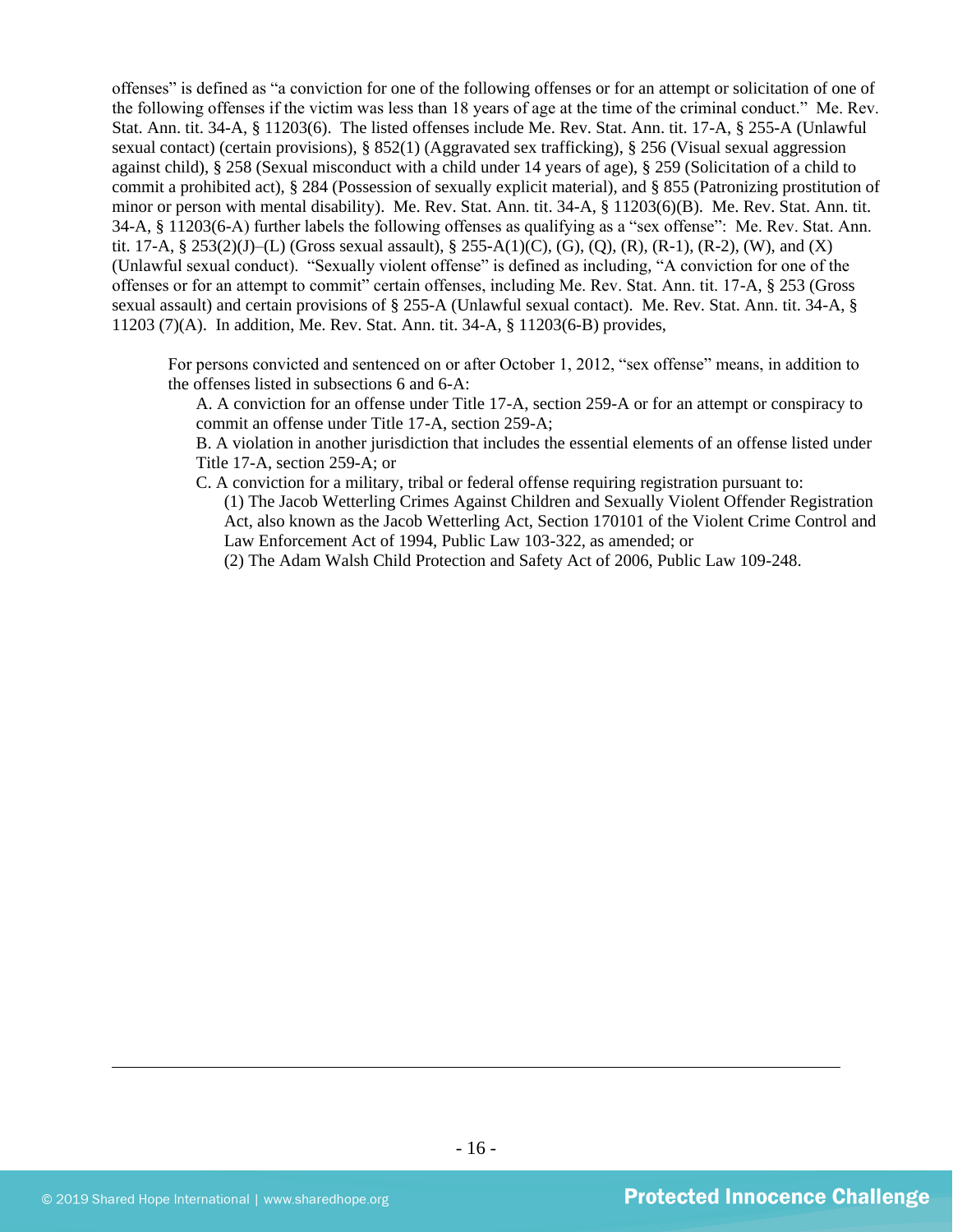#### FRAMEWORK ISSUE 3: CRIMINAL PROVISIONS FOR TRAFFICKERS

#### *Legal Components:*

- *3.1 Penalties for trafficking a child for sexual exploitation are as high as federal penalties.*
- *3.2 Creating and distributing child sexual abuse material (CSAM) carries penalties as high as similar federal offenses.*
- *3.3 Using the Internet or electronic communications to lure, entice, recruit, or sell commercial sex acts with a minor is a separate crime or results in an enhanced penalty for traffickers.*
- *3.4 Financial penalties for traffickers, including asset forfeiture, are sufficiently high*.
- *3.5 Convicted traffickers are required to register as sex offenders.*
- *3.6 Laws relating to parental custody and termination of parental rights include sex trafficking or commercial sexual exploitation of children (CSEC) offenses as grounds for sole custody or termination in order to prevent traffickers from exploiting their parental rights as a form of control.*

*\_\_\_\_\_\_\_\_\_\_\_\_\_\_\_\_\_\_\_\_\_\_\_\_\_\_\_\_\_\_\_\_\_\_\_\_\_\_\_\_\_\_\_\_\_\_\_\_\_\_\_\_\_\_\_\_\_\_\_\_\_\_\_\_\_\_\_\_\_\_\_\_\_\_\_\_\_\_\_\_\_\_\_\_\_\_\_\_\_\_\_\_\_\_*

#### *Legal Analysis:*

*3.1 Penalties for trafficking a child for sexual exploitation are as high as federal penalties.* 

Me. Rev. Stat. Ann. tit. 17-A, § 852 (Aggravated sex trafficking) is a Class B crime punishable by imprisonment up to 10 years, a possible fine not to exceed \$20,000, and an additional fine of \$1,000 to be deposited in the Victims' Compensation Fund. Me. Rev. Stat. Ann. tit. 17-A,  $\S$ § 852(3), 1604(1)(B),<sup>54</sup> 1704(2); <sup>55</sup> Me. Rev. Stat. Ann. tit. 5, § 3360-I.

A trafficker convicted under Me. Rev. Stat. Ann. tit. 17-A, § 259-A (Solicitation of a child to commit a prohibited act) will be guilty of a Class D crime punishable by less than 1 year in county jail and a possible fine not to exceed \$2,000 if the minor is, or is believed to be, under 14, or a Class C crime punishable by imprisonment up to 5 years and a possible fine not to exceed \$5,000 if the minor is, or is believed to be, under 12. Me. Rev. Stat. Ann. tit. 17-A, §§ 259-A(A), (B), 1604(1)(C), (D), 1610(1),<sup>56</sup> 1704(3), (4).

Me. Rev. Stat. Ann. tit. 17-A, § 554(1)(A) (Endangering the welfare of a child) states, "1. A person is guilty of endangering the welfare of a child if that person: A. Knowingly permits a child to enter or remain in a house of prostitution. Violation of this paragraph is a Class D crime;" a Class D crime is punishable by less than 1 year in county jail and a possible fine not to exceed \$2,000. Me. Rev. Stat. Ann. tit. 17-A, §§ 1604(1)(D), 1610(1), 1704(4).

In comparison, if the victim is under the age of 14, a conviction under the Trafficking Victims Protection Act (TVPA) for child sex trafficking is punishable by 15 years to life imprisonment and a fine not to exceed \$250,000. 18 U.S.C. §§ 1591(b)(1), 3559(a)(1), 3571(b)(3). If the victim is between the ages of 14–17, a conviction is punishable by 10 years to life imprisonment and a fine not to exceed \$250,000. 18 U.S.C. §§ 1591(b)(2), 3559(a)(1), 3571(b)(3). A conviction is punishable by mandatory life imprisonment, however, if the trafficker has a prior conviction for a federal sex offense<sup>57</sup> against a minor. 18 U.S.C. § 3559(e)(1).

<sup>54</sup> *See supra* note [6.](#page-2-0)

<sup>55</sup> *See supra* note [7.](#page-2-1)

<sup>56</sup> *See supra* note 8.

<sup>57</sup> *See supra* note [32.](#page-9-0)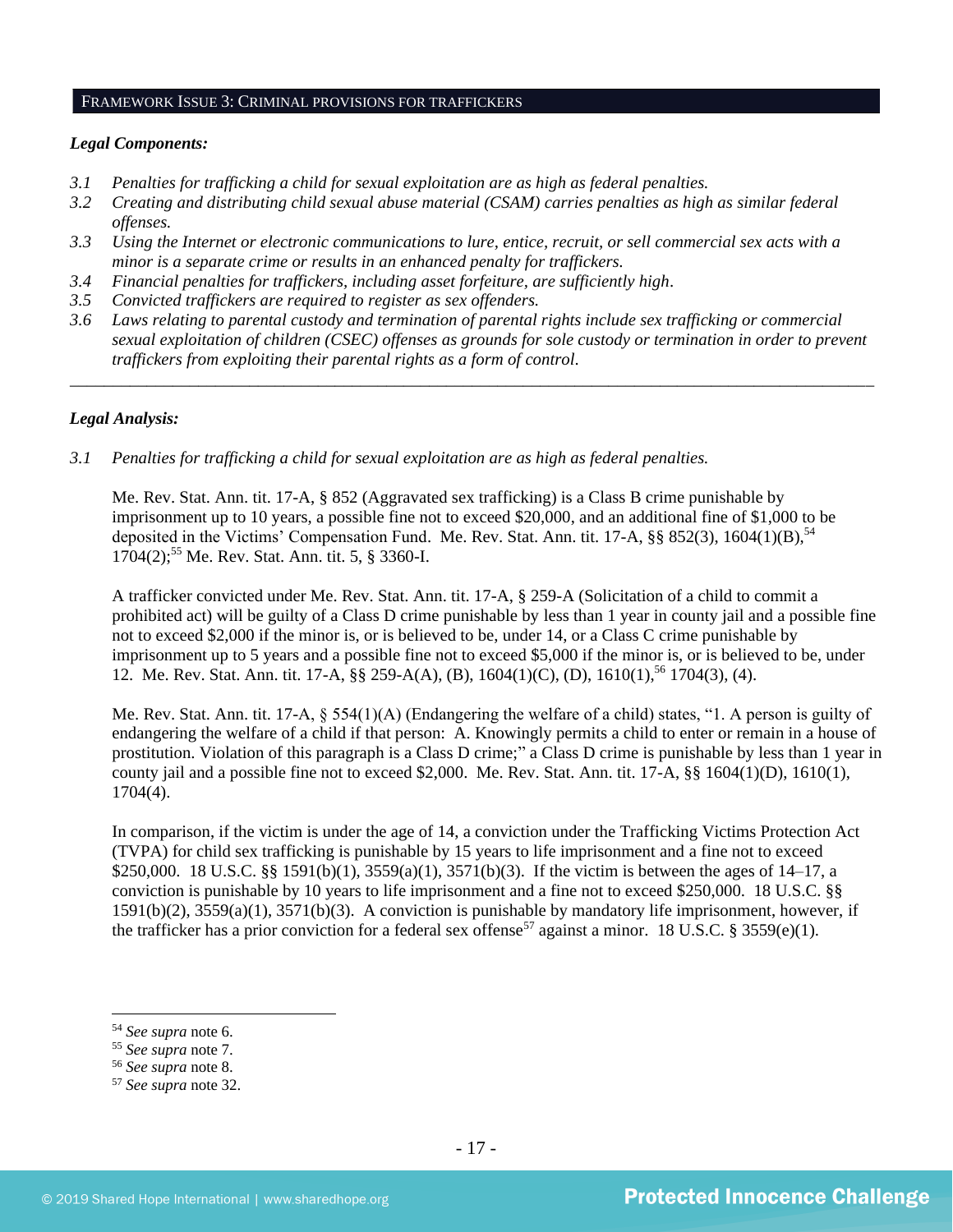# *3.2 Creating and distributing child sexual abuse material (CSAM) carries penalties as high as similar federal offenses.*

A trafficker who "[k]nowing or intending that the conduct will be photographed . . . intentionally or knowingly employs, solicits, entices, persuades, or uses another person, not that person's spouse, who has not in fact attained 16 years of age to engage in sexually explicit conduct" will be guilty of sexual exploitation of a minor. Me. Rev. Stat. Ann. tit. 17-A, § 282(1)(A) (Sexual exploitation of a minor). Additionally, a trafficker who "[k]nowing or intending that the conduct will be photographed, the person intentionally or knowingly compels or induces by any threat another person, not that person's spouse, who is in fact a minor, to engage in sexually explicit conduct will be guilty of sexual exploitation of a minor. Me. Rev. Stat. Ann. tit. 17-A, § 282(1)(A-1). A violation Me. Rev. Stat. Ann. tit. 17-A, § 282 is a Class B crime, except in situations where the trafficker has a prior conviction "for engaging in substantially similar conduct" or where the victim is less than 12 years old, the violation increases to a Class A crime. Me. Rev. Stat. Ann. tit. 17-A, § 282(1)(B), (C).

In addition, a parent-trafficker "or other person having care or custody" of a child younger than 16 who knowingly or intentionally permits the a child younger than 16 to engage in "sexually explicit conduct, knowing or intending that the conduct will be photographed" will be guilty of a Class B crime punishable by an imprisonment term of 5–10 years, with a mandatory minimum of 5 years, and a possible fine not to exceed \$20,000, which can increase to a Class A crime punishable by an imprisonment term of 10–30 years, with a mandatory minimum of 10 years, and a fine not to exceed \$50,000 if the defendant has a prior conviction for "substantially similar conduct" or if the child is under 12. Me. Rev. Stat. Ann. tit. 17-A,  $\S$ § 282(1)(D), (F), (2),  $1604(1)(A), (B),<sup>58</sup>1704(1), (2).<sup>59</sup>$ 

Additionally, a trafficker may be convicted under Me. Rev. Stat. Ann. tit. 17-A, § 283(1)(A) (Dissemination of sexually explicit material) is the trafficker:

intentionally or knowingly disseminates or possesses with intent to disseminate any book, magazine, newspaper, print, negative, slide, motion picture, videotape, computer data file or other mechanically, electronically or chemically reproduced visual image or material that depicts any person who has not in fact attained 16 years of age who the person knows or has reason to know is a person under 16 years of age engaging in sexually explicit conduct, except that it is not a violation of this paragraph if the person depicted is 14 or 15 years of age and the person is less than 5 years older than the person depicted.

A violation is a Class C crime punishable by imprisonment up to 5 years and a possible fine not to exceed \$5,000, except if the trafficker has a prior conviction "for engaging in substantially similar conduct" or if the victim is less than 12 years old, the violation increases to a Class B crime punishable by imprisonment up to 10 years and a fine not to exceed \$20,000. Me. Rev. Stat. Ann. tit. 17-A, §§ 283(1)(A)–(C), 1604(1)(B), (C), 1704(2), (3). In addition, if the defendant both has a prior conviction for "substantially similar conduct" and the child is under 12, the violation increases to a Class A crime punishable by imprisonment up to 30 years and a possible fine not to exceed \$50,000. Me. Rev. Stat. Ann. tit. 17-A, §§ 283(1)(D), 1604(1)(A), 1704(1).

In comparison, if the victim is under the age of 14, a conviction under the TVPA for child sex trafficking is punishable by 15 years to life imprisonment and a fine not to exceed \$250,000. 18 U.S.C. §§ 1591(b)(1),  $3559(a)(1)$ ,  $3571(b)(3)$ . If the victim is between the ages of  $14-17$ , a conviction is punishable by 10 years to life imprisonment and a fine not to exceed \$250,000. 18 U.S.C. §§ 1591(b)(2), 3559(a)(1), 3571(b)(3). A conviction is punishable by mandatory life imprisonment, however, if the trafficker has a prior conviction for a federal sex of fense<sup>60</sup> against a minor. 18 U.S.C. § 3559(e)(1). Additionally, a federal conviction for

<sup>58</sup> *See supra* note [6.](#page-2-0)

<sup>59</sup> *See supra* note [7.](#page-2-1)

<sup>60</sup> *See supra* note [32.](#page-9-0)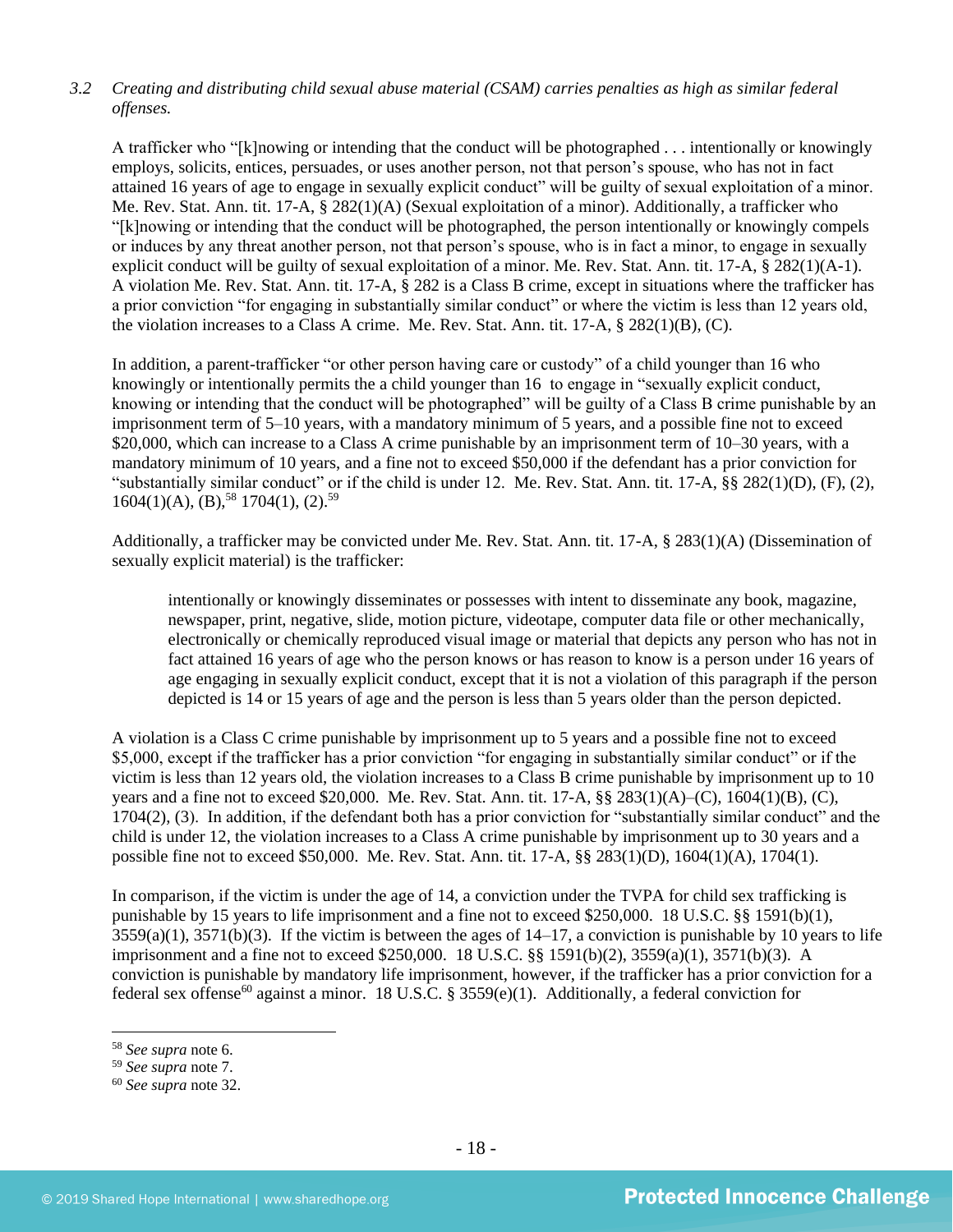distribution of child sexual abuse material  $(CSAM)^{61}$  is generally punishable by imprisonment for 5–20 years and a fine not to exceed \$250,000.<sup>62</sup> Subsequent convictions, however, are punishable by imprisonment up to 40 years and a fine not to exceed  $$250,000$ .<sup>63</sup>

*3.3 Using the Internet or electronic communications to lure, entice, recruit, or sell commercial sex acts with a minor is a separate crime or results in an enhanced penalty for traffickers.*

Although not specific to Internet offenses, Me. Rev. Stat. Ann. tit. 17-A, § 259-A (Solicitation of a child to commit a prohibited act) could be used to prosecute a trafficker who entices a minor under 14 years of age to engage in a prohibited act, including sexual exploitation. Pursuant to Me. Rev. Stat. Ann. tit. 17-A, § 259-A,

A person is guilty of soliciting a child to commit a prohibited act if:

A. The actor, with the intent to engage in a prohibited act with the other person, knowingly solicits directly or indirectly that person by any means to engage in a prohibited act<sup>64</sup> and the actor:

- 1) Is at least 16 years of age;
- 2) Know or believes that the other person is less than 14 years of age; and
- 3) Is at least 3 years old than the age expressed by the other person.
- Violation of this paragraph is a Class D crime; or

B. The actor, with the intent to engage in a prohibited act with the other person, knowingly solicits, directly or indirectly that person by any means to engage in a prohibited act and the actor:

1) Is at least 16 years of age;

- 2) Knows or believes that the other person is less than 12 years of age; and
- 3) Is at least 3 years older than the age expressed by the other person.

Violation of this subsection is a Class C crime.

A Class D crime is punishable by less than 1 year in county jail and a possible fine not to exceed \$2,000. Me. Rev. Stat. Ann. tit. 17-A,  $\S$  1604(1)(D),<sup>65</sup> 1610(1),<sup>66</sup> 1704(4).<sup>67</sup> If the victim is under 12, the trafficker is guilty of a Class C crime punishable by imprisonment up to 5 years and a possible fine not to exceed \$5,000. Me. Rev. Stat. Ann. tit. 17-A, §§ 259-A(1)(B), 1604(1)(C), 1704(3). In addition, pursuant to Me. Rev. Stat. Ann. tit. 15, § 5821(7-A) (Subject property), traffickers may be ordered to forfeit all computers and computer equipment used in connection with a violation of Me. Rev. Stat. Ann. tit. 17-A, § 259-A.

 $61$  18 U.S.C. §§ 2252(a)(1), (a)(2), (a)(3) (Certain activities relating to material involving the sexual exploitation of minors),  $2252A(a)(2)$ , (a)(3) (Certain activities relating to material constituting or containing child pornography), 1466A(a) (Obscene visual representations of the sexual abuse of children).

<sup>&</sup>lt;sup>62</sup> 18 U.S.C. §§ 2252(b) (stating that a conviction under subsection (a)(1), (a)(2), or (a)(3) is punishable by imprisonment for 5–20 years and a fine), 2252A(b)(1) (a conviction is punishable by imprisonment for 5–20 years and a fine), 1466A(a), (b) (stating that a conviction under subsection (a) is "subject to the penalties provided in section 2252A(b)(1)," imprisonment for 5–20 years and a fine, while a conviction under subsection (b) is "subject to the penalties provided in section 2252A(b)(2)," imprisonment up to 10 years, a fine, or both); *see also* 18 U.S.C §§  $3559(a)(1)$  (classifying all of the above listed offenses as felonies),  $3571(b)(3)$  (providing a fine up to \$250,000 for any felony conviction).

<sup>&</sup>lt;sup>63</sup> 18 U.S.C. §§ 2252(b) (stating if a person has a prior conviction under subsection (a)(1), (a)(2), or (a)(3) or a list of other statutes, a conviction is punishable by a fine and imprisonment for 15–40 years), 2252A(b)(1) (stating if a person has a prior conviction under subsection (a)(2), (a)(3), or a list of other statutes, a conviction is punishable by a fine and imprisonment for 15–40 years),  $1466A(a)$ , (b) (stating that the penalty scheme for section 2252A(b) applies); *see also* 18 U.S.C §§ 3559(a)(1) (classifying all of the above listed offenses as felonies), 3571(b)(3) (providing a fine up to \$250,000 for any felony conviction).

 $64$  "Prohibited act" means a sexual act, sexual contact or sexual exploitation of a minor pursuant to section 282. Me. Rev. Stat. Ann. tit. 17-A, § 259-A(2)(A), (B), (C).

<sup>65</sup> *See supra* note [6.](#page-2-0)

<sup>66</sup> *See supra* note 8.

<sup>67</sup> *See supra* note [7.](#page-2-1)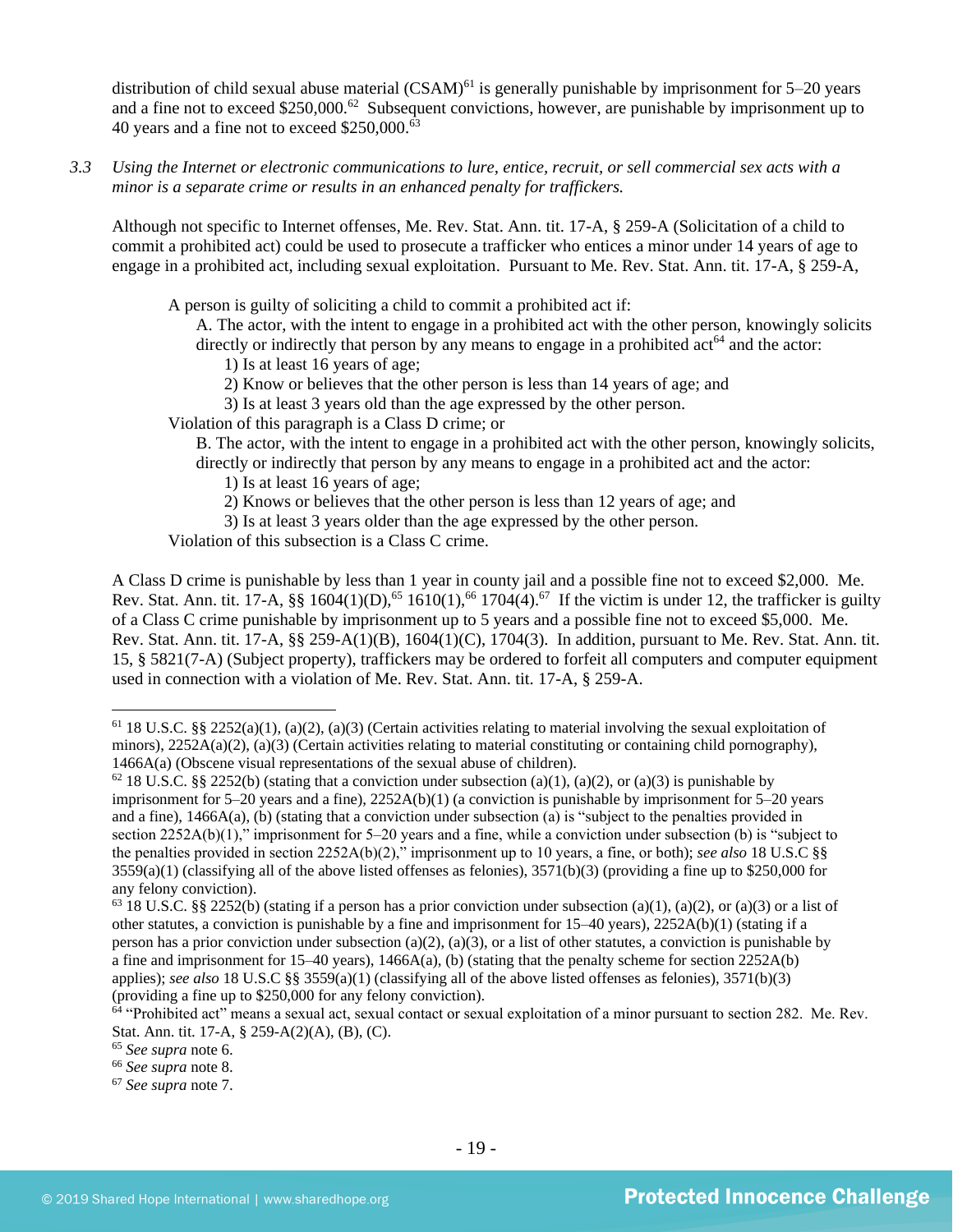#### *3.4 Financial penalties for traffickers, including asset forfeiture, are sufficiently high.*

Traffickers convicted of offenses related to their involvement in domestic minor sex trafficking face a number of financial penalties, including fines, restitution, and forfeiture.

As violators of Class B through Class D crimes, traffickers convicted of Me. Rev. Stat. Ann. tit. 17-A, § 852 (Aggravated sex trafficking), § 282 (Sexual exploitation of a minor), or § 259-A (Solicitation of a child to commit a prohibited act) may be required to pay fines ranging from \$500–\$20,000. Me. Rev. Stat. Ann. tit. 17- A, §§, 852(3), 282, 259-A, 1704(2)–(4); <sup>68</sup> Me. Rev. Stat. Ann. tit. 5, § 3360-I.

Additionally, a trafficker convicted of any crime under Maine law can be ordered to make restitution to a victim at the court's discretion.<sup>69</sup> Me. Rev. Stat. Ann. tit. 17-A,  $\S 2003^{70}$  (Mandatory consideration of restitution). Pursuant to Me. Rev. Stat. Ann. tit. 17-A,  $\S 2005(1)^{71}$  (Criteria for restitution),

Restitution may be authorized, in whole or in part, as compensation for economic loss.<sup>72</sup> In determining the amount of restitution authorized, the following shall be considered:

<span id="page-19-0"></span>A. The contributory misconduct of the victim;

B. Failure to report the crime to a law enforcement officer within 72 hours after its occurrence, without good cause for failure to report within that time; and

C. The present and future financial capacity of the offender to pay restitution.

Pursuant to Me. Rev. Stat. Ann. tit. 17-A, § 2005(2), restitution will not be granted:

A. To a victim without that victim's consent;

B. To a victim who is an accomplice of the offender;

C. To a victim who has otherwise been compensated from a collateral source, but economic loss in excess of the collateral compensation may be authorized; and

D. When the amount and method of payment of monetary restitution or the performance of service restitution creates an excessive financial hardship on the offender or dependent of the offender.

Several civil, discretionary asset forfeiture provisions also apply to traffickers. Pursuant to Me. Rev. Stat. Ann. tit. 15, § 5821(9) (Subject property), "All assets, including money instruments, personal property and real property, used or intended for use in or traceable to a human trafficking offense as defined in Title 5, section 4701, subsection 1, paragraph C [Remedies for human trafficking]" are subject to forfeiture. Similarly, Me.

<sup>68</sup> *See supra* note [7.](#page-2-1)

Relief granted under this section may include:

<sup>69</sup> Restitution may also be ordered in cases of familial abuse, including trafficking, under Me. Rev. Stat. Ann. tit. 19-A, § 4007(1)(O) (Relief), which states in part,

<sup>. . . .</sup> With regard to conduct described as aggravated sex trafficking or sex trafficking as described in Title 17-A, section 852 or 853, respectively, entering any other orders determined necessary or appropriate in the discretion of the court, including, but not limited to, requiring the defendant to pay economic damages related to . . . any debts of the [victim] arising from the trafficking relationship; . . . .

<sup>&</sup>lt;sup>70</sup> The text of Me. Rev. Stat. Ann. tit. 17-A  $\S$  2003 cited here and elsewhere in this report includes amendments made by the enactment of Legislative Document 1407 during the 1st Regular Session of the 129th Maine Legislature (effective May 16, 2019).

<sup>71</sup> *See supra* note [44.](#page-12-0)

<sup>72</sup> *See supra* Component 2.8 for definition of "economic loss."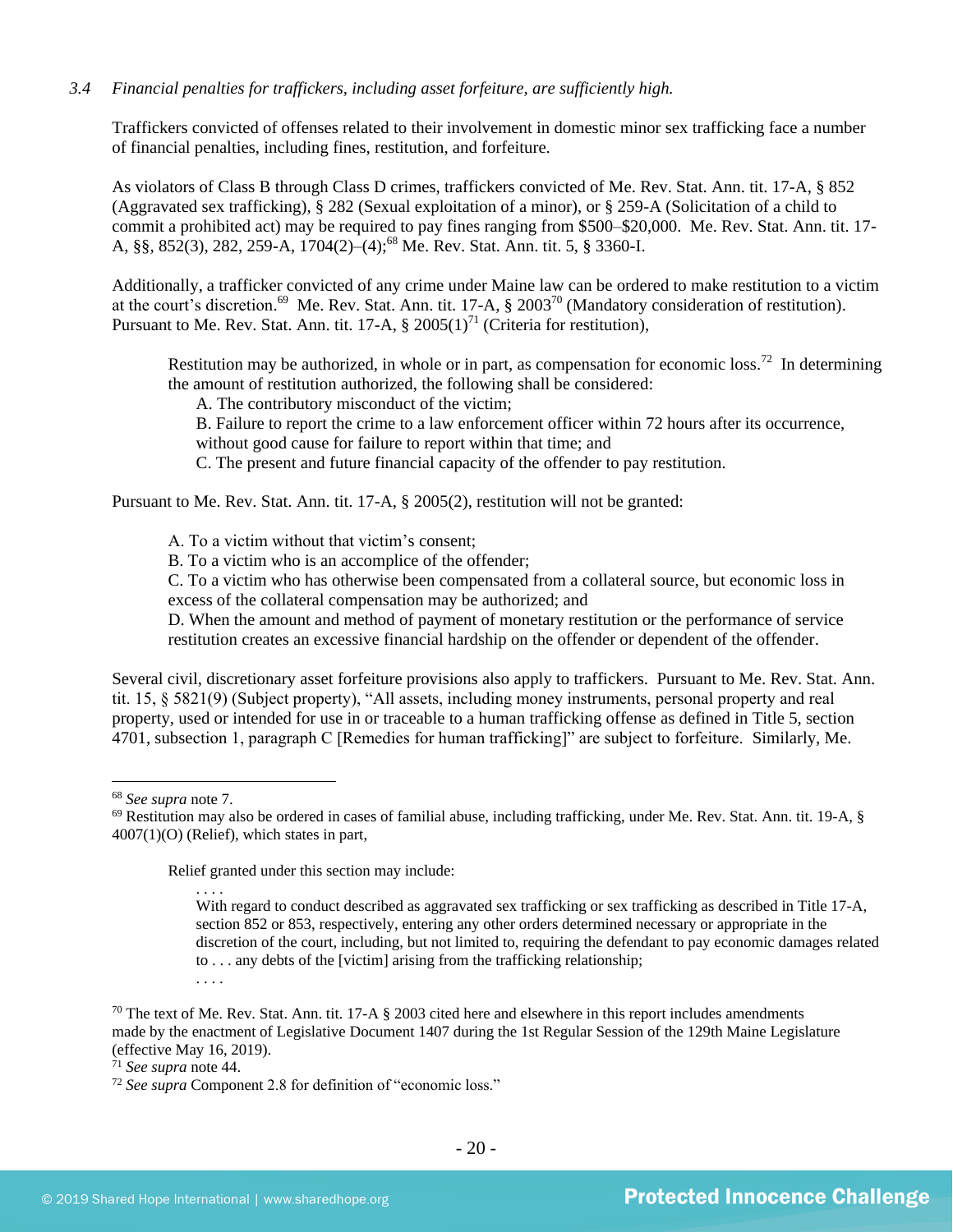<span id="page-20-0"></span>Rev. Stat. Ann. tit. 15, § 5821(10)<sup>73</sup> states, "All assets, including money instruments, personal property and real property, used or intended for use in or traceable to an aggravated sex trafficking offense as defined in Title 17- A, section 852 or a sex trafficking offenses as defined in Title 17-A, section 853" are subject to forfeiture. These assets may be seized upon process or without process where the seizure is incident to a lawful arrest, a search under a valid search warrant or inspection under a valid inspection warrant, where the property has been the subject of a prior judgment in favor of the state, or where there is probable cause to believe that the property is dangerous or has been used or intended to be used in violation of criminal law. Me. Rev. Stat. Ann. tit. 15 § 5822(6). The property is then deposited in the General Fund. Me. Rev. Stat. Ann. tit. 15 § 5822(4).

In addition, if traffickers are convicted of Me. Rev. Stat. Ann. tit. 17-A, § 282 (Sexual exploitation of minor) or § 283 (Dissemination of sexually explicit material), they shall be subject to mandatory, criminal forfeiture. A prosecutor may request that the court order the forfeiture of "any equipment, including computers, that may have facilitated the commission of the offense," pursuant to Me. Rev. Stat. Ann. tit. 17-A, § 285(1) (Forfeiture of equipment used to facilitate violations). If a preponderance of the evidence shows that the equipment "was used to facilitate the commission of a violation" of Me. Rev. Stat. Ann. tit. 17-A, § 282 or § 283, the court shall order that the equipment be forfeited to the state and may provide for "the disposition or use of the equipment by any state, county or municipal law enforcement agency that made a substantial contribution to the investigation or prosecution of the case. Any equipment forfeited that is not transferred to an investigating or prosecuting agency must be sold and the proceeds deposited in the General Fund." Me. Rev. Stat. Ann. tit. 17- A, § 285(4). In addition, any child sexual abuse material (CSAM) "that depicts a person who has not attained 16 years of age engaging in sexually explicit conduct is declared to be contraband and may be seized by the State." Me. Rev. Stat. Ann. tit. 17-A, § 284(4).

A trafficker convicted of a "human trafficking offense" is subject to civil liability under Me. Rev. Stat. Ann. tit. 5, § 4701 (Remedies for human trafficking). Me. Rev. Stat. Ann. tit. 5, § 4701(1)(C)(1), (2) states that a "human trafficking offense" includes "aggravated sex trafficking and sex trafficking under Title 17-A, sections  $852^{74}$  and  $853<sup>75</sup>$  respectively" and

the destruction, concealment, removal, confiscation or possession of any actual or purported passport or other immigration document or other actual or purported government identification document of the other person or done using any scheme, plan or pattern intended to cause the other person to believe that if that person does not perform certain labor or services, including prostitution, that the person or a 3rd person will be subject to a harm to their health, safety or immigration status.

Further, Me. Rev. Stat. Ann. tit. 5, § 4701(2) provides that

a trafficked person<sup>76</sup> may bring a civil action for actual damages, compensatory damages, punitive damages, injunctive relief, any combination of those or any other appropriate relief. A prevailing plaintiff is entitled to an award of attorney's fees and costs.

<sup>&</sup>lt;sup>73</sup> The text of Me. Rev. Stat. Ann. tit. 15  $\S$  5821 cited here and elsewhere in this report includes amendments made by the enactment of Legislative Document 324 during the 1st Regular Session of the 129th Maine Legislature (effective September 17, 2019).

<sup>74</sup> *See* discussion of relevant provisions *supra* Component 1.1.

<sup>75</sup> *See supra* note [8](#page-2-2) for a discussion on the limitations in applicability of Me. Rev. Stat. Ann. tit. 17-A, § 853 to domestic minor sex trafficking.

<sup>&</sup>lt;sup>76</sup> Me. Rev. Stat. Ann. tit. 5,  $\S$  4701(1)(A) defines "trafficked person" as a "victim of a human trafficking offense."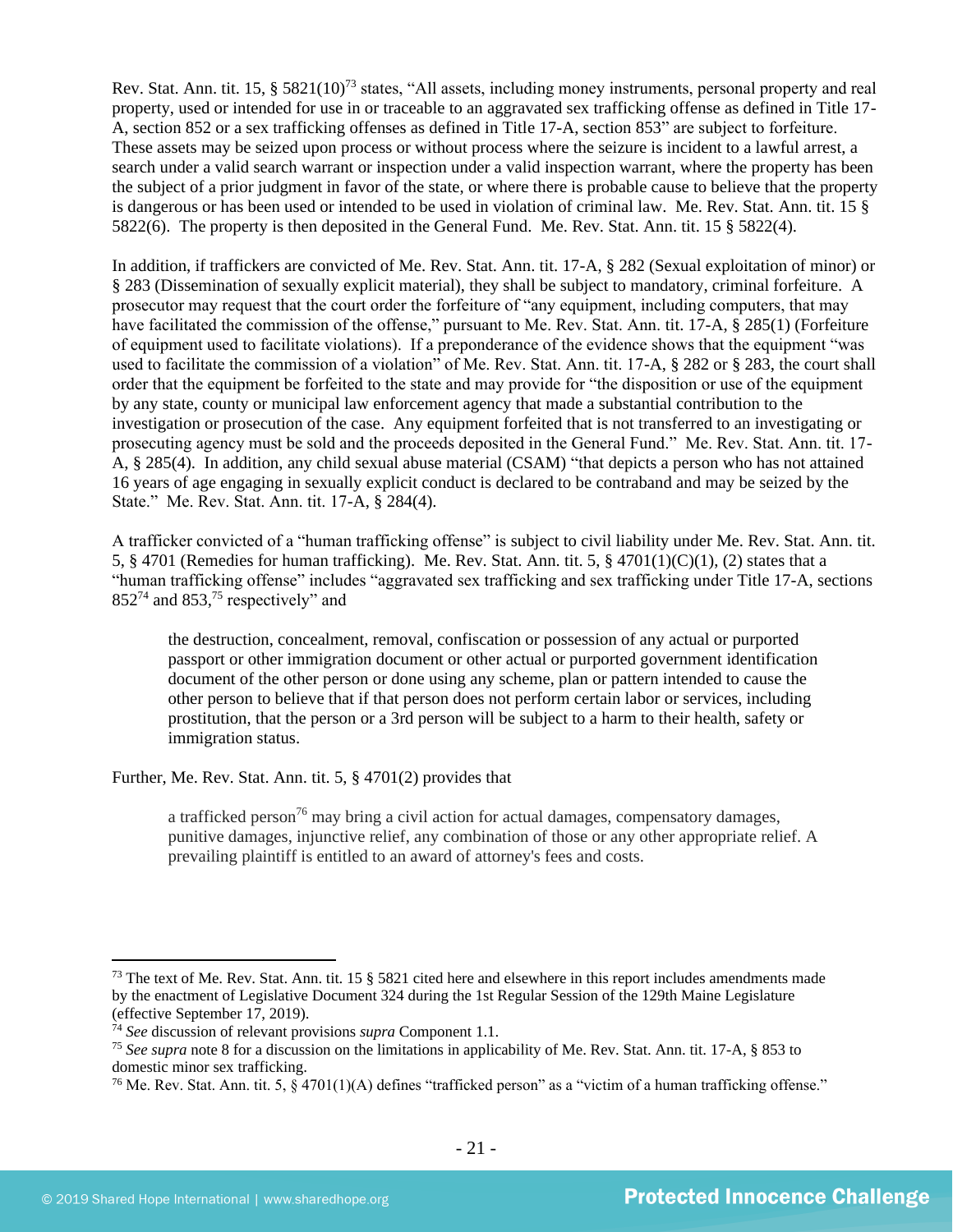#### *3.5 Convicted traffickers are required to register as sex offenders.*

Maine's Sex Offender Registration and Notification Act of 1999, Me. Rev. Stat Ann. title 34-A, requires traffickers sentenced for sex offenses and sexually violent offenses to register as sex offenders, unless they fall under the exceptions in Me. Rev. Stat. Ann. tit. 34-A,  $\S$  11202-A.<sup>77</sup> "Sex offenses" is defined as "a conviction for one of the following offenses or for an attempt or solicitation of one of the following offenses if the victim was less than 18 years of age at the time of the criminal conduct." Me. Rev. Stat. Ann. title 34-A, § 11203(6) (Definitions). The listed offenses include Me. Rev. Stat. Ann. tit. 17-A, § 255-A (Unlawful sexual contact) (certain provisions), § 256 (Visual sexual aggression against child), § 258 (Sexual misconduct with a child under 14 years of age), § 259 (Solicitation of a child to commit a prohibited act), § 282 (Sexual exploitation of a minor), § 283 (Dissemination of sexually explicit material), § 284 (Possession of sexually explicit material), § 852(1)(B) (Aggravated sex trafficking), and § 855 (Patronizing prostitution of minor or person with mental disability). Me. Rev. Stat. Ann. tit. 34-A, § 11203(6)(B). Me. Rev. Stat. Ann. tit. 34-A, § 11203(6-A) further labels the following offenses as qualifying as a "sex offense": Me. Rev. Stat. Ann. tit. 17-A, § 253(2)(J)–(L) (Gross sexual assault),  $\S 255-A(1)(C)$ , (G), (Q), (R), (R-1), (R-2), (W), (X) (Unlawful sexual conduct). "Sexually violent offense" is defined as including "A conviction for one of the offenses or for an attempt to commit" certain offenses, including Me. Rev. Stat. Ann. tit. 17-A, § 253 (Gross sexual assault) and certain provisions of § 255-A (Unlawful sexual contact). Me. Rev. Stat. Ann. tit. 34-A, § 11203 (7)(A).

*3.6 Laws relating to parental custody and termination of parental rights include sex trafficking or commercial sexual exploitation of children (CSEC) offenses as grounds for sole custody or termination in order to prevent traffickers from exploiting their parental rights as a form of control.* 

Me. Rev. Stat. Ann. tit. 22, § 4055(1) (Grounds for termination) states, among other things,

The court may order termination of parental rights if:

A. One of the following conditions has been met:

1) Custody has been removed from the parent under:

a) Section 4035 [Hearing on jeopardy order petition] or 4038 [Mandated review; review on motion];

b) Title 19-A, section 1502 [Either parent dead or guilty of abandonment, rights devolve on other] or 1653 [Parental rights and responsibilities];

c) Section 3792 [Repealed] prior to the effective date of this chapter; or

d) Title 15, section 3314, subsection 1, paragraph C-1 [Disposition]; or

2) The petition has been filed as part of an adoption proceeding in Title 18-C, Article 9; and B. Either:

1) The parent consents to the termination. Consent shall be written and voluntarily and knowingly executed in court before a judge. The judge shall explain the effects of a termination order; or

2) The court finds, based on clear and convincing evidence, that:

a) Termination is in the best interest of the child; and

b) Either:

. . . .

i) The parent is unwilling or unable to protect the child from jeopardy and these circumstances are unlikely to change within a time which is reasonably calculated to meet the child's needs;

ii) The parent has been unwilling or unable to take responsibility for the child within a time which is reasonably calculated to meet the child's needs

<sup>77</sup>*See supra* note [53.](#page-14-0)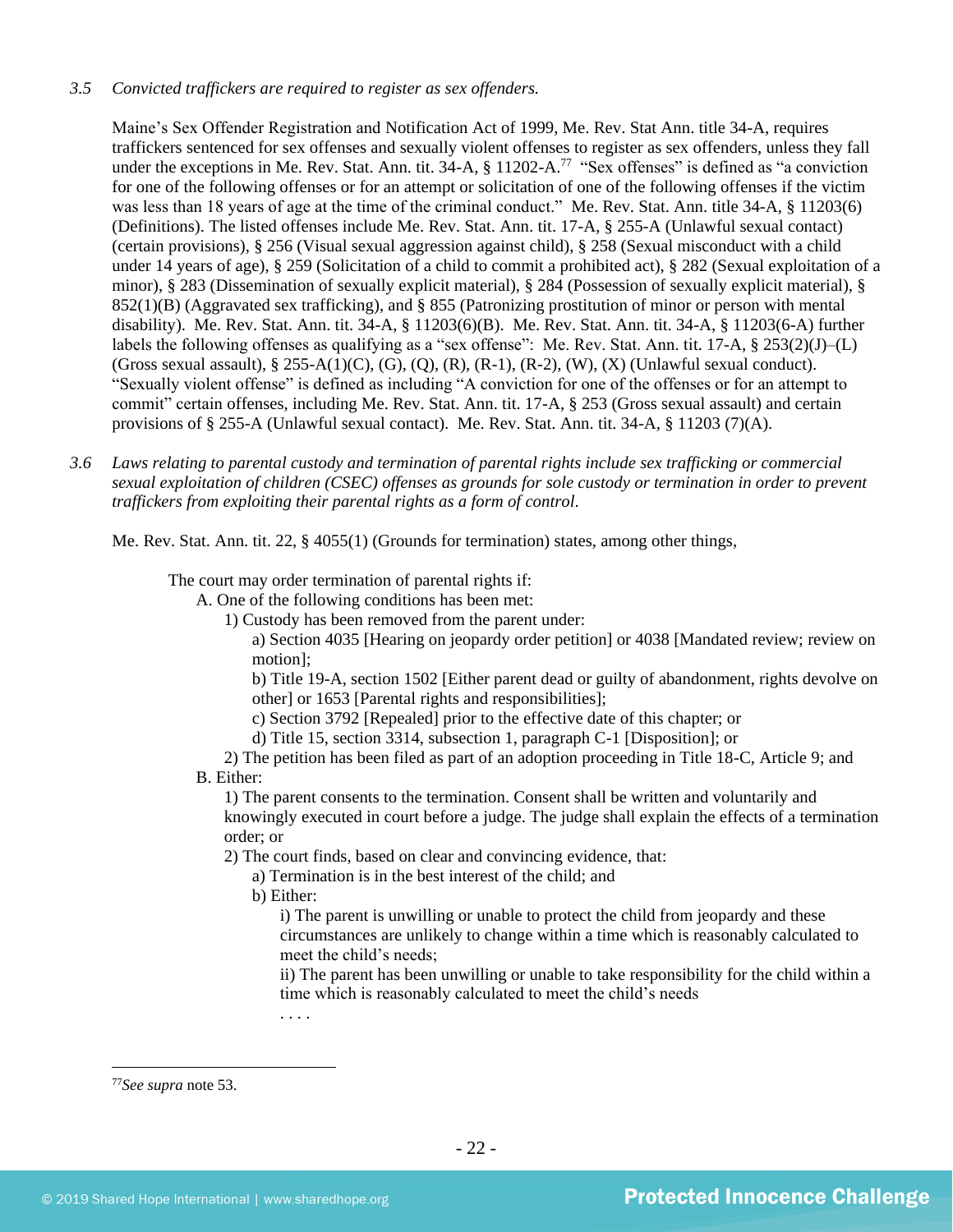Subsection (1-A) states that "[t]he court may presume that the parent is unwilling or unable to protect the child from jeopardy and these circumstances are unlikely to change within a time which is reasonably calculated to meet the child's needs if," among other things, under (1-A)(B),

The victim of any of the following crimes was a child for whom the parent was responsible or the victim was a child who was a member of a household lived in or frequented by the parent and the parent has been convicted of:

7) Gross sexual misconduct or gross sexual assault; 8) Sexual abuse of minors; . . . . 10) Kidnapping; 11) Promotion of prostitution, sexual exploitation of a minor, sex trafficking or aggravated sex trafficking; or

12) A comparable crime in another jurisdiction.

. . . .

Additionally, and while not commercial in nature, "[t]he parental rights and responsibilities with respect to a specific child conceived as a result of sexual assault by the parent of that child must be terminated in accordance with this section." Me. Rev. Stat. Ann. tit. 19-A, § 1658 (Termination of parental rights and responsibilities in cases involving sexual assault). Acts constituting sexual assault under Me. Rev. Stat. Ann. tit. 19-A, §§ 1658 include Me. Rev. Stat. Ann. tit. 17-A, § 253 (Gross sexual assault), § 254 (Sexual abuse of minors), or § 556 (Incest).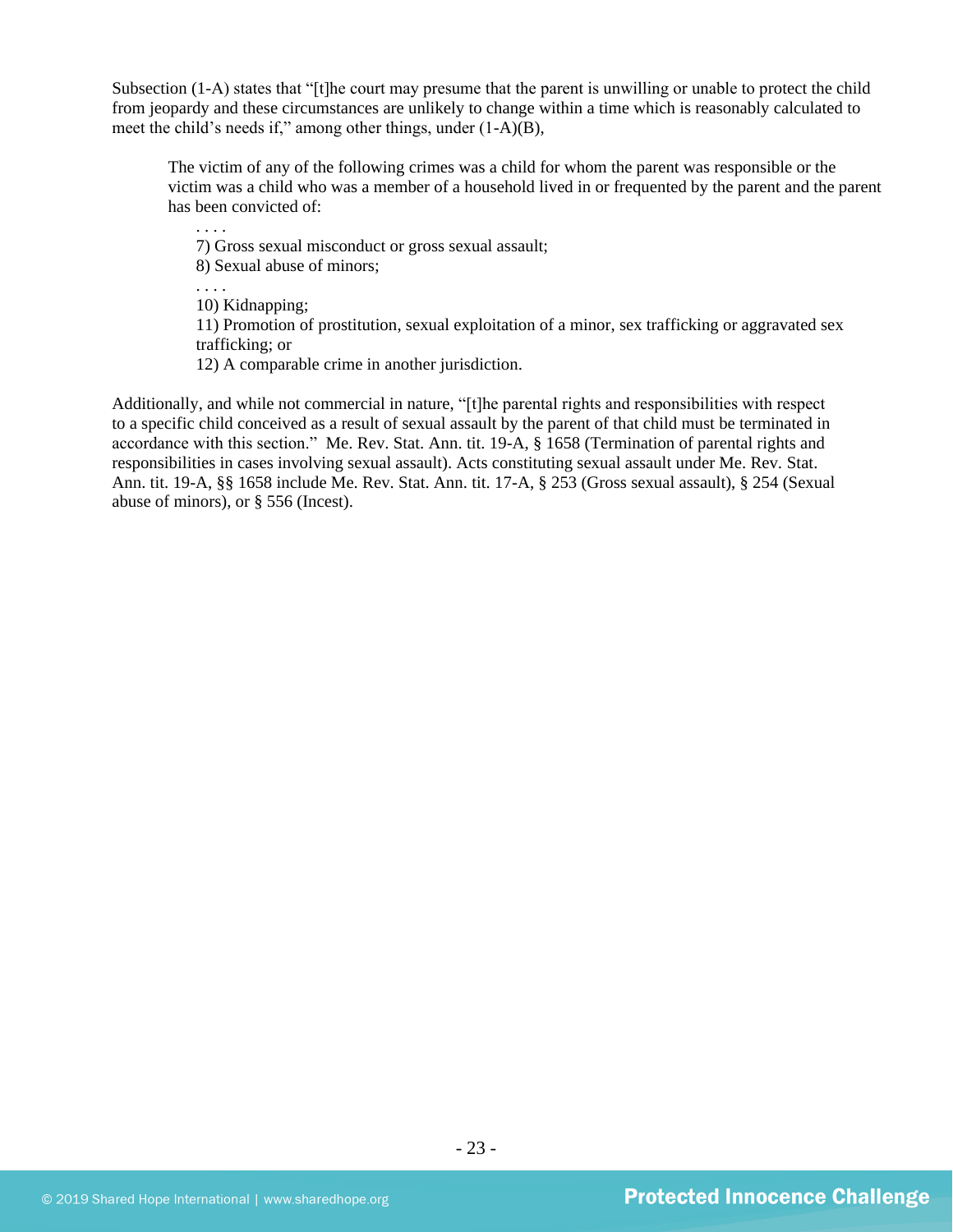#### FRAMEWORK ISSUE 4: CRIMINAL PROVISIONS FOR FACILITATORS

#### *Legal Components:*

- *4.1 The acts of assisting, enabling, or financially benefitting from child sex trafficking are included as criminal offenses in the state sex trafficking statute.*
- *4.2 Financial penalties, including asset forfeiture laws, are in place for those who benefit financially from or aid and assist in committing domestic minor sex trafficking.*
- *4.3 Promoting and selling child sex tourism is illegal.*
- *4.4 Promoting and selling child sexual abuse material (CSAM) carries penalties as high as similar federal offenses. \_\_\_\_\_\_\_\_\_\_\_\_\_\_\_\_\_\_\_\_\_\_\_\_\_\_\_\_\_\_\_\_\_\_\_\_\_\_\_\_\_\_\_\_\_\_\_\_\_\_\_\_\_\_\_\_\_\_\_\_\_\_\_\_\_\_\_\_\_\_\_\_\_\_\_\_\_\_\_\_\_\_\_\_\_\_\_\_\_\_\_\_\_\_*

#### *Legal Analysis:*

*4.1 The acts of assisting, enabling, or financially benefitting from child sex trafficking are included as criminal offenses in the state sex trafficking statute.*

Facilitators may be charged under Me. Rev. Stat. Ann. tit. 17-A, § 852(1)(A), (B) (Aggravated sex trafficking), which makes it illegal if a person knowingly "[p]romotes prostitution by compelling<sup>78</sup> a person to enter into, engage in, or remain in prostitution," or who "[p]romotes prostitution of a person less than 18 years old."

"Promoting prostitution" is defined in Me. Rev. Stat. Ann. tit. 17-A, § 851(2) as,

A. Causing or aiding another to commit or engage in prostitution, other than as a patron;

. . . .

D. Leasing or otherwise permitting a place controlled by the defendant, alone or in association with others, to be regularly used for prostitution;

E. Owning, controlling, managing, supervising or otherwise operating, in association with others, a house of prostitution or a prostitution business;

F. Transporting a person into or within the State with the intent that such other person engage in prostitution; or

G. Accepting or receiving, or agreeing to accept or receive, a pecuniary benefit pursuant to an agreement or understanding with any person, other than with a patron, whereby the person participates or the person is to participate in the proceeds of prostitution.

Violation of Me. Rev. Stat. Ann. tit. 17-A, § 852 (Aggravated sex trafficking) is a Class B crime punishable by imprisonment up to 10 years, a possible fine not to exceed \$20,000, and an additional fine of \$1,000 to be deposited in the Victims' Compensation Fund. Me. Rev. Stat. Ann. tit. 17-A, §§ 852(3), 1604(1)(B),<sup>79</sup> 1704(2); <sup>80</sup> Me. Rev. Stat. tit. 5, § 3306-I.

*4.2 Financial penalties, including asset forfeiture laws, are in place for those who benefit financially from or aid and assist in committing domestic minor sex trafficking.*

Facilitators convicted of Me. Rev. Stat. Ann. tit. 17-A, § 852 (Aggravated sex trafficking) may be required to pay a fine up to \$20,000. Me. Rev. Stat. Ann. tit. 17-A, §§ 852(3), 1704(2).<sup>81</sup> Me. Rev. Stat. Ann. tit. 5, §

<sup>78</sup> *See supra* Component 1.1 for full discussion of Me. Rev. Stat. Ann. tit. 17-A, § 852(1)(B) (Aggravated sex trafficking) and definition of "compelling."

<sup>79</sup> *See supra* note [6.](#page-2-0)

<sup>80</sup> *See supra* note [7.](#page-2-1)

<sup>81</sup> *See supra* note [7.](#page-2-1)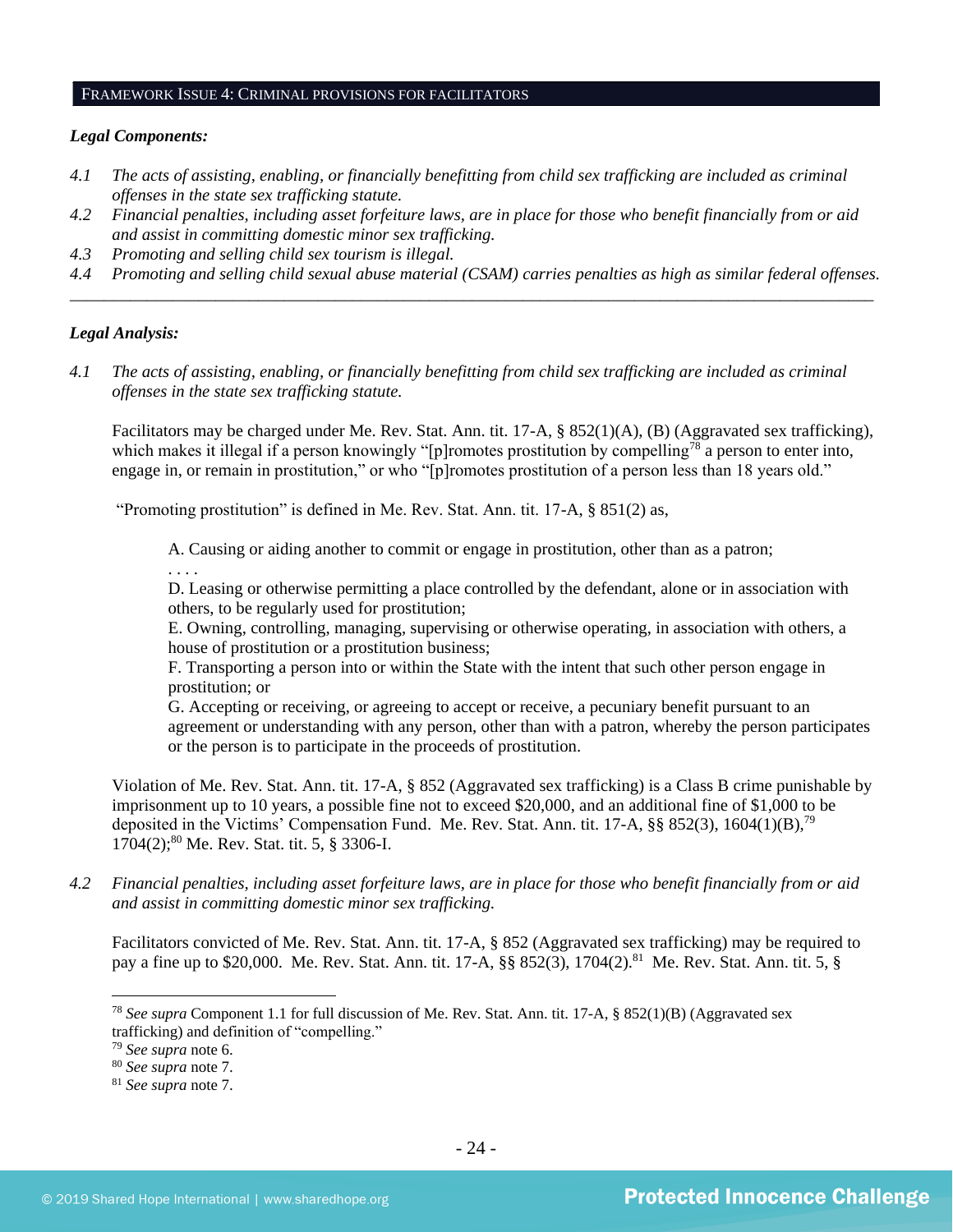3360-I (Funding sources) imposes additional fines for sex trafficking between \$500 and \$1000 and requires that they be deposited in the Victims' Compensation Fund.

Additionally, facilitators convicted of any crime under Maine law may be ordered to make restitution to a victim.<sup>82</sup> Me. Rev. Stat. Ann. tit. 17-A,  $\S 2003^{83}$  (Mandatory consideration of restitution). Pursuant to Me. Rev. Stat. Ann. tit. 17-A,  $\S$  2005(1)<sup>84</sup> (Criteria for restitution),

Restitution may be authorized, in whole or in part, as compensation for economic loss.<sup>85</sup> In determining the amount of restitution authorized, the following shall be considered:

A. The contributory misconduct of the victim;

B. Failure to report the crime to a law enforcement officer within 72 hours after its occurrence,

without good cause for failure to report within that time; and

C. The present and future financial capacity of the offender to pay restitution.<sup>86</sup>

Facilitators are subject to civil liability for human trafficking offenses. Me. Rev. Stat. Ann. tit. 5, § 4701(1)(C)(1), (2) (Remedies for human trafficking). Similarly, the asset forfeiture provisions applicable to human trafficking offenders under Me. Rev. Stat. Ann. tit. 15, § 5821(9), (10)<sup>87</sup> (Subject property)<sup>88</sup> are likely applicable to facilitators.

Limited, but mandatory, criminal forfeiture provisions also apply to facilitators. Pursuant to Me. Rev. Stat. Ann. tit. 17-A, § 285(1) (Forfeiture of equipment used to facilitate violations), a prosecutor may request the court order the forfeiture of "any equipment, including computers, that may have facilitated the commission of" Me. Rev. Stat. Ann. tit. 17-A, § 282 (Sexual exploitation of minor) or § 283 (Dissemination of sexually explicit material) if the State can prove "by a preponderance of the evidence that the equipment was used to facilitate the commission of a violation." Me. Rev. Stat. Ann. tit. 17-A, § 285(1), (3), (4). Where that is proven, the court 'shall order the equipment forfeited." Me. Rev. Stat. Ann. tit. 17-A, § 285. The court 'may, upon the written recommendation of the attorney for the State, provide in its order for the disposition or use of the equipment by any state, county or municipal law enforcement agency that made a substantial contribution to the investigation or prosecution of the case. Any equipment forfeited that is not transferred to an investigating or

Relief granted under this section may include:

With regard to conduct described as aggravated sex trafficking or sex trafficking as described in Title 17-A, section 852 or 853, respectively, entering any other orders determined necessary or appropriate in the discretion of the court, including, but not limited to, requiring the defendant to pay economic damages related to . . . any debts of the [victim] arising from the trafficking relationship; . . . .

<sup>83</sup> *See supra* note [70.](#page-19-0)

. . . .

<sup>84</sup> *See supra* note [44.](#page-12-0)

<sup>86</sup> See infra Component 5.10 for limitations on access to restitution by domestic minor sex trafficking victims.

<sup>87</sup> *See supra* note [73.](#page-20-0)

 $82$  Restitution may also be ordered in cases of familial abuse, including trafficking, under Me. Rev. Stat. Ann. tit. 19-A,  $\S$ 4007(1)(O) (Relief), which states in part,

<sup>85</sup> *See supra* Component 2.8 for the definition of "economic loss."

<sup>88</sup> Me. Rev. Stat. Ann. tit. 15, § 5821(9) (Subject property) states that "[a]ll assets, including money instruments, personal property and real property, used or intended for use in or traceable to a human trafficking offense as defined in Title 5, section 4701, subsection 1, paragraph C [Remedies for human trafficking]" are subject to forfeiture. Similarly, Me. Rev. Stat. Ann. tit. 15, § 5821(10) states that "[a]ll assets, including money instruments, personal property and real property, used or intended for use in or traceable to an aggravated sex trafficking offense as defined in Title 17-A, section 852 or a sex trafficking offenses as defined in Title 17-A, section 853" are subject to forfeiture.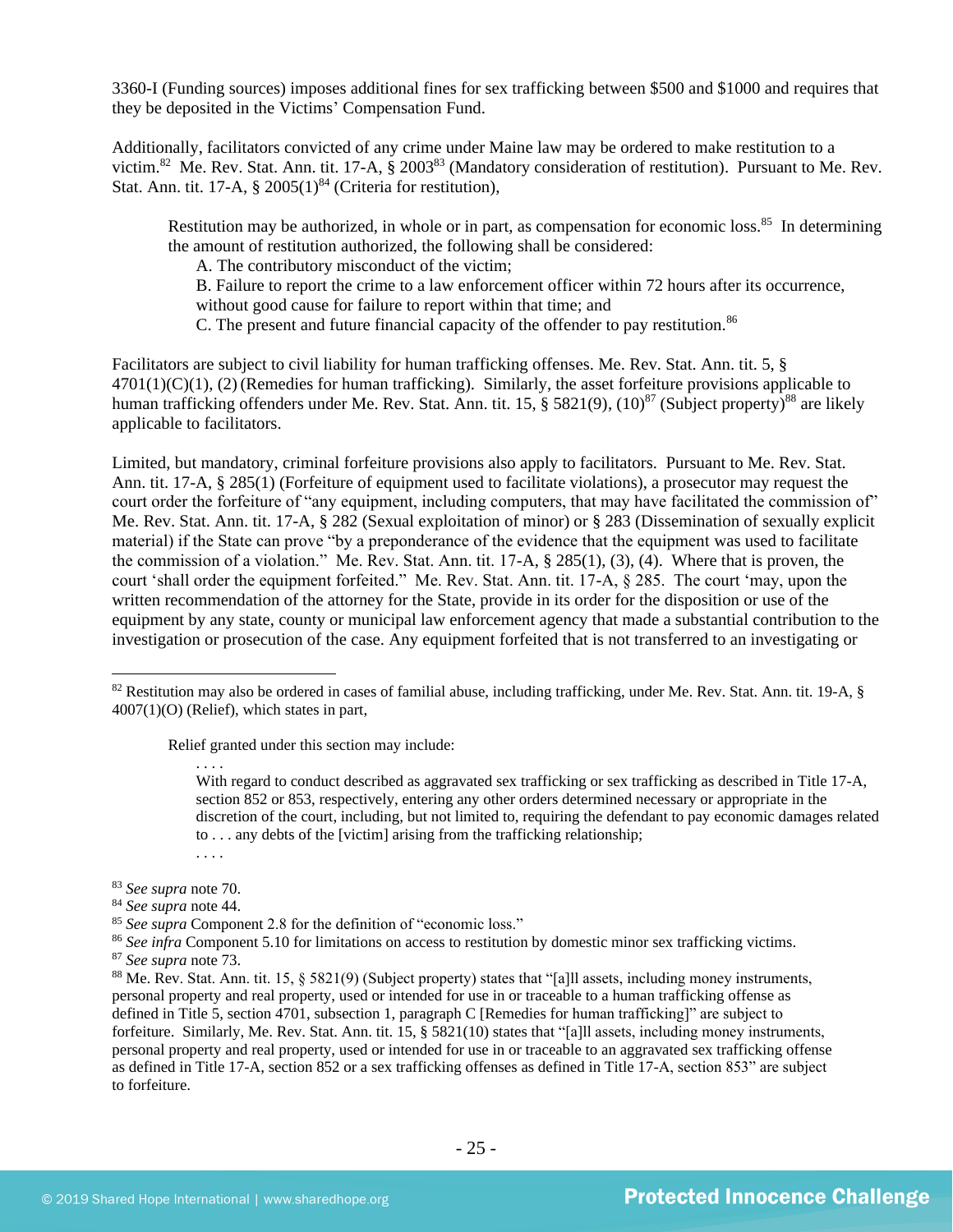prosecuting agency must be sold and the proceeds deposited in the General Fund." Me. Rev. Stat. Ann. tit. 17- A, § 285. In addition, any child sexual abuse material (CSAM) in the possession of a facilitator "that depicts a person who has not attained 16 years of age engaging in sexually explicit conduct is declared to be contraband and may be seized by the State." Me. Rev. Stat. Ann. tit. 17-A, § 284(4).

#### *4.3 Promoting and selling child sex tourism is illegal*.

Maine has no law prohibiting child sex tourism.

4.3.1 Recommendation: Enact a law that prohibits selling or offering to sell travel services that include or facilitate travel for the purpose of engaging in commercial sexual exploitation of a minor or prostitution of a minor, if the travel occurs in Maine.

#### *4.4 Promoting and selling child sexual abuse material (CSAM) carries penalties as high as similar federal offenses.*

Me. Rev. Stat. Ann. tit 17-A, § 283(1)(A) (Dissemination of sexually explicit material) criminalizes the act of

intentionally or knowingly disseminat [ing] or possess [ing] with intent to disseminate any book, magazine, newspaper, print, negative, slide, motion picture, videotape, computer data file or other mechanically, electronically or chemically reproduced visual image or material that depicts any person who has not in fact attained 16 years of age who the person knows or has reason to know is a person under 16 years of age engaging in sexually explicit conduct, except that it is not a violation of this paragraph if the person depicted is 14 or 15 years of age and the person is less than 5 years older than the person depicted.

Dissemination of sexually explicit material is a Class C crime, but where the facilitator has a prior conviction for "engaging in substantially similar conduct" or where the victim is less than 12 years old, the violation increases to a Class B crime. Me. Rev. Stat. Ann. tit. 17-A, § 283(1)(B), (C). If the crime involves a child under 12 years of age and the facilitator has a prior conviction for "engaging in substantially similar conduct," the violation increases further to a Class A crime. Me. Rev. Stat. Ann. tit. 17-A, § 283(1)(D). Class C crimes are punishable by imprisonment up to 5 years and a possible fine not to exceed \$5,000. Me. Rev. Stat. Ann. tit. 17-A, §§ 1604(1)(C),  $89 \times 1704(3)$ . <sup>90</sup> Class B crimes are punishable by imprisonment up to 10 years and a possible fine not to exceed \$20,000, while Class A crimes are punishable by imprisonment up to 30 years and a possible fine not to exceed \$50,000. Me. Rev. Stat. Ann. tit. 17-A, §§ 1604(1)(A), (B), 1704(1), (2).

Me. Rev. Stat. Ann. tit. 17-A, § 284 (Possession of sexually explicit material) also applies to those who "[i]ntentionally or knowingly" transport or exhibit child sexual abuse material (CSAM) depicting a child the facilitator knows or has reason to know is under 16 years of age. Me. Rev. Stat. Ann. tit. 17-A, § 284(1)(A). Facilitators who violate Me. Rev. Stat. Ann. tit. 17-A, § 284 may be convicted of a Class D crime punishable by less than 1 year in county jail and a possible fine not to exceed \$2,000. Me. Rev. Stat. Ann. tit. 17-A, §§ 284(1)(A),  $1604(1)$ (D),  $1610(1)$ ,  $91\overline{1704(4)}$ . If the facilitator has a prior conviction for "engaging in substantially similar conduct," or the child is less than 12 years old, the violation will be a Class C crime punishable by imprisonment up to 5 years and a possible fine not to exceed \$5,000. Me. Rev. Stat. Ann. tit. 17- A, §§ 284(1)(B), (C), 1604(1)(C), 1704(3). If the crime involves a child under 12 and the facilitator has a prior conviction, then the violation increases further to a Class B crime punishable by imprisonment up to 10 years and a possible fine not to exceed \$20,000. Me. Rev. Stat. Ann. tit. 17-A, §§ 284(D), 1604(1)(B), 1704(2).

<sup>89</sup> *See supra* note [6.](#page-2-0)

<sup>90</sup> *See supra* note [7.](#page-2-1)

<sup>91</sup> *See supra* note 8.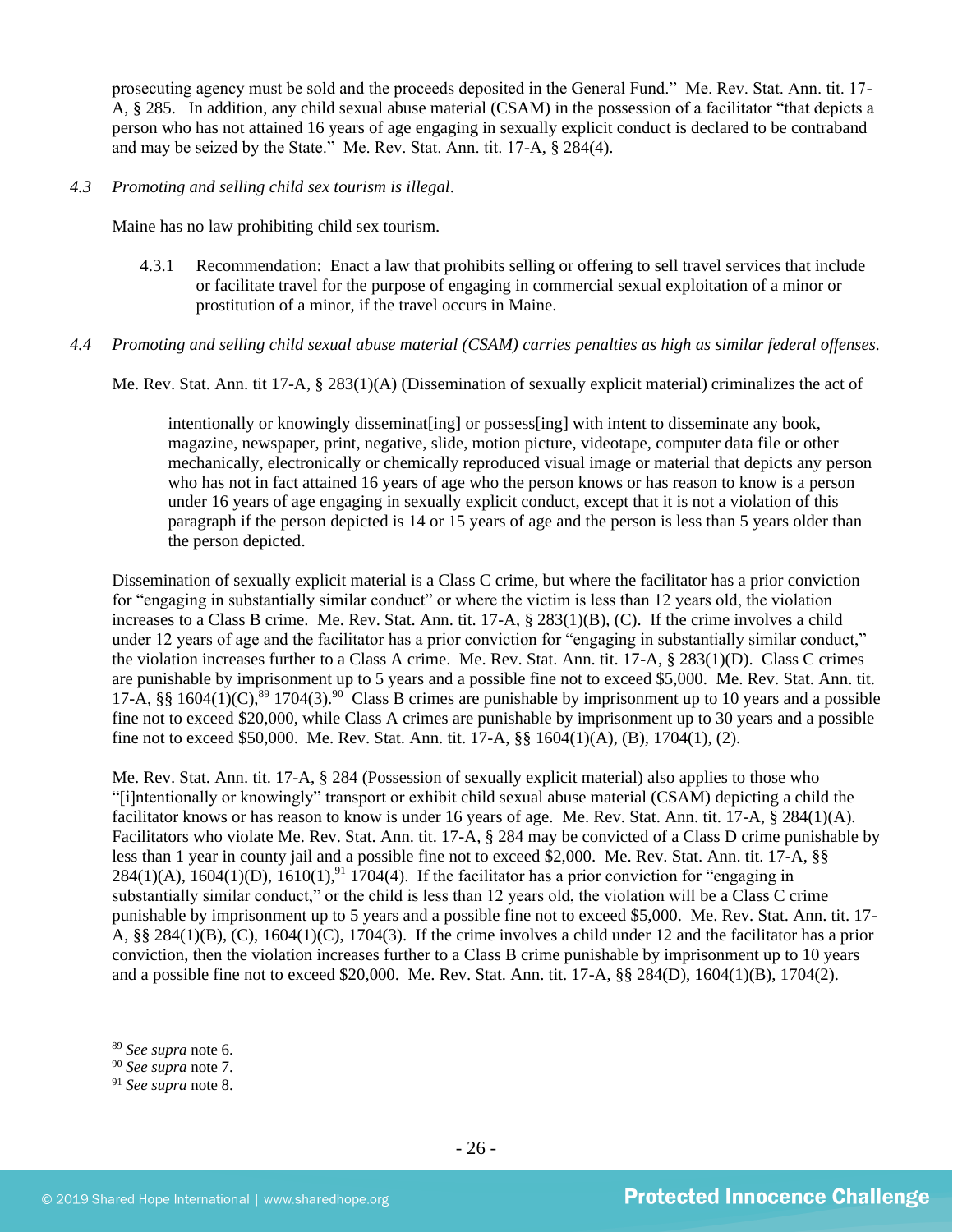4.4.1 Recommendation: Amend both Me. Rev. Stat. Ann. tit. 17-A, § 283(1)(A) (Dissemination of sexually explicit material) and Me. Rev. Stat. Ann. tit. 17-A, § 284(1)(A) (Possession of sexually explicit material) to raise the age of protected minors to 18 and increase penalties to reflect the seriousness of the offense.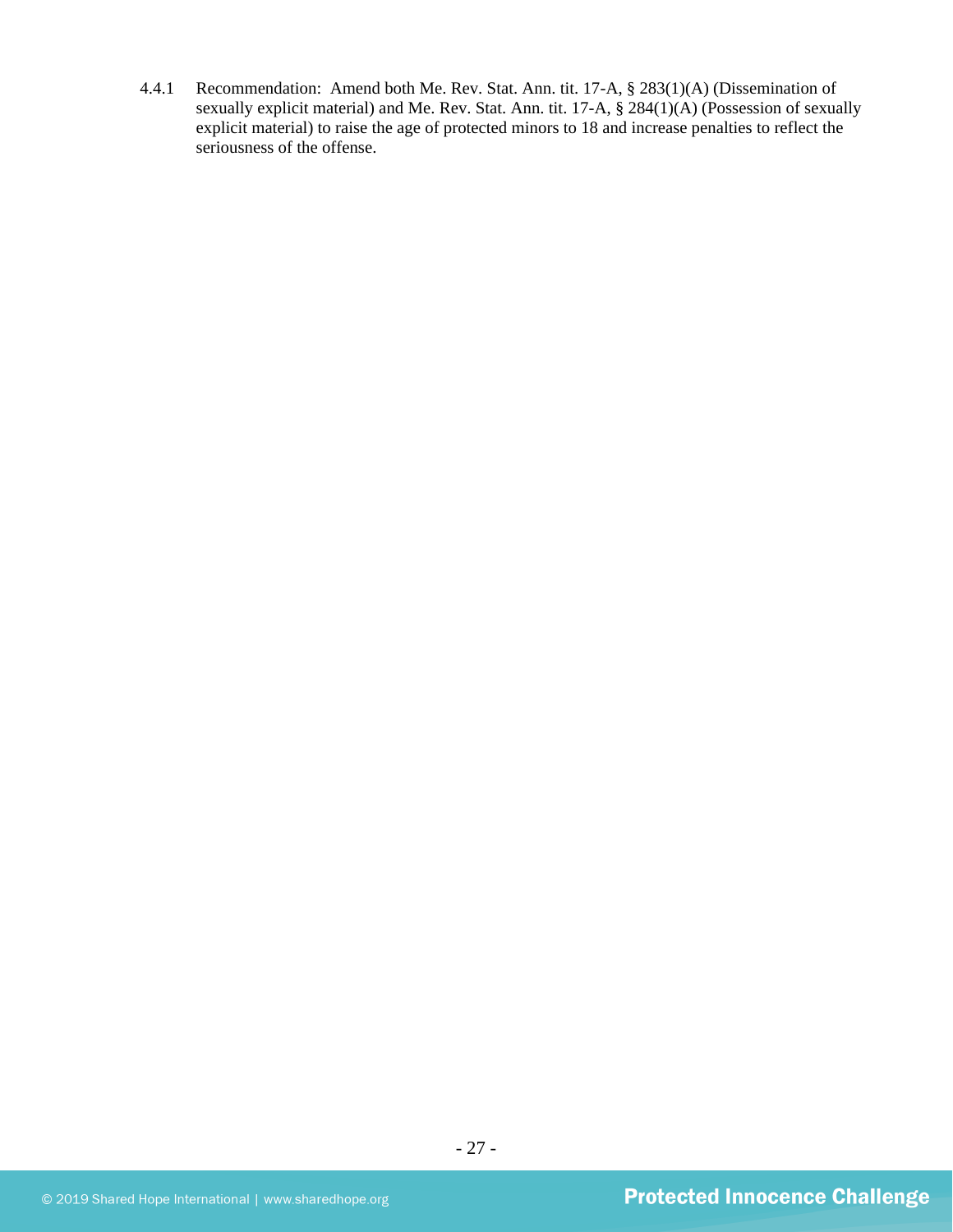#### FRAMEWORK ISSUE 5: PROTECTIVE PROVISIONS FOR THE CHILD VICTIMS

#### *Legal Components:*

- *5.1 Victims under the core child sex trafficking offense include all commercially sexually exploited children.*
- *5.2 The state sex trafficking statute expressly prohibits a defendant from asserting a defense based on the willingness of a minor under 18 to engage in the commercial sex act.*
- *5.3 State law prohibits the criminalization of minors under 18 for prostitution offenses.*
- *5.4 State law provides a non-punitive avenue to specialized services through one or more points of entry.*
- *5.5 Child sex trafficking is identified as a type of abuse and neglect within child protection statutes.*
- *5.6 The definition of "caregiver" or another related term in the child welfare statutes is not a barrier to a sex trafficked child accessing the protection of child welfare.*
- *5.7 Crime victims' compensation is specifically available to a child victim of sex trafficking or commercial sexual exploitation of children (CSEC).*
- *5.8 Victim-friendly procedures and protections are provided in the trial process for minors under 18.*
- *5.9 Child sex trafficking victims may vacate delinquency adjudications and expunge related records for prostitution and other offenses arising from trafficking victimization, without a waiting period.*
- *5.10 Victim restitution and civil remedies for victims of domestic minor sex trafficking or commercial sexual exploitation of children (CSEC) are authorized by law.*
- *5.11 Statutes of limitations for civil and criminal actions for child sex trafficking or commercial sexual exploitation of children (CSEC) offenses are eliminated or lengthened to allow prosecutors and victims a realistic opportunity to pursue criminal action and legal remedies.*

*\_\_\_\_\_\_\_\_\_\_\_\_\_\_\_\_\_\_\_\_\_\_\_\_\_\_\_\_\_\_\_\_\_\_\_\_\_\_\_\_\_\_\_\_\_\_\_\_\_\_\_\_\_\_\_\_\_\_\_\_\_\_\_\_\_\_\_\_\_\_\_\_\_\_\_\_\_\_\_\_\_\_\_\_\_\_\_\_\_\_\_\_\_\_*

# *Legal Analysis:*

*5.1 Victims under the core child sex trafficking offense include all commercially sexually exploited children. 92*

Maine's sex trafficking law Me. Rev. Code Ann. tit. 17-A, § 852(1) (Aggravated sex trafficking) does not include all commercial sexual exploitation of minors. Under Me. Rev. Code Ann. tit. 17-A, § 852(1), when the victim is a minor, the means of force, fraud or coercion are not required.<sup>93</sup> However, the offense of sex trafficking law does not apply to buyers; thus, buying sex with a child under eighteen does not constitute human trafficking. Consequently, the offense of human trafficking under Me. Rev. Code Ann. tit. 17-A, § 852(1) (Aggravated sex trafficking) requires that a trafficker or controlling third party be identified.

- 5.1.1 Recommendation: Amend Me. Rev. Code. Ann. tit. 17-A, § 852 (Aggravated sex trafficking) to ensure that all commercially sexually exploited children are identifiable as victims and eligible for protections pursuant to their victim status.
- *5.2 The state sex trafficking statute expressly prohibits a defendant from asserting a defense based on the willingness of a minor under 18 to engage in commercial sex act.*

Me. Rev. Stat. Ann. tit. 17-A, § 852 (Aggravated sex trafficking), § 853 (Sex trafficking), § 855 (Patronizing prostitution of minor or person with mental disability), and § 282 (Sexual exploitation of minor) are silent regarding the availability of a defense based on the willingness of a minor to engage in a commercial sex act.

<sup>&</sup>lt;sup>92</sup> See generally SHARED HOPE INTERNATIONAL, "Eliminating the Third Party Control Barrier to Identifying Juvenile Sex Trafficking Victims," JuST Response Policy Paper (2015), [http://sharedhope.org/wp](http://sharedhope.org/wp-content/uploads/2015/08/Policy-Paper_Eliminating-Third-Party-Control_Final1.pdf)[content/uploads/2015/08/Policy-Paper\\_Eliminating-Third-Party-Control\\_Final1.pdf](http://sharedhope.org/wp-content/uploads/2015/08/Policy-Paper_Eliminating-Third-Party-Control_Final1.pdf) (discussing need to include all commercially sexually exploited children within sex trafficking definitions and corresponding need to include buyer conduct in core sex trafficking offenses regardless of whether victim is under control of a third party). <sup>93</sup> *See supra* discussion in Component 1.1.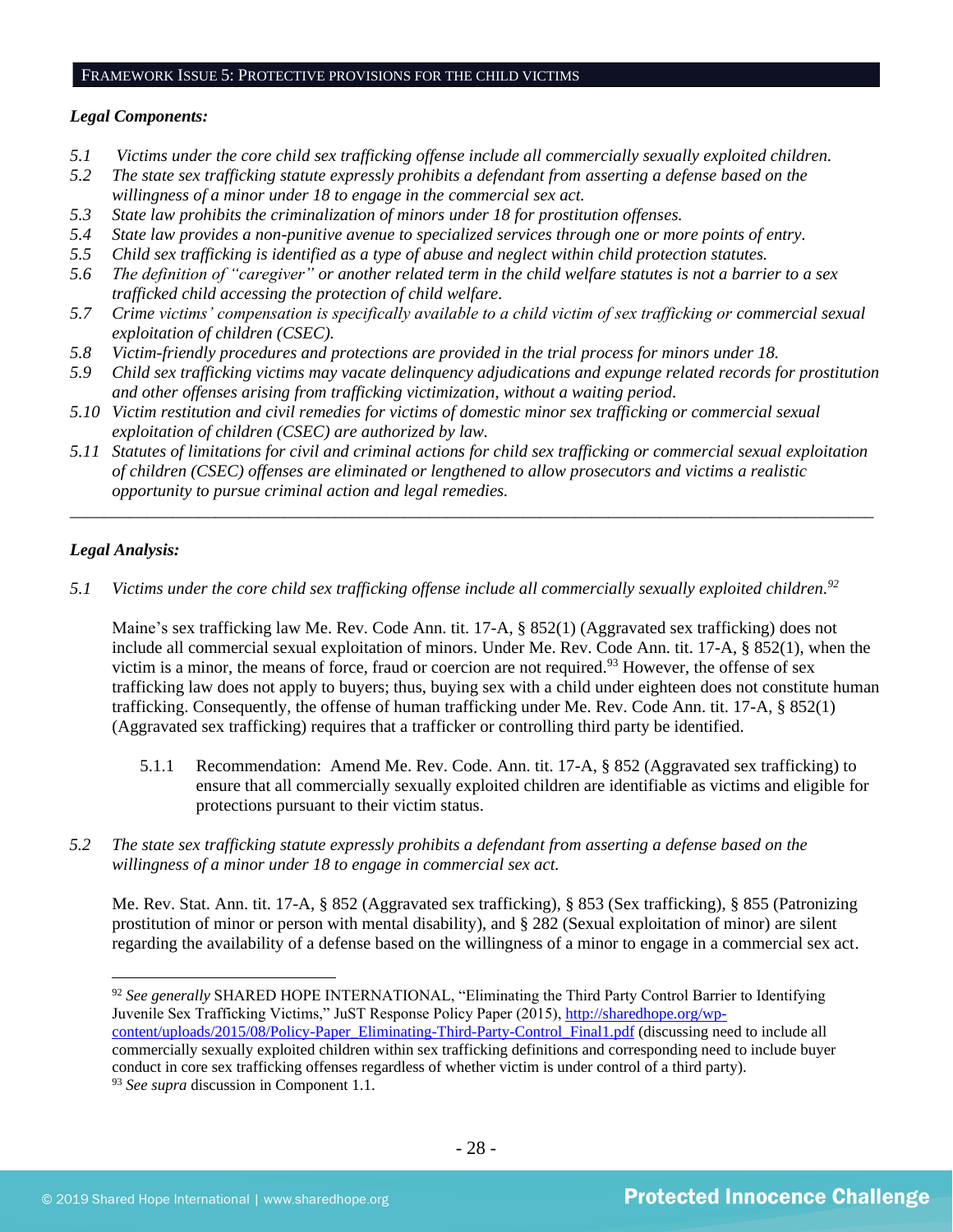A general defense of consent is available to defendants pursuant to Me. Rev. Stat. Ann. tit. 17-A, § 109(1) (Consent), which states in subsection (1) "It is a defense that, when a defendant engages in conduct which would otherwise constitute a crime against the person or property of another, such other consented to the conduct and an element of the crime is negated as a result of such consent." Pursuant to Me. Rev. Stat. Ann. tit. 17-A, § 109(3),

Consent is not a defense within the meaning of this section if:

A. It is given by a person who is declared by a statute or by a judicial decision to be legally incompetent to authorize the conduct charged to constitute the crime, and such incompetence is B. It is given by a person who, by reason of intoxication, mental illness or defect, or youth, is manifestly unable, or known by the defendant to be unable, to make a reasonable judgment as to the nature or harmfulness of the conduct charged to constitute the crime; or C. It is induced by force, duress or deception.

5.2.1 Recommendation: Amend Me. Rev. Stat. Ann. tit. 17-A, § 852 (Aggravated sex trafficking), § 853 (Sex trafficking), and § 855 (Patronizing prostitution of minor or person with mental disability) to expressly prohibit a defense based on the willingness of a minor to engage in a commercial sex act.

# *5.3 State law prohibits the criminalization of minors under 18 for prostitution offense.<sup>94</sup>*

Me. Rev. Stat. Ann. tit. 17-A, § 853-A(1)(A)<sup>95</sup> (Engaging in prostitution) does not apply to minors; it states, "A person who has in fact attained 18 years of age is guilty of engaging in prostitution if . . . [t]he person engages in prostitution as defined in section  $851 \ldots$ ." Me. Rev. Stat. Ann. tit. 17-A, §  $851(1)$  (Definitions) defines "prostitution" as

engaging in, or agreeing to engage in, or offering to engage in a sexual act or sexual contact, as those terms are defined in section 251, in return for a pecuniary benefit to be received by the person engaging in prostitution or a 3rd person.

*5.4 State law provides a non-punitive avenue to specialized services through one or more points of entry.*

# **System response to child engaged in commercial sex act**

Although specialized services may be available to some children who are identified as homeless youth<sup>96</sup> or as runaways, which may include commercially sexually exploited youth, there are no statutorily mandated services specifically for sex trafficked youth.<sup>97</sup> State law does, however, prevent commercially sexually exploited youth

 $94$  For more information regarding recent federal legislation impacting this component see:

http://go.sharedhope.org/stateimpactmemo.

<sup>&</sup>lt;sup>95</sup> The text of Me. Rev. Stat. Ann. tit. 17-A § 853-A cited here and elsewhere in this report includes amendments made by the enactment of Legislative Document 548 during the 1st Regular Session of the 129th Maine Legislature (effective September 17, 2019).

 $96$  Me. Rev. Stat. Ann. tit. 22, § 4099-D(1) defines "homeless youth" as,

a person 21 years of age or younger who is unaccompanied by a parent or guardian and is without shelter where appropriate care and supervision are available, whose parent or legal guardian is unable or unwilling to provide shelter and care or who lacks a fixed, regular and adequate nighttime residence. "Homeless youth" does not include a person incarcerated or otherwise detained under federal or state law.

 $97$  Pursuant to Me. Rev. Stat. Ann. tit. 22, § 4099-E(1) (Comprehensive program for homeless youth),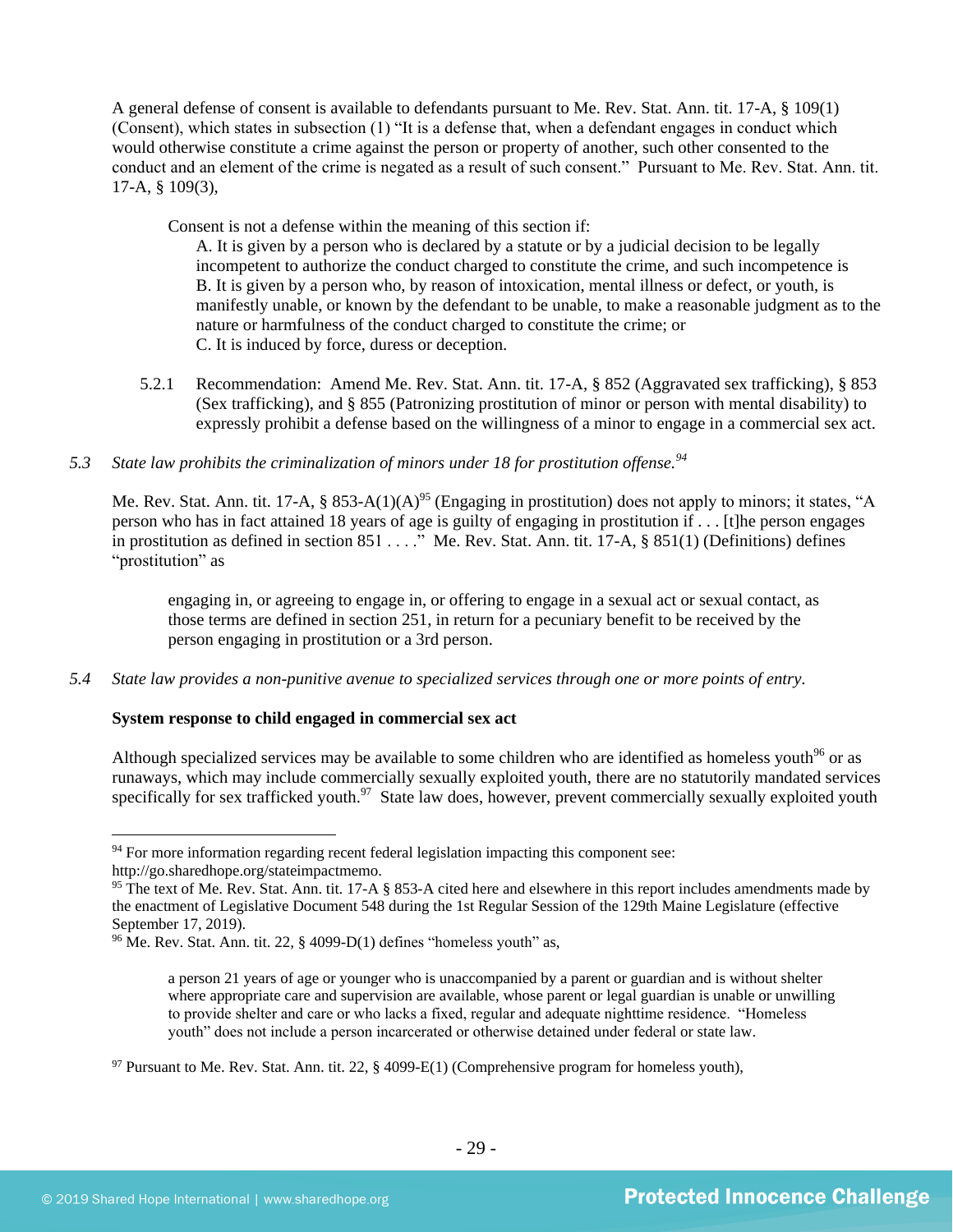from facing a juvenile justice response for commercial sex acts committed as a result of their victimization based on the state's non-criminalization law.<sup>98</sup>

5.4.1 Recommendation: Amend Maine's protective response to require access to specialized services for sex trafficked youth.

#### *5.5 Child sex trafficking is identified as a type of abuse and neglect within child protection statutes.<sup>99</sup>*

Child victims of sex trafficking and sexual exploitation are included within the definition of abuse and neglect under Maine's Child and Family Services and Child Protection Act. Me. Rev. Stat. Ann. tit. 22, § 4002(1) (Definitions) defines "abuse or neglect" as "a threat to a child's health or welfare by physical, mental or emotional injury or impairment, sexual abuse or exploitation including under Title 17-A, sections 282 [Sexual exploitation of minor], 852 [Aggravated sex trafficking], 853 [Sex trafficking], and 855 [Patronizing prostitution of minor or person with mental disability], deprivation of essential needs or lack of protection from

The department shall establish and support a comprehensive program for homeless youth in the State by contracting with organizations and agencies licensed by the department that provide street outreach, shelter and transitional living services for homeless youth. The department shall by rule establish licensure requirements and shall establish performance-based contracts with organizations and agencies to provide the following programs and services:

1. STREET AND COMMUNITY OUTREACH AND DROP-IN PROGRAMS. Youth drop-in centers to provide walk-in access to crisis intervention and ongoing supportive services, including one-to-one case management services on a self-referral basis and street and community outreach programs to locate, contact and provide information, referrals and services to homeless youth, youth at risk of homelessness and runaways. Information, referrals and services provided may include, but are not limited to family reunification services; conflict resolution or mediation counseling; assistance in obtaining temporary emergency shelter; case management aimed at obtaining food, clothing, medical care or mental health counseling; counseling regarding violence, prostitution, substance use disorder, sexually transmitted diseases, HIV and pregnancy; referrals to other agencies that provide support services to homeless youth, youth at risk of homelessness and runaways; assistance with education, employment and independent living skills; aftercare services; and specialized services for highly vulnerable runaways and homeless youth, including teen parents, sexually exploited youth and youth with mental illness or developmental disabilities.

2. EMERGENCY SHELTER PROGRAM. Emergency shelter programs to provide homeless youth and runaways with referrals and walk-in access to short-term residential care on an emergency basis. The program must provide homeless youth and runaways with safe, dignified, voluntary housing, including private shower facilities, beds and at least one meal each day, and assist a runaway with reunification with family or a legal guardian when required or appropriate. The services provided at emergency shelters may include, but are not limited to, family reunification services or referral to safe, dignified housing; individual, family and group counseling; assistance obtaining clothing; access to medical and dental care and mental health counseling; education and employment services; recreational activities; case management, advocacy and referral services; independent living skills training; and aftercare, follow-up services and transportation; and

3. TRANSITIONAL LIVING PROGRAMS. Transitional living programs to help homeless youth find and maintain safe, dignified housing. The program may also provide rental assistance and related supportive services or may refer youth to other organizations or agencies that provide such services. Services provided may include, but are not limited to, provision of safe, dignified housing; educational assessment and referrals to educational programs; career planning, employment, job skills training and independent living skills training; job placement; budgeting and money management; assistance in securing housing appropriate to needs and income; counseling regarding violence, prostitution, substance use disorder, sexually transmitted diseases and pregnancy; referral for medical services or chemical dependency treatment; parenting skills; selfsufficiency support services or life skills training; and aftercare and follow-up services.

<sup>98</sup> *See supra* Component 5.3 for discussion of protecting minors from prosecution for prostitution offenses.

<sup>99</sup> For more information regarding recent federal legislation impacting this component see:

http://go.sharedhope.org/stateimpactmemo.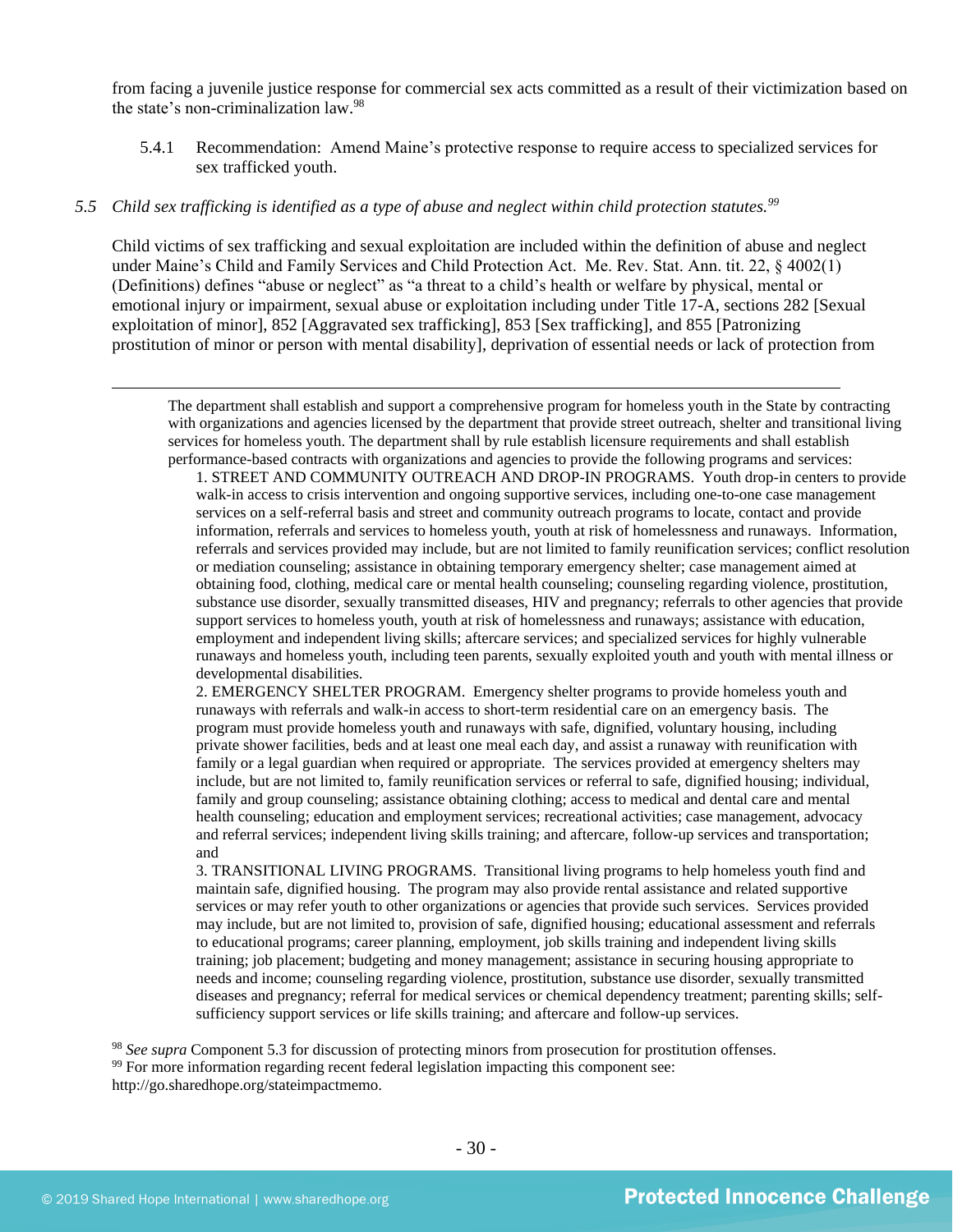these or failure to ensure compliance with [specified] school attendance requirements . . . by a person responsible for the child."

This chapter also regularly uses the phrase, "jeopardy to health or welfare," which is defined as "serious abuse or neglect," as indicated by the following:

A. Serious harm or threat of serious harm;<sup>100</sup>

B. Deprivation of adequate food, clothing, shelter, supervision or care or education when the child is at least 7 years of age and has not completed grade 6;

B-1. Deprivation of necessary health care when the deprivation places the child in danger of serious harm;

C. Abandonment of the child or absence of any person responsible for the child, which creates a threat of serious harm; or

D. The end of voluntary placement, when the imminent return of the child to his custodian causes a threat of serious harm.

*5.6 The definition of "caregiver" or another related term in the child welfare statutes is not a barrier to a sex trafficked child accessing the protection of child welfare.*

Within Maine's Child and Family Services and Child Protection Act, Me. Rev. Stat. Ann. tit. 22, § 4002(5) (Definitions) defines "custodian" as "the person who has legal custody and power over the person of a child." Additionally, Me. Rev. Stat. Ann. tit. 22, § 4002(9) defines the term "person responsible for the child," as "a person with responsibility for a child's health or welfare, whether in the child's home or another home or a facility which, as a part of its function, provides for care of the child. It includes the child's custodian." Finding that this definition is not broad enough to include all third party, non-familial offenders who commercially sexually exploit minor victims, child victims of CSEC and trafficking will likely face obstacles in accessing protective services and care.

- 5.6.1 Recommendation: Amend Me. Rev. Stat. Ann. tit. 22, § 4002 (Definitions) to allow child welfare protection for juvenile sex trafficking victims irrespective of the perpetrator of the abuse.<sup>101</sup>
- *5.7 Crime victims' compensation is specifically available to a child victim of sex trafficking or commercial sexual exploitation of children (CSEC).*

Pursuant to Me. Rev. Stat. Ann. tit. 5, § 3360-B(1)(A), (B) (Award of compensation; eligibility), victim compensation may be awarded to a person who, among other things,

A. Suffers personal injury<sup>102</sup> as a direct result of a crime specified in section 3360,<sup>103</sup> committed within the jurisdiction of the State;

<sup>102</sup> "Personal injury" is defined in Me. Rev. Stat. Ann. tit. 5,  $\S$  3360(6) as "bodily injury as defined in Title 17-A, section 2, subsection 5 or psychological injury incurred by a victim who has sustained the threat of bodily injury."

 $100$  "Serious harm" is defined in Me. Rev. Stat. Ann. tit. 22, § 4002(10) as,

A. Serious injury;

B. Serious mental or emotional injury or impairment which now or in the future is likely to be evidenced by serious mental, behavioral or personality disorder, including severe anxiety, depression or withdrawal, untoward aggressive behavior, seriously delayed development or similar serious dysfunctional behavior; or C. Sexual abuse or exploitation.

<sup>&</sup>lt;sup>101</sup> The recommendation in this component is predicated upon the recommendation in 5.1 being simultaneously or previously enacted.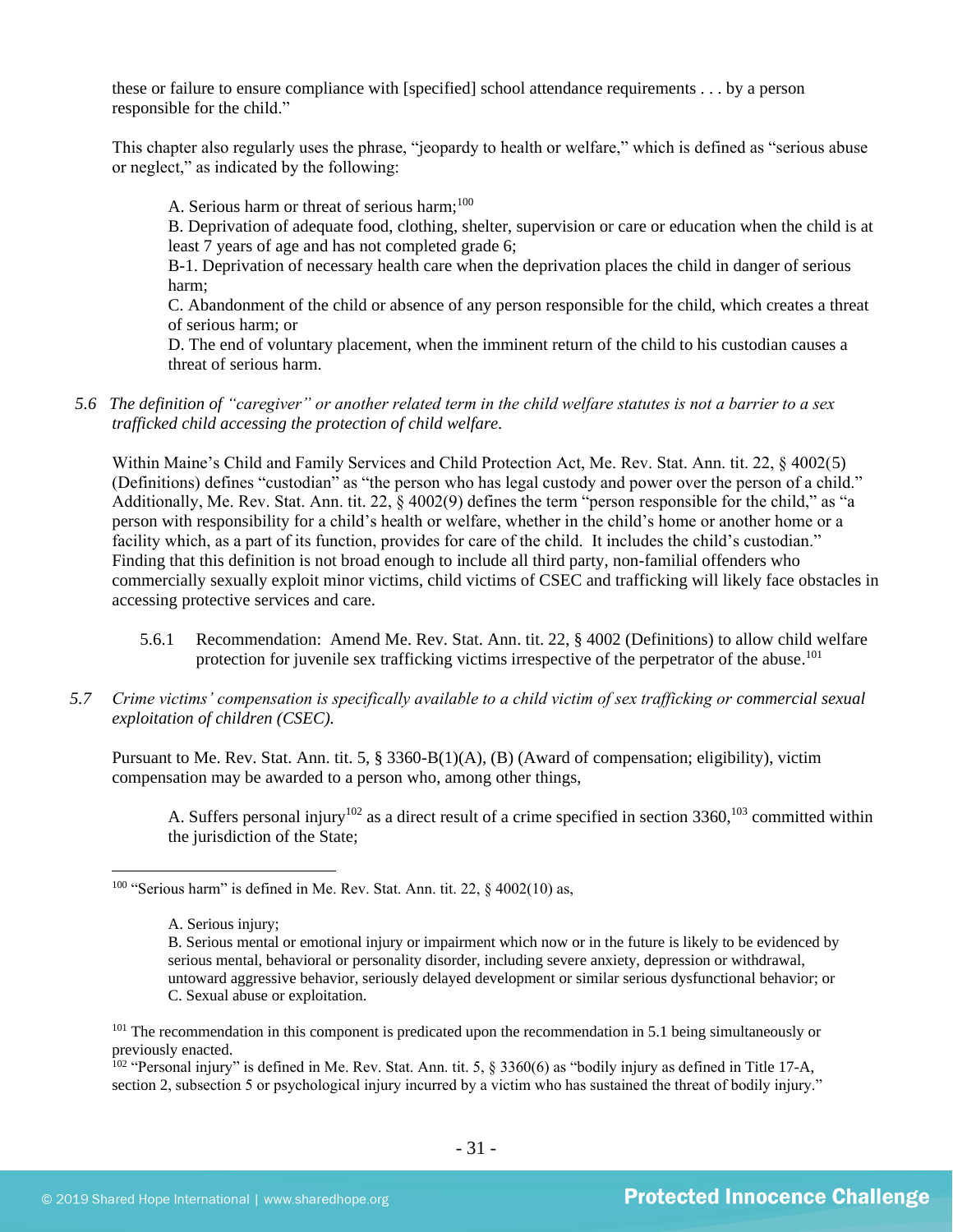B. Has been sexually assaulted within this State in violation of Title 17-A, chapter 11<sup>104</sup> without regard to whether bodily injury or the threat of bodily injury occurred.

Several requirements in Me. Rev. Stat. Ann. tit. 5, § 3360-C(1) (Requirements and exclusions) could present difficulties for domestic minor sex trafficking victims, such as requiring that the crime be reported to law enforcement "within 5 days of the occurrence or discovery of the crime or of the resultant injury" and that a claim for compensation be filed within 3 years of the crime's occurrence. However, Me. Rev. Stat. Ann. tit. 5, § 3360-C(3) states that "[t]he board may waive the time requirements of subsection 1 for good cause shown and shall waive the time requirements on behalf of a child or when the claimant is a child and the crime and the claim have been properly reported to law enforcement officers and the board by an adult who becomes aware of the crime and of the compensable injury." Other ineligibility factors, including, under subsection (2)(A) a claimant's failure to "fully cooperate with the board or with the reasonable requests of law enforcement officers or prosecution authorities," or, under subsection (2)(B), the claimant's violation of "a criminal law that caused or contributed to the injury or death for which compensation is sought," are not subject to waiver. Me. Rev. Stat. Ann. tit. 5, § 3360-C(2), (3).

5.7.1 Recommendation: Amend Me. Rev. Stat. Ann. tit. 5, § 3360-C(3) to provide an exception to the listed ineligibility factors for victims of domestic minor sex trafficking.<sup>105</sup>

## *5.8 Victim-friendly procedures and protections are provided in the trial process for minors under 18.*

In both civil and criminal cases in which the defendant is accused of sexual misconduct, reputation or opinion evidence of the victim's past sexual behavior is not admissible under Me. R. Evid. 412(a) (Past sexual behavior of victim). However, pursuant to Me. R. Evid. 412(b),

In a criminal case in which a person is accused of sexual misconduct toward a victim the only evidence of the alleged victim's past sexual behavior that may be admitted is the following:

(1) Evidence, other than reputation or opinion evidence, of sexual behavior with persons other than the accused, offered by the accused upon the issue of whether the accused was or was not, with respect to the alleged victim, the source of semen or injury; or

(2) Evidence, other than reputation or opinion evidence, of sexual behavior with the accused offered by the accused on the issue of whether the alleged victim consented to the sexual behavior with respect to which the accused is charged.

(3) Evidence the exclusion of which would violate the constitutional rights of the defendant.

In civil cases, "evidence of specific instances of sexual behavior by the individual may only be admitted if the court finds that the probative value of such evidence on a controverted issue outweighs the danger of unfair prejudice, confusion of the issues, misleading the jury and unwarranted harm" to the victim. Me. R. Evid. 412(c).

Additionally, in criminal cases, hearsay statements made by children under the age of sixteen that describe "any incident involving a sexual act or sexual conduct performed with or on the minor or person by another, may not be excluded as evidence" if the court finds that the "mental or physical well-being [of the child under sixteen]

 $103$  "Crime" is defined in Me. Rev. Stat. Ann. tit. 5, § 3360(3) as including the following: "A. Offenses against the person as described in Title 17-A, chapter 9; B. Sexual assaults as described in Title 17-A, chapter 11; C. Kidnapping and criminal restraint as described in Title 17-A, chapter  $13; \ldots$  H. Sexual exploitation of a minor as described in Title 17-A, chapter 12."

<sup>104</sup> Offenses in this chapter include Me. Rev. Stat. Ann. tit. 17-A, § 254 (Sexual abuse of minors), § 253 (Gross sexual assault), and § 255-A (Unlawful sexual contact).

<sup>&</sup>lt;sup>105</sup> The recommendation in this component is predicated upon the recommendation in 5.1 being previously or simultaneously enacted.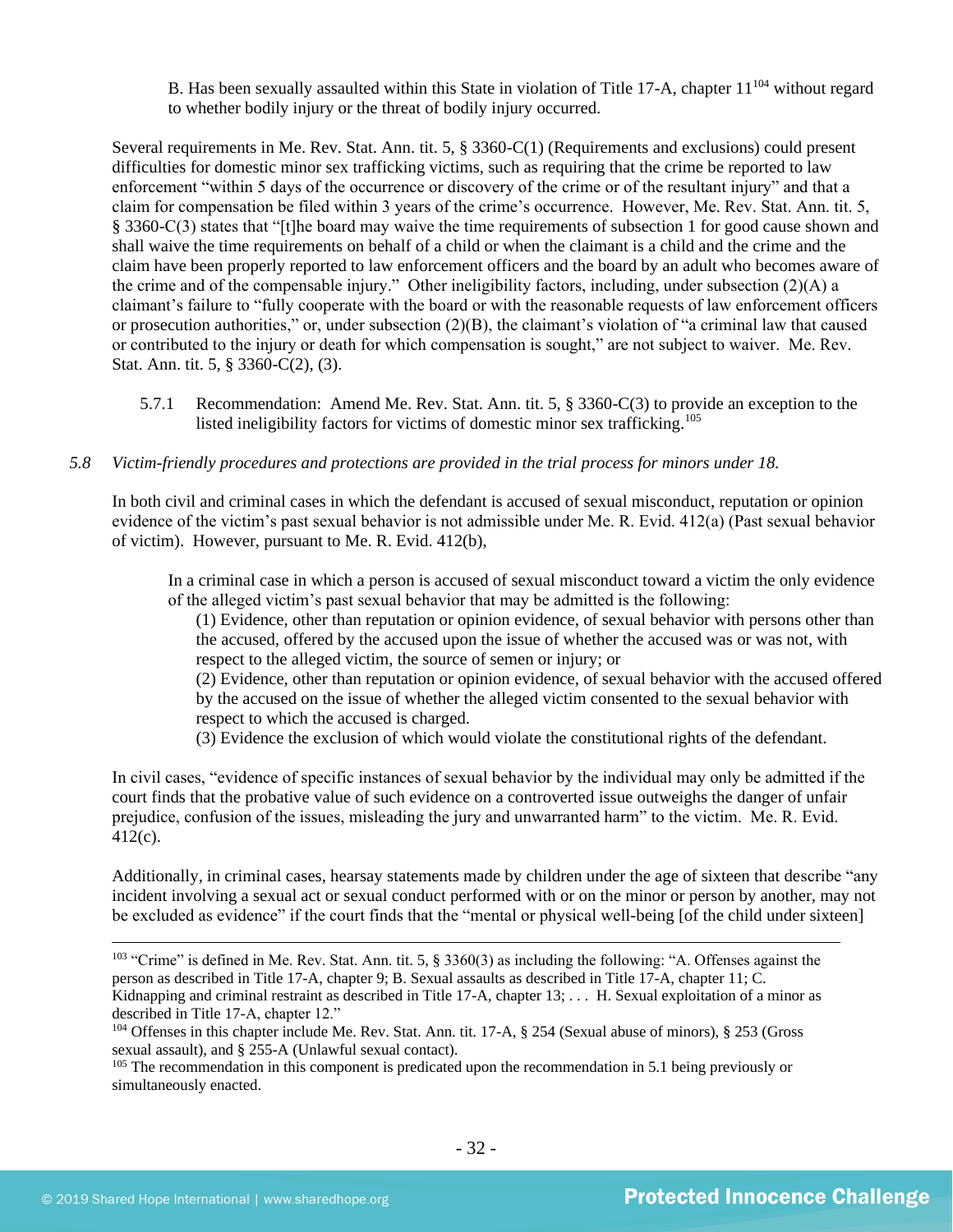will more likely than not be harmed if that person were to testify in open court." Me. Rev. Stat. Ann. tit. 15,  $\S$ 1205(1). However, the statement still must be "made under oath, subject to all of the rights of confrontation secured to an accused by the Constitution of Maine or the United States Constitution and the statement has been recorded by any means approved by the court, and is made in the presence of a judge or justice." Me. Rev. Stat. Ann. tit. 15, § 1205(2).

In addition, Maine's Victims' Rights Act affords victims of crimes additional protections. Records relating to a victim's address or location generally must be kept confidential. Me. Rev. Stat. Ann. tit. 17-A,  $\S$  2108(1)<sup>106</sup> (Confidentiality of victim records). Communications between a victim of sexual assault and sexual assault counselors, advocates, and coordinators also are confidential and privileged from disclosure. Me. Rev. Stat. Ann. tit. 17-A,  $\S 2109^{107}$  (Certain communications by victims confidential).

*5.9 Child sex trafficking victims may vacate delinquency adjudications and expunge related records for prostitution and other offenses arising from trafficking victimization, without a waiting period.*

Maine law does not provide a mechanism for minors to vacate delinquency adjudications related to their trafficking victimization, and juvenile records may only be sealed after a 3 year waiting period.

Pursuant to Me. Rev. Stat. Ann. tit.  $15, \frac{8}{9}$  3308(8)<sup>108</sup> (Court records; inspection),

(A) A person adjudicated to have committed a juvenile crime may petition the court to seal from public inspection all juvenile case records pertaining to the juvenile crime and its disposition, and to any prior juvenile case records and their dispositions if:

(1) At least 3 years have passed since the person's discharge from the disposition ordered for that juvenile crime;

(2) Since the date of disposition, the person has not been adjudicated to have committed a juvenile crime and has not been convicted of committing a crime; and

(3) There are no current adjudicatory proceedings pending for a juvenile or other crime.

. . . .

(D) If the petition is granted, the person may respond to inquiries from other than the courts and criminal justice agencies about that person's juvenile crimes, the juvenile case records of which have been sealed, as if the juvenile crimes had never occurred, without being subject to any sanctions.

However, sealed records may still be accessed by the courts, criminal justice agencies, and the Victim's Compensation Board. Me. Rev. Stat. Ann. tit. 15, § 3308(8)(C), (9). Accordingly, child sex trafficking victims may face collateral consequences associated with having accessible delinquency records.<sup>109</sup>

 $106$  The text of Me. Rev. Stat. Ann. tit. 17-A § 2108 cited here and elsewhere in this report includes amendments made by the enactment of Legislative Document 1407 during the 1st Regular Session of the 129th Maine Legislature (effective May 16, 2019).

 $107$  The text of Me. Rev. Stat. Ann. tit. 17-A § 2109 cited here and elsewhere in this report includes amendments made by the enactment of Legislative Document 1407 during the 1st Regular Session of the 129th Maine Legislature (effective May 16, 2019).

<sup>&</sup>lt;sup>108</sup> The text of Me. Rev. Stat. Ann. tit. 15 § 3308 cited here and elsewhere in this report includes amendments made by the enactment of Legislative Document 1573 during the 1st Regular Session of the 129th Maine Legislature (effective May 16, 2019).

<sup>&</sup>lt;sup>109</sup> Maine has a process for reviewing and challenging information in a criminal record. However, this does not appear to be similar to expungement. In fact, while a person may file a Petition for Executive Clemency and request that the Governor grant a pardon for criminal offenses and offenses of juvenile delinquency pursuant to the authority granted in Me. Const. Art. V, Part First, Section 11, a pardoned conviction will still not be expunged from a person's record. *See Criminal Record Challenge Process*, MAINE STATE BUREAU OF IDENTIFICATION, http://www.maine.gov/dps/Sbi/challenge.html (last visited Nov. 9, 2015).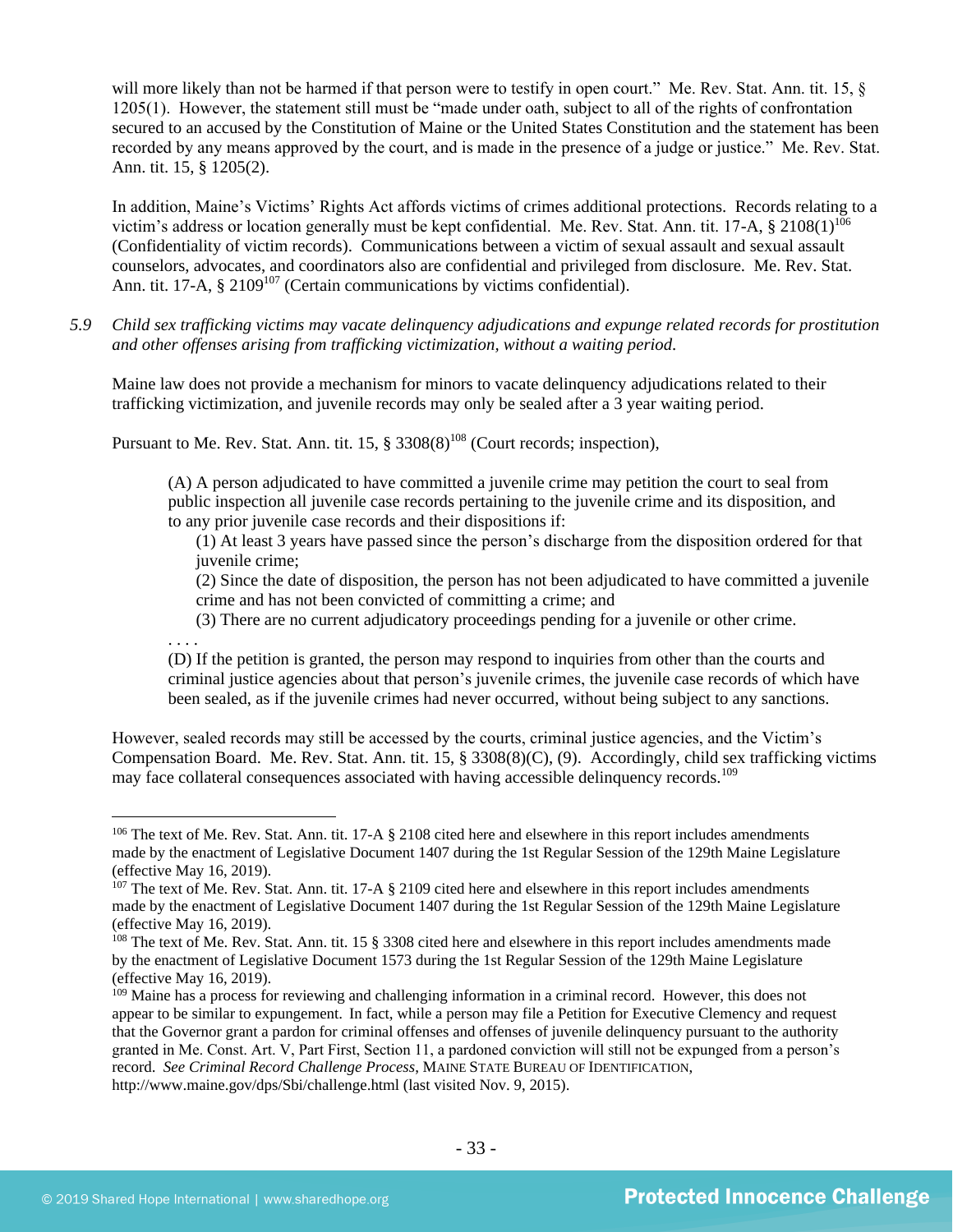5.9.1 Recommendation: Enact a law that allows child sex trafficking victims to vacate delinquency adjudications and expunge related records for prostitution and other offenses related to trafficking victimization, without a waiting period.<sup>110</sup>

## *5.10 Victim restitution and civil remedies for victims of domestic minor sex trafficking or commercial sexual exploitation of children (CSEC) are authorized by law.*

Civil remedies are available in trafficking cases, but victim restitution is not mandatory. Regarding civil actions, Me. Rev. Stat. Ann. tit. 5, § 4701(2) authorizes victims of human trafficking offenses to "bring a civil action for actual damages, compensatory damages, punitive damages, injunctive relief, any combination of those or any other appropriate relief. A prevailing plaintiff is entitled to an award of attorney's fees and costs."

Additionally, victims of any crime under Maine law may receive restitution.<sup>111</sup> Me. Rev. Stat. Ann. tit. 17-A, § 2003<sup>112</sup> (Mandatory consideration of restitution). Me. Rev. Stat. Ann. tit. 17-A, § 2003(1) states that "[t]he court shall, whenever practicable, inquire of a prosecutor, law enforcement officer or victim with respect to the extent of the victim's financial loss, and shall order restitution when appropriate." Pursuant to Me. Rev. Stat. Ann. tit. 17-A,  $\S 2005(1)^{113}$  (Criteria for restitution),

Restitution may be authorized, in whole or in part, as compensation for economic loss.<sup>114</sup> In determining the amount of restitution authorized, the following shall be considered:

A. The contributory misconduct of the victim;

B. Failure to report the crime to a law enforcement officer within 72 hours after its occurrence, without good cause for failure to report within that time; and

C. The present and future financial capacity of the offender to pay restitution.

However, Me. Rev. Stat. Ann. tit. 17-A, § 2018<sup>115</sup> (Restitution for benefit of victim) states,

When compensation is awarded from the Victims' Compensation Fund pursuant to Title 5, chapter 316-A, the amount of any restitution ordered to be paid to or for the benefit of the victim and collected as part of a sentence imposed must be paid by the agency collecting the restitution in an amount not to exceed the amount of the payments from the fund, directly to the fund if, when added to the payments from the fund, the restitution exceeds the victim's actual loss.

Relief granted under this section may include:

. . . .

With regard to conduct described as aggravated sex trafficking or sex trafficking as described in Title 17-A, section 852 or 853, respectively, entering any other orders determined necessary or appropriate in the discretion of the court, including, but not limited to, requiring the defendant to pay economic damages related to . . . any debts of the [victim] arising from the trafficking relationship; . . . .

<sup>&</sup>lt;sup>110</sup> The recommendation in this component is predicated upon the recommendation in 5.1 being simultaneously or previously enacted.

 $^{111}$  Restitution may also be ordered in cases of familial abuse, including trafficking, under Me. Rev. Stat. Ann. tit. 19-A, § 4007(1)(O) (Relief), which states in part,

<sup>112</sup> *See supra* not[e 70.](#page-19-0)

<sup>113</sup> *See supra* not[e 44.](#page-12-0)

<sup>114</sup> *See supra* Component 2.8 for definition of "economic loss."

<sup>&</sup>lt;sup>115</sup> The text of Me. Rev. Stat. Ann. tit. 17-A § 2018 cited here and elsewhere in this report includes amendments made by the enactment of Legislative Document 1407 during the 1st Regular Session of the 129th Maine Legislature (effective May 16, 2019).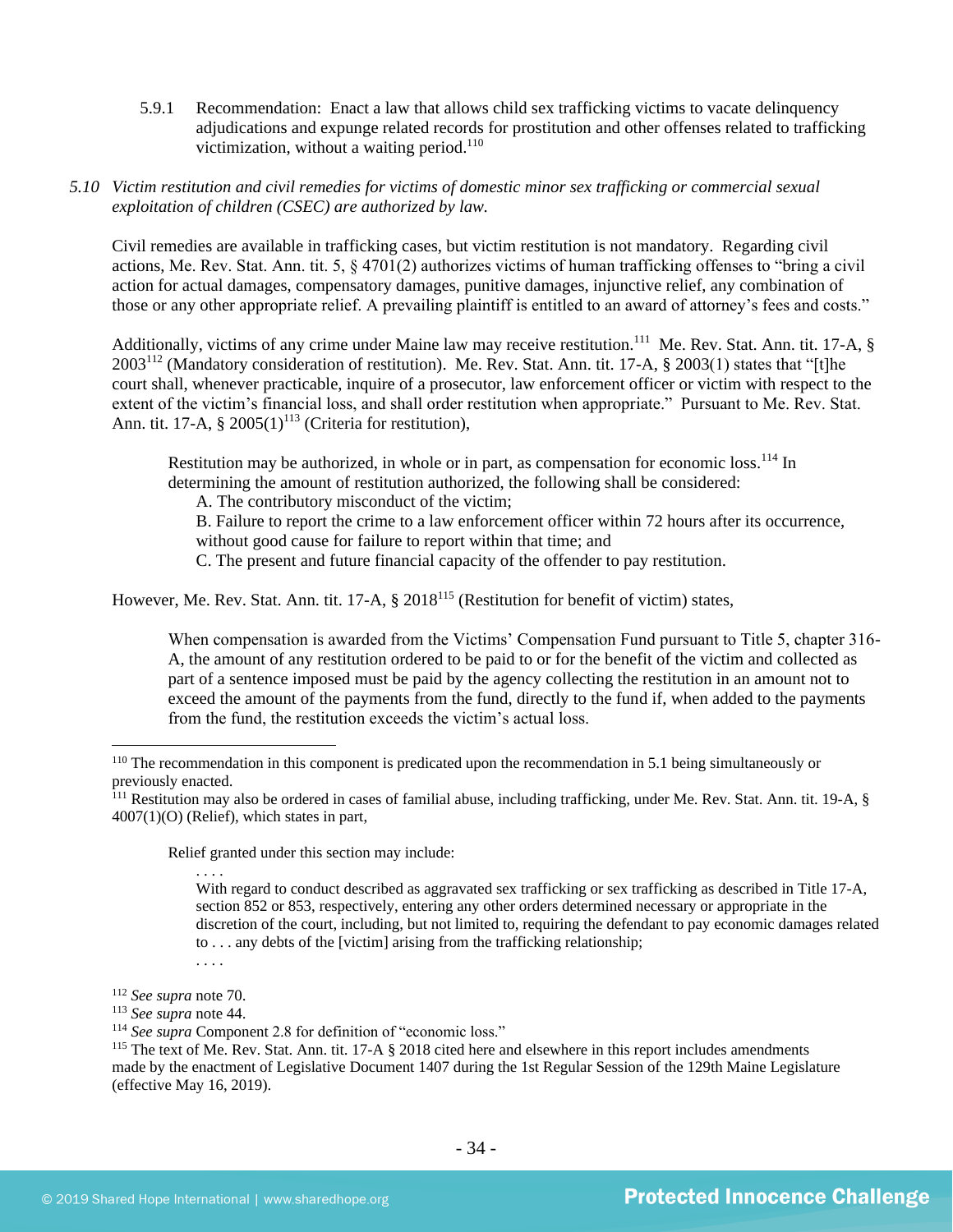- 5.10.1 Recommendation: Amend Me. Rev. Stat. Ann. tit. 17-A, § 2003 (Mandatory consideration of restitution) to mandate restitution in cases related to child sex trafficking and CSEC.
- *5.11 Statutes of limitations for civil and criminal actions for child sex trafficking or commercial sexual exploitation of children (CSEC) offenses are eliminated or lengthened to allow prosecutors and victims a realistic opportunity to pursue criminal action and legal remedies.*

The civil cause of action available to victims of human trafficking offenses under Me. Rev. Stat. Ann. tit. 5, § 4701 (Remedies for human trafficking) is subject to a 10 year statute of limitations that begins on the date the trafficking victim "was freed from the trafficking situation." Me. Rev. Stat. Ann. tit. 5, § 4701(3). The statute of limitation also tolls while the plaintiff is a minor and "during the pendency of any criminal proceedings against the trafficked person." Me. Rev. Stat. Ann. tit. 5, § 4701(3)(B), (D). In addition, the defendant cannot raise a statute of limitations defense if the victim's reason for not filing the claim was because of "1) Conduct by the defendant inducing the plaintiff to delay the filing of the action or preventing the plaintiff from filing the action; or 2) Threats made by the defendant that caused duress to the plaintiff." Me. Rev. Stat. Ann. tit. 5, § 4701(3)(C).

Pursuant to Me. Rev. Stat. Ann. tit. 17-A,  $\S 8(1)^{116}$  (Statute of limitations), prosecutions for the following offenses may commence at any time:

A. A prosecution for murder or criminal homicide in the first or 2nd degree; or B. If the victim had not attained the age of 16 years at the time of the crime, a prosecution for incest; unlawful sexual contact; sexual abuse of a minor; or rape or gross sexual assault, formerly denominated as gross sexual misconduct.

Prosecutions for Class A, B, or C crimes<sup>117</sup> must be commenced within 6 years after commission of the crime. Me. Rev. Stat. Ann. tit. 17-A, § 8(2). Prosecutions for Class D or E crimes<sup>118</sup> must be commenced within 3 years after commission of the crime. Me. Rev. Stat. Ann. tit 17-A, § 8(2).

5.11.1 Recommendation: Amend Me. Rev. Stat. Ann. tit. 17-A, § 8(1) (Statute of limitations) to apply to all minors under 18 years of age at the time of the offense and expressly include Me. Rev. Stat. Ann. tit. 17-A, § 852(1) (Aggravated sex trafficking) as an offense for which the criminal statute of limitations is eliminated. $119$ 

<sup>&</sup>lt;sup>116</sup> The text of Me. Rev. Stat. Ann. tit.  $17-A$  § 8 cited here and elsewhere in this report includes amendments made by the enactment of Legislative Document 67 during the 1st Regular Session of the 129th Maine Legislature (effective May 16, 2019).

<sup>&</sup>lt;sup>117</sup> Class A–C crimes include the following: criminal restraint of a victim under 8, kidnapping, aggravated promotion of prostitution, patronizing prostitution of someone that defendant knows is a minor, visual sexual aggression against child under 12, solicitation of child under 12 by computer to commit a prohibited act, dissemination of sexually explicit material, possession of sexually explicit material depicting child under 12, and sexual exploitation of a minor.

<sup>&</sup>lt;sup>118</sup> Class D or E crimes include the following: criminal restraint of a victim at least 8 years old, patronizing prostitution of someone defendant does not know is a minor, sexual abuse of minors over 16, unlawful sexual touching, visual sexual aggression against child between 12 and 14, solicitation of child between 12 and 14 by computer to commit a prohibited act, and possession of sexually explicit material depicting child between 12 and 16. <sup>119</sup> The recommendation in this component is predicated upon the recommendation in 5.1 being simultaneously or previously enacted.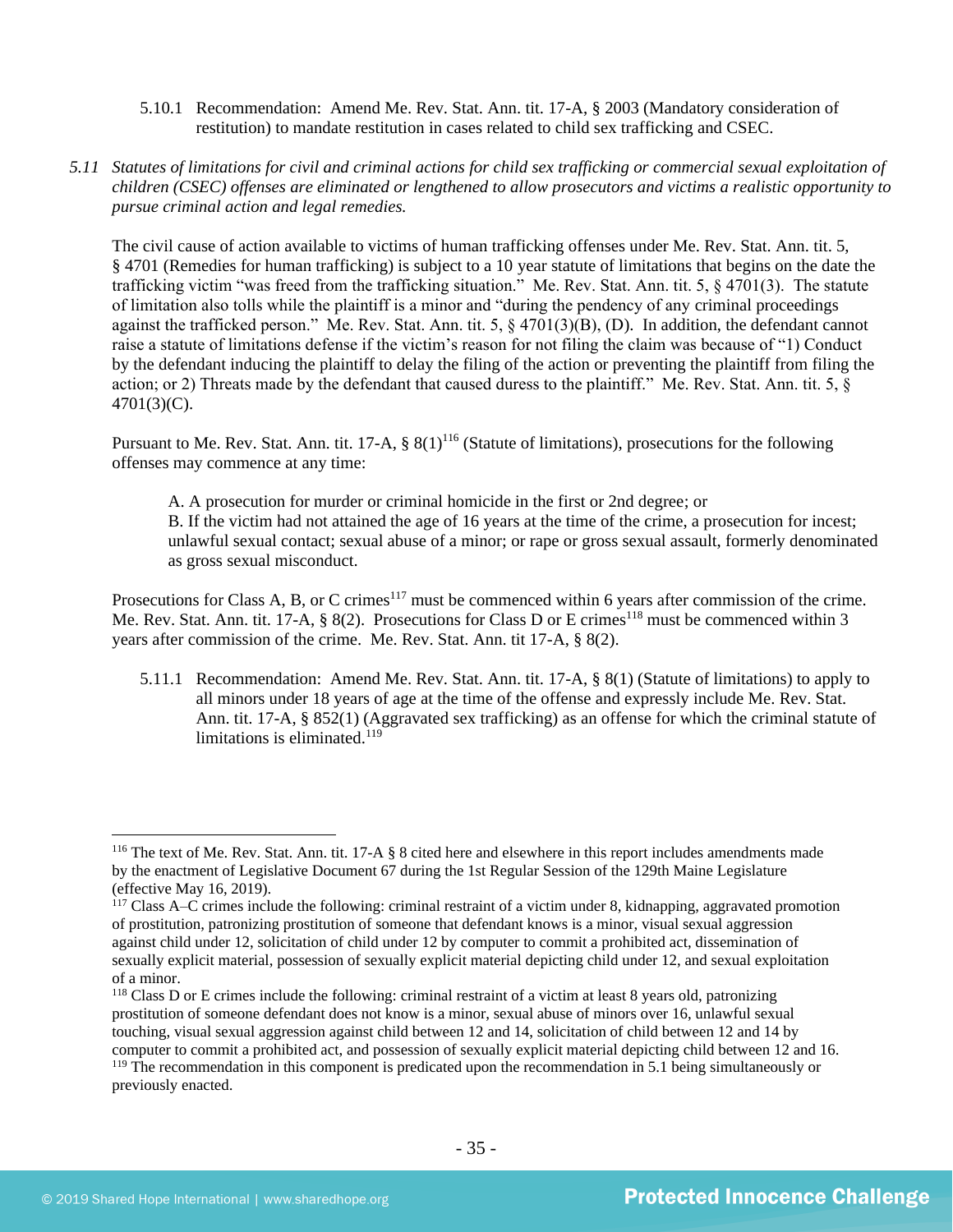#### FRAMEWORK ISSUE 6: CRIMINAL JUSTICE TOOLS FOR INVESTIGATION AND PROSECUTIONS

#### *Legal Components:*

- *6.1 Training on human trafficking and domestic minor sex trafficking for law enforcement is statutorily mandated or authorized.*
- *6.2 Single party consent to audiotaping is permitted in law enforcement investigations.*
- *6.3 Wiretapping is an available tool to investigate domestic minor sex trafficking and commercial sexual exploitation of children (CSEC).*
- *6.4 Using a law enforcement decoy to investigate buying or selling commercial sex is not a defense to soliciting, purchasing, or selling sex with a minor.*
- *6.5 Using the Internet or electronic communications to investigate buyers and traffickers is a permissible investigative technique.*
- *6.6 State law requires reporting of missing children and located missing children.*

#### *Legal Analysis:*

*6.1 Training on human trafficking and domestic minor sex trafficking for law enforcement is statutorily mandated or authorized.*

*\_\_\_\_\_\_\_\_\_\_\_\_\_\_\_\_\_\_\_\_\_\_\_\_\_\_\_\_\_\_\_\_\_\_\_\_\_\_\_\_\_\_\_\_\_\_\_\_\_\_\_\_\_\_\_\_\_\_\_\_\_\_\_\_\_\_\_\_\_\_\_\_\_\_\_\_\_\_\_\_\_\_\_\_\_\_\_\_\_\_\_\_\_\_*

Law enforcement officers in Maine must complete a "basic training course at the Maine Criminal Justice Academy approved by the board" within their first year of employment. Me. Rev. Stat. Ann. tit. 25, § 2804- C(1). While Me. Rev. Stat. Ann. tit. 25, § 2804-C (Basic law enforcement training; core curriculum requirements) does not impose any training requirements regarding human trafficking or domestic minor sex trafficking, the statute does mandate training on other issues, such as homelessness and mental illness. Me. Rev. Stat. Ann. tit. 25, § 2804-C(2-B), (2-D). Although it is not statutorily mandated, the Maine Criminal Justice Academy's current basic training curriculum includes training on both child abuse and domestic violence,<sup>120</sup> and training documents regarding human trafficking have already been prepared for use by the Maine Criminal Justice Academy.<sup>121</sup>

- 6.1.1 Recommendation: Enact a law that authorizes or mandates training for law enforcement on human trafficking in Maine.
- *6.2 Single party consent to audiotaping is permitted in law enforcement investigations.*

Single party consent to audio recording and interception of oral communications is permitted in Maine. "Interception" in general is forbidden by Me. Rev. Stat. Ann. tit. 15, § 710 (Offenses). However, Me. Rev. Stat. Ann. tit. 15, § 709(4) (Definitions) defines the term "intercept" as "to hear, record or aid another to hear or record the contents of any wire or oral communication through the use of any intercepting device by any person other than: A. The sender or receiver of that communication; B. A person within the range of normal unaided hearing or subnormal hearing corrected to not better than normal; or C. A person given prior authority by the sender or receiver." Because recording the contents of a conversation by one of the parties to the conversation is not considered an actual "interception," single party consent to audio-taping does not appear to be forbidden. Therefore, in an investigation by law enforcement, the consent of the officer as a party to the communication is

<sup>120</sup> *See Curriculum*, MAINE CRIMINAL JUSTICE ACADEMY, http://www.maine.gov/dps/mcja/training/preservice/ curriculum.htm (last visited Nov. 21, 2012).

<sup>121</sup> *See* JOHN B. ROGERS, MAINE CRIMINAL JUSTICE ACADEMY, HUMAN TRAFFICKING LESSON PLAN (2010), *available at*

http://www.maine.gov/dps/mcja/training/mandatory/documents/HumanTraffickingLessonPlanfor2010MandatoryTra ining3-1-2010.doc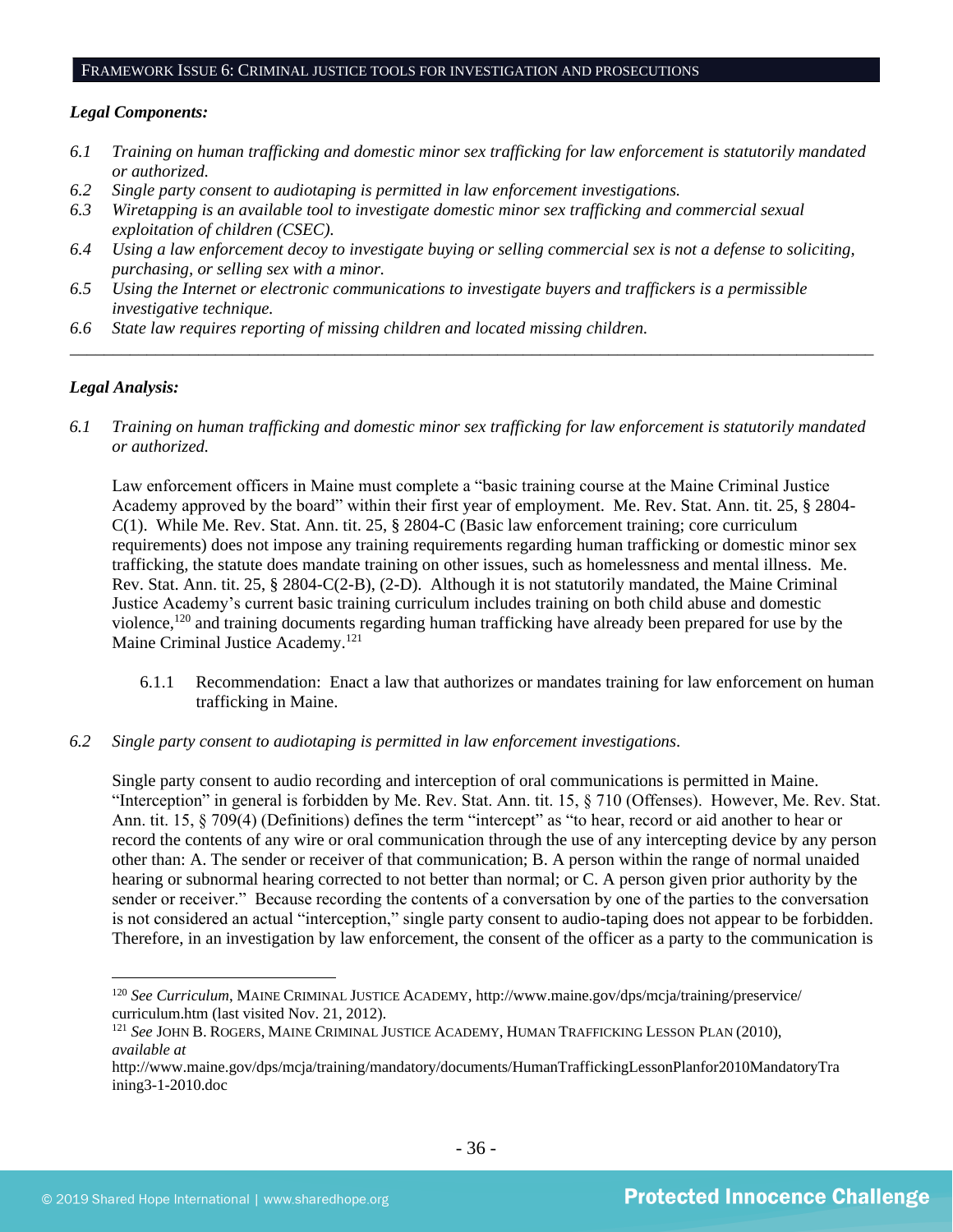sufficient to remove the intercepted communication from the restrictions contained in Me. Rev. Stat. Ann. tit. 15, § 710 (Offenses).

*6.3 Wiretapping is an available tool to investigate domestic minor sex trafficking and commercial sexual exploitation of children (CSEC).* 

Me. Rev. Stat. Ann. tit. 15, § 709(4) (Definitions) defines the term "intercept" as "to hear, record or aid another to hear or record the contents of any wire or oral communication through the use of any intercepting device by any person other than: A. The sender or receiver of that communication; B. A person within the range of normal unaided hearing or subnormal hearing corrected to not better than normal; or C. A person given prior authority by the sender or receiver." Therefore, in an investigation by law enforcement, the consent of the officer as a party to the communication is sufficient to remove the intercepted communication from the restrictions contained in Me. Rev. Stat. Ann. tit. 15, § 710 (Offenses).

However, Me. Rev. Stat. Ann. tit. 15, § 713 (Evidence) states,

The contents of an interception are not admissible in court, except that the contents of an interception of any oral or wire communication that has been legally obtained under the laws of another jurisdiction in which the interception occurred or that has been legally obtained pursuant to section 712, subsection 2 or 3 [interception of communications within a Department of Correction (DOC) facility or a county jail by an investigative officer or DOC staff] is admissible in the courts of this State, subject to the Maine Rules of Evidence.

- 6.3.1 Recommendation: Enact a law authorizing wiretapping by law enforcement in investigations related to Me. Rev. Stat. Ann. tit. 17-A, § 852 (Aggravated sex trafficking), § 853 (Sex trafficking), § 855 (Patronizing prostitution of minor or person with mental disability), and § 282(1) (Sexual exploitation of minor).
- *6.4 Using a law enforcement decoy to investigate buying or selling commercial sex is not a defense to soliciting, purchasing, or selling sex with a minor.*

Me. Rev. Stat. Ann. tit. 17-A, § 259-B(1) (Solicitation of a child to engage in prostitution) prohibits a defense based on the use of a law enforcement decoy posing as a minor to investigate attempts to buy commercial sex acts with a child; specifically, Me. Rev. Stat. Ann. tit. 17-A, § 259-B(1) prohibits an offender from soliciting "a person the actor knows or believes is under 18 years of age . . . ." Because an offender need only "believe" the person solicited to be a minor, a law enforcement decoy may be used, and a defense based on such would not be permitted.

Similarly, Me. Rev. Stat. Ann. tit. 17-A, § 852 (Aggravated sex trafficking) prohibits the solicitation of a person when the offender "knows or believes that the other person is less than 14 years of age." However, this offense is inapplicable to the actions of buyers.

*6.5 Using the Internet or electronic communications to investigate buyers and traffickers is a permissible investigative technique.*

Although not specific to Internet offenses, Me. Rev. Stat. Ann. tit. 17-A, § 259-A(1)(A)(2) (Solicitation of a child to commit a prohibited act) makes it a crime when a person "with the intent to engage in a prohibited act with the other person, knowingly solicits directly or indirectly that person by any means to engage in a prohibited act and . . . knows or believes that the other person is less than 14 years of age." Me. Rev. Stat. Ann. tit. 17-A, § 259-A(1)(A). Similarly, Me. Rev. Stat. Ann. tit. 17-A, § 259-B(1) (Solicitation of a child to engage in prostitution) prohibits an offender from soliciting "by any means a person the actor knows or believes is under 18 years of age . . . ." Although not explicit, the phrases "by any means" and "knows or believes" to be a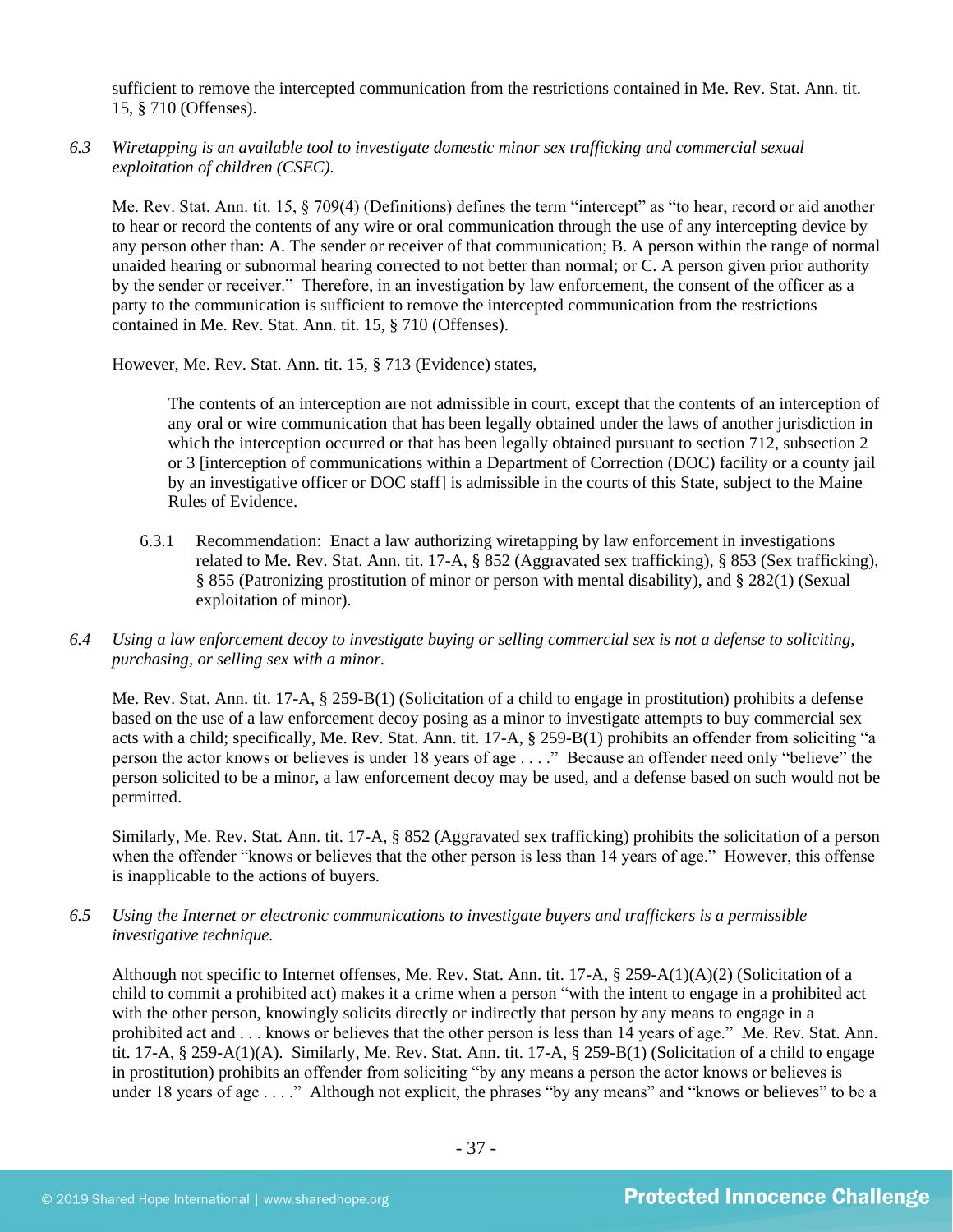minor, when taken together, suggest that law enforcement may use the Internet or electronic communications to investigate offenders. $^{122}$ 

#### *6.6 State law requires reporting of missing children and located missing children.*

Pursuant to Maine's Missing Children Act, Me. Rev. Stat. Ann. tit. 25, § 2154 (Missing child reports), law enforcement agencies that receive notification of a missing child<sup>123</sup> are required to immediately do the following:

A. Inform all on-duty law enforcement officers of the missing child report;

B. Communicate the report to every other law enforcement agency having jurisdiction in the county in which the report was filed;

C. Enter or cause the report to be entered for inclusion in the State Police and National Crime Information Center computer files on missing children; and

D. Submit information in the missing child report to the clearinghouse.

Additional requirements apply when a missing child is considered a victim or possible victim of Me. Rev. Stat. Ann. tit. 17-A, § 301 (Kidnapping) or § 302 (Criminal restraint). In such cases, law enforcement shall also inform the child's school (if instate), the "municipality in which the child's birth records are kept," and the Vital Records Unit of the Division of Data Research and Vital Statistics in the Department of Health and Human Services that the agency has received a missing child report. Me. Rev. Stat. Ann. tit. 25, § 2154-A(1) (Children missing involuntarily).

Pursuant to Me. Rev. Stat. Ann. tit. 25, § 2155(3) (Missing Children Information Clearinghouse), Maine has established the Missing Children Information Clearinghouse (Clearinghouse), and the Director has the duty to:

A. Establish a system of intrastate communication of information related to missing children who are determined missing by their parents, guardians, legal custodians or by a law enforcement agency; B. Provide a centralized file for the exchange of information on missing children within the State; C. Interface with the National Crime Information Center, or its successor, for the exchange of information; and

D. Collect, process, maintain and disseminate information on missing children and strive to maintain or disseminate accurate and complete information.

Additionally, under Me. Rev. Stat. Ann. tit. 22, § 4008(3)(M), (Records; confidentiality; disclosure) Maine's Health and Human Services Department is mandated to report to:

Law enforcement authorities for entry into the National Crime Information Center database of the Federal Bureau of Investigations and to a national information clearinghouse for missing and exploited children operated pursuant to 42 U.S.C. § 5773(b). Information disclosed pursuant to this paragraph is

<sup>122</sup> In *State v. Webster*, 955 A.2d 240, 241 (Me. 2008), a person associated with the South Portland Police Department did in fact communicate with the defendant "through various means on the Internet" as part of an investigation, which ultimately resulted in the defendant's arrest, prosecution, and conviction under Me. Rev. Stat. Ann. tit. 17-A, § 259 (Solicitation of child by computer to commit a prohibited act) and an attempted violation of § 253 (Gross sexual assault). The holding dismissed an entrapment defense by stating, "[W]e find that there was sufficient evidence for the jury to conclude that government action did not induce Webster to commit the crimes of which he was convicted and/or that Webster was predisposed to commit the crimes." *Id.* at 244.

<sup>&</sup>lt;sup>123</sup> "Missing child" is defined in Me. Rev. Stat. Ann. tit. 25,  $\S$  2153(5) as "an individual: A. Who is under 18 years of age; B. Whose temporary or permanent residence is in or is believed to be in this State; C. Whose location is not determined; and D. Who has been reported as missing to a law enforcement agency."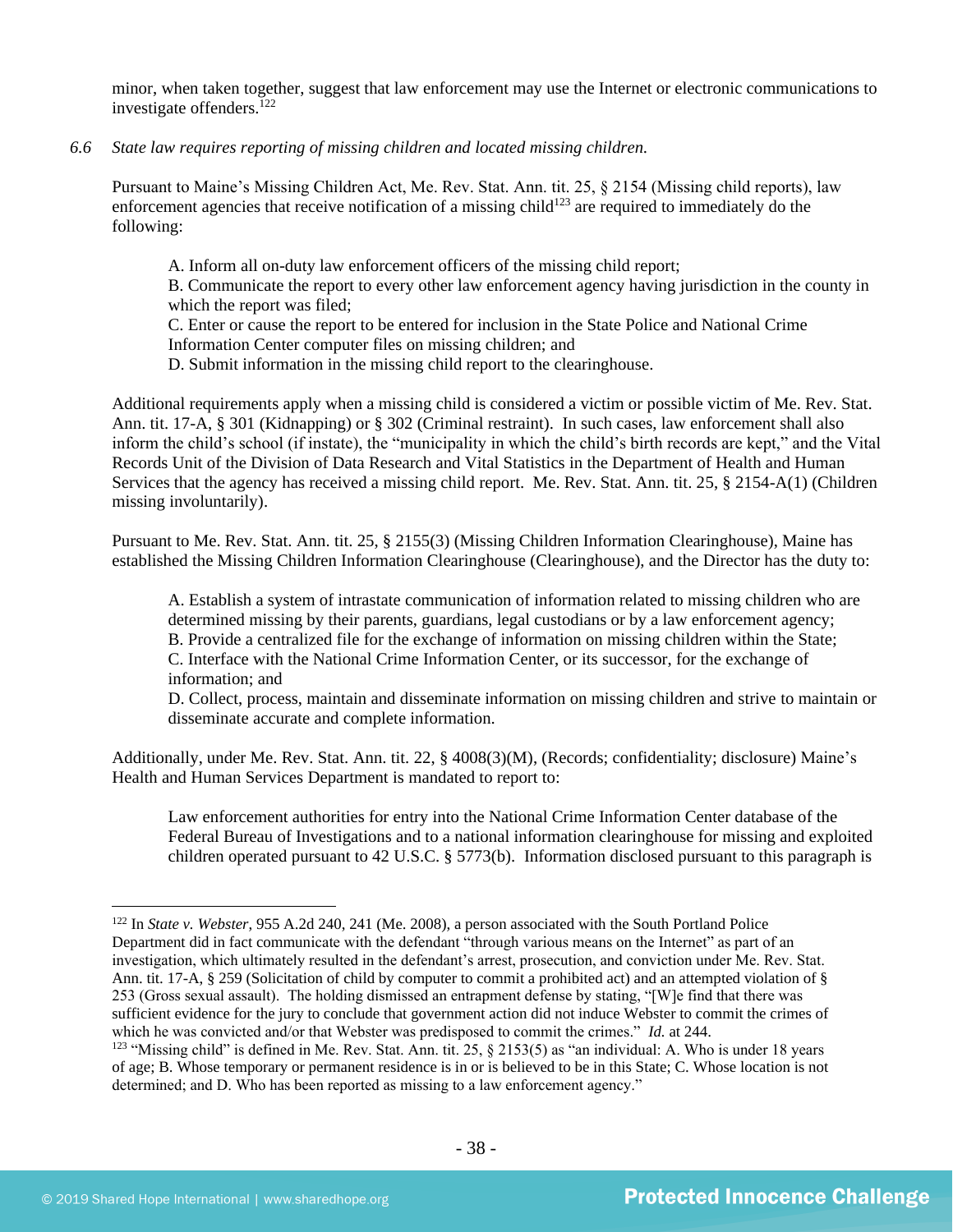limited to information on missing or abducted children or youth that is required to be disclosed pursuant to 42 U.S.C. § 671(a)(35)(B).

Lastly, Me. Rev. Stat. Ann. tit. 25, § 2156(1) (Location of child) states, "The parent, guardian or legal custodian who is responsible for notifying the clearinghouse or a law enforcement agency about a missing child shall immediately notify the clearinghouse or the agency of any child whose location has been determined." Subsection (2) requires "[i]nformation received about a missing child pursuant to section 2154 that has been included in the clearinghouse must be purged from the data base by the appropriate law enforcement agency immediately upon location of the child."